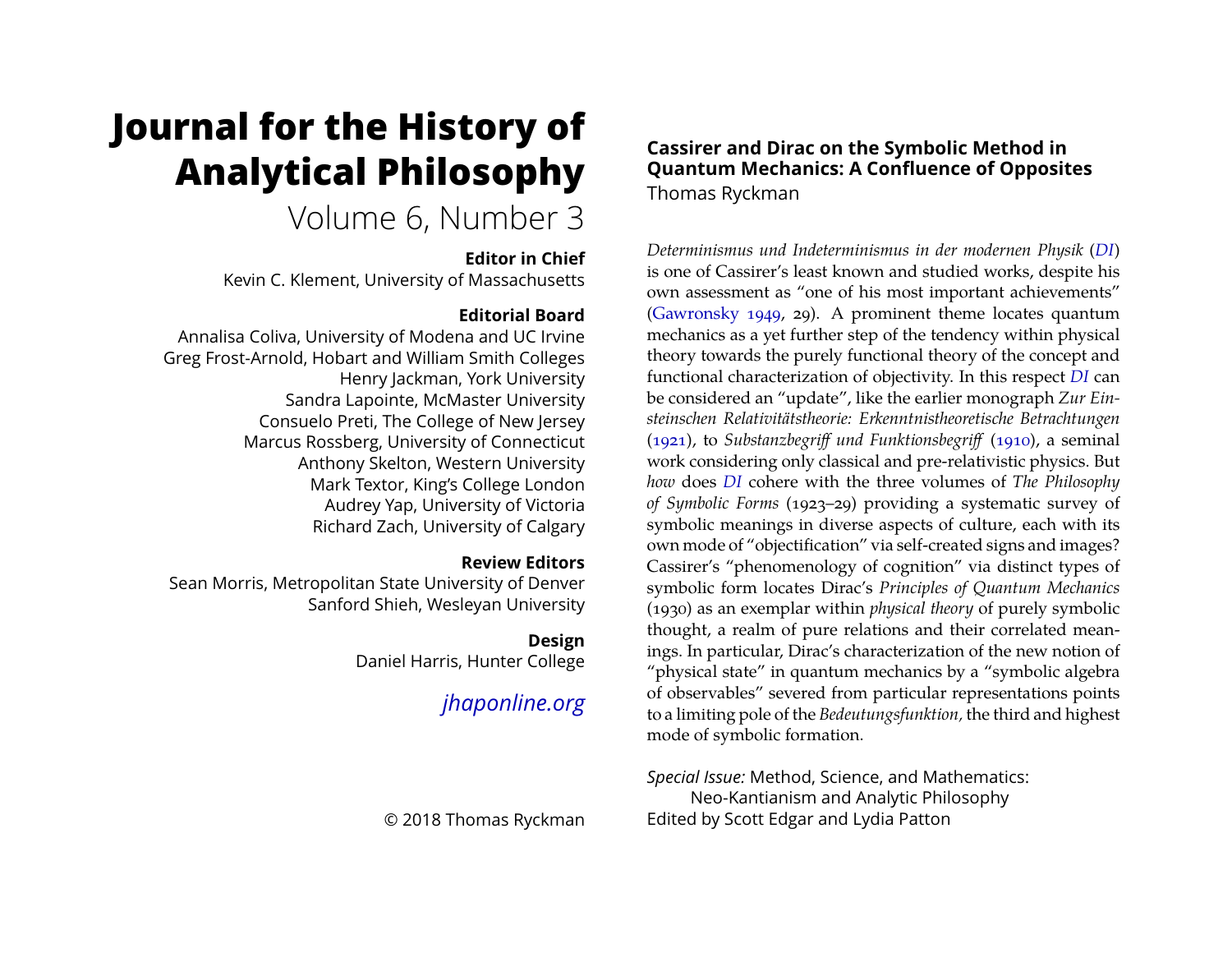# **Cassirer and Dirac on the Symbolic Method in Quantum Mechanics: A Confluence of Opposites**

Thomas Ryckman

#### **1. Introduction**

The names of Ernst Cassirer and Paul Adrien Maurice (P. A. M.) Dirac are infrequently conjoined. But at least one commonality is that both remain noticeably underappreciated by contemporary philosophers of science. A recent observer correctly noted that since his death in 1945, Cassirer's reputation "has suffered a precipitous decline, especially in the Anglophone world"[\(Gordon](#page-29-1) [2010,](#page-29-1) xii). Recognized today as a historian of philosophy or more nebulously a "philosopher of culture", philosophers of science hardly entertain the possibility that Cassirer might have something of interest to say. Lack of philosophical attention to Dirac is more difficult to explain.[1](#page-1-0) "*Der heilige* P. A. M." (quoting Wolfgang Pauli Jr.) is a giant of 20th century theoretical physics.[2](#page-1-1) His role in the creation and relativistic extension of quantum mechanics is well documented by historians of physics. But *prima* *facie*, and supported by considerable anecdotal evidence, Dirac acquired the reputation of being perhaps the most *unphilosophical* of the great twentieth-century physicists. A case in point is the characterization of philosophical ("Class 1") problems in physics as "really not so important", a conviction that, as long as physics has not reached its final state, lack of progress on the philosophical front is "nothing to be genuinely disturbed about" [\(Dirac 1963,](#page-28-0) 243). Just as Richard Feynman (who in many ways emulated Dirac in this regard), the taciturn, literal-minded, and probably autistic creator of "perhaps the most magical equation of physics"[3](#page-1-2) professed but negligible interest in philosophy.[4](#page-1-3)

What then might Cassirer, regarded in his lifetime as "'Olympian' by appearance ... by his wide-ranging dimensions of thought, his comprehensive problem-formulations, his cheerful face and kind openness to others, his vitality, elasticity and distinguished aristocratic bearing",[5](#page-1-4) possibly have in common with the aloof genius Bohr deemed "the strangest man I ever met" [\(Farmelo 2009\)](#page-29-3)? A clue lies in Cassirer's *Determinismus und Indeterminismus in der modernen Physik*, the sole detailed philosophical examination of quantum mechanics in Cassirer's *oeuvre*. Toward the end of the book's penultimate chapter a summary statement of the book's principal argument is made: the so-called "causality problem" in quantum mechanics does not implicate radical indeterminism or a surrender of the causal principle if the latter is understood "critically" (i.e., not metaphysically) as a demand for order according to law, i.e., strict functional dependence. Then a *volte-face*. The "essential problems posed by quantum mechanics for epistemology" do not at all concern the concepts of cause and effect but rather "lie at a

<span id="page-1-0"></span><sup>&</sup>lt;sup>1</sup>Three notable recent exceptions are [Bokulich](#page-27-3) [\(2004,](#page-27-3) [2008\)](#page-27-4), [Pashby](#page-30-0) [\(2012\)](#page-30-0), and [Wright](#page-30-1) [\(2016\)](#page-30-1).

<span id="page-1-1"></span><sup>2</sup>See Pauli to Schrödinger, 9 July 1935, in [von Meyenn](#page-30-2) [\(1985,](#page-30-2) 421). Almost from the beginning of his career, Dirac's unconventional thinking and behavior both astounded colleagues and led to caricature. Heisenberg relates that in a conversation with Pauli and Dirac one evening after dinner in October 1927 at the Fifth Solvay Conference in Brussels, Pauli responded to Dirac's characterization of religion as a jumble of false statements with the quip that Dirac too, had a religion whose guiding principle is "Es gibt keinen Gott und Dirac ist sein Prophet." See [Heisenberg](#page-29-2) [\(1969,](#page-29-2) 122). Translations from the German are mine, unless otherwise noted.

<span id="page-1-2"></span><sup>3</sup>Dirac's relativistic equation of the electron implying the existence of antimatter (positrons); see [Wilczek](#page-30-3) [\(2002\)](#page-30-3).

<span id="page-1-3"></span><sup>4</sup>From his interview with Thomas Kuhn [\(1963\)](#page-29-4): "I feel that philosophy will never lead to important discoveries. It's just a way of talking about discoveries which have already been made."

<span id="page-1-4"></span><sup>&</sup>lt;sup>5</sup>[Hamburg](#page-29-5) [\(1964,](#page-29-5) 210) cites a period reminiscence of Dr. Lugwig Englert.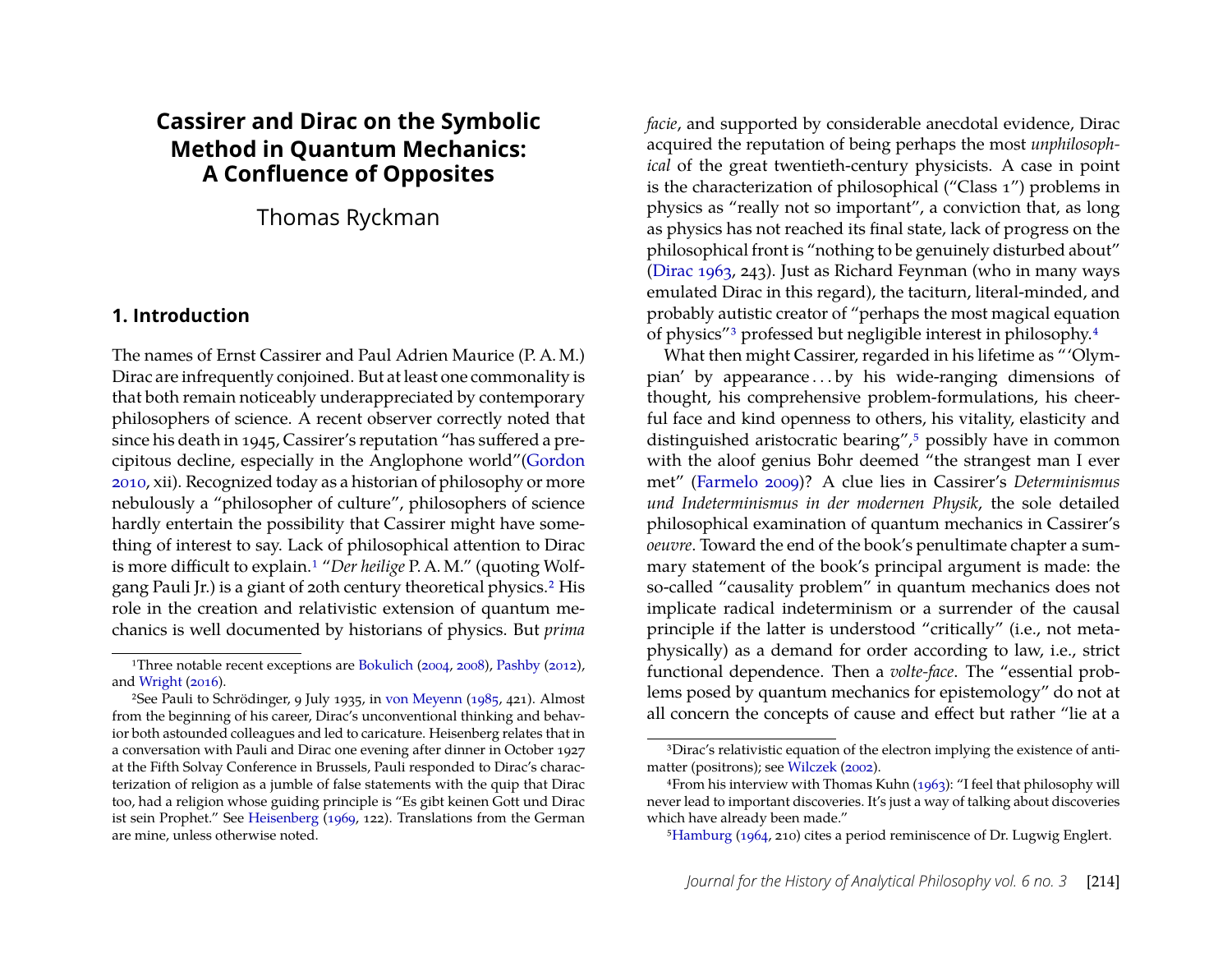different point", viz., they concern the transformed concept of "physical state" in quantum mechanics. Repeated citations attest to Cassirer's persuasion of this new focus of epistemological inquiry by Dirac's [1930](#page-28-1) textbook presentation of quantum mechanics. The penultimate chapter concludes with a summary assessment of the methodological novelty of the new theory; it is a virtual transcription of the corresponding passages in Dirac's book. It will be shown that this surprising confluence is rooted in a mutual appreciation, arrived at by diverse paths, of a novel "symbolic method" of calculation that abstracts away from particular points of view, or particular "representations" corresponding to measured quantities.

To give a broad idea of the significance of Dirac's abstract symbolic approach *within* quantum mechanics, Section [2](#page-2-0) traces its origin in Dirac's 1925 reformulation of Heisenberg's first paper on matrix mechanics. Section [3](#page-10-0) shows that Dirac's adoption of the "symbolic method" in quantum mechanics is his response to the new abstract (*unanschauliche*) notion of "state" of a physical system that separates quantum mechanics from classical physics. An overview is given of Dirac's "symbolic algebra of states and observables", first introduced in 1930, but presented here in the updated notation of the *bra*–*ket* formalism that would become nearly ubiquitous in quantum texts. Section [4](#page-15-0) reviews the main theme of *[DI](#page-27-0)*—an examination of the so-called "causal problem" in quantum mechanics, turning to Cassirer's *volteface* at the book's end, indicating Dirac's role in pinpointing the epistemological novelty of quantum mechanics as lying in a transformed notion of physical state. Section [5](#page-20-0) finally turns to the place and significance of a pure *Bedeutungsfunktion* within the philosophy of symbolic forms, showing how Dirac's abstract symbolic calculus could be considered a paradigm instance of this mode of objectification, inverting the "striving of ontology . . . to transpose all problems of meaning into problems of pure being" [\(Cassirer 1929,](#page-27-5) 106; [1957,](#page-28-2) 94).

### <span id="page-2-0"></span>**2. The Rise of Quantum Mechanics and of Dirac's Symbolic Method**

The novelty of Dirac's "symbolic method" might best be appreciated by considering, as is often done in textbooks, the beginnings of quantum mechanics in terms of the two competing formalisms of matrix mechanics and wave mechanics. To tell the narrative in this way is something of a fiction, as Dirac's 1925 reformulation of Heisenberg's seminal [1925](#page-29-6) paper appeared before Schrödinger wrote his famous papers. But doing so gives a clearer appreciation of the significance of Dirac's novel abstract approach to the new theory.

The "old quantum theory" (1900–1925) was not so much a theory but an evolving amorphous collection of computational rules, insights, analogies and approximations, "a groping without correct foundation" as Einstein put it in 1912. The very next year Bohr's model of atomic structure (and its subsequent refinements) provided the platform of an open theory on which to build, some parts of which could be considered well-established while others remained much more tentative. Yet the Bohr atom was an inconsistent mix of classical and non-classical components, an exemplar of the old quantum theory's neither this nor that character. In Bohr's assumption of the existence of "stationary states" (in which the atom does not radiate), electron orbits were described (using Fourier analysis) by classical electrodynamics; however, so-called quantum conditions fixed the allowed stationary states and the frequencies of radiation emitted in transitions between them. By 1920 or so, attempts to fashion a more consistent quantum theory were guided by a methodological stricture that the largely unknown laws of quantum physics should be constructed in some kind of correspondence to those of classical electrodynamics. According to the so-called "correspondence principle", quantum transitions of an atom closely corresponded to harmonic (Fourier) compo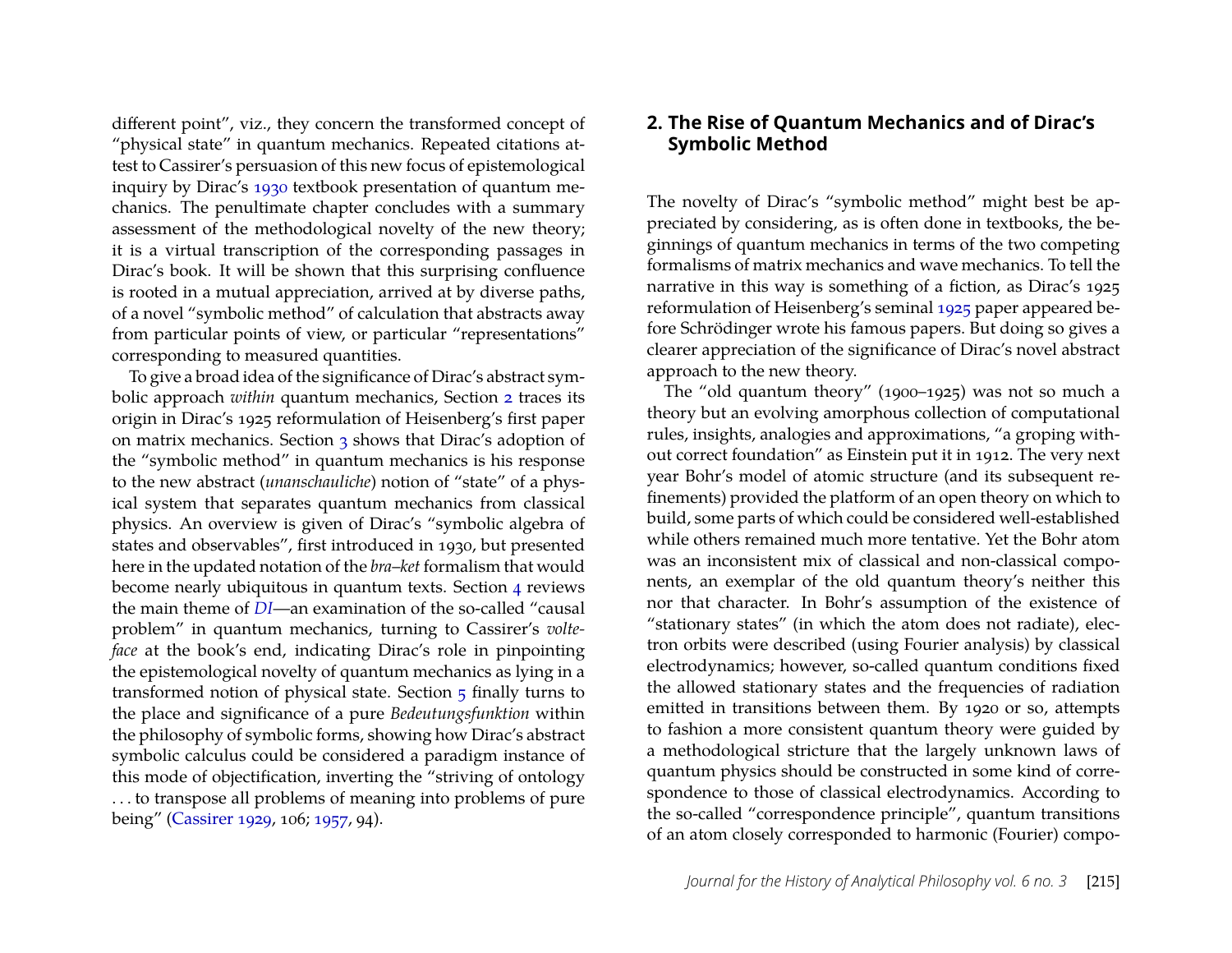nents of the electron's periodic motion considered in the sense of classical mechanics. At least for the case when the principal quantum number *n* is very large, light emitted in the transition *n* → *n* − *m* has the same frequency as the *m*<sup>th</sup> higher harmonic of the motion of the electron in the state *n*, as well as the same intensity and polarization. But the correspondence is valid only for very large values of *n*.

The first complete formulation of quantum mechanics appeared in early July 1925 in a paper of 24 year-old Werner Heisenberg seeking "to establish a quantum-theoretical mechanics based entirely on relations between quantities that are observable in principle" [\(Heisenberg 1925\)](#page-29-6). Seeking a mathematical formalism to characterize the phenomenon of spontaneous radiation through a classical analogy that would lead to valid results for small values of *n*, Heisenberg considered the hydrogen atom as a highly idealized simple periodic system ("virtual oscillator"). The guiding idea was to retain Newton's second law of motion for the atom's electron but in a "kinematical reinterpretation", replacing the time-dependent position coordinate *x*, classically represented as a sum of Fourier components, with a "quantum theoretic quantity". Pursuing the correspondence between classical and quantum-theoretical quantities through the appropriate terms of Fourier series (where  $v$  is the circular frequency), to each Fourier component  $X(n, m)$  exp $\{2\pi i v(n, m)t\}$  for the  $n^{\text{th}}$  stationary state and  $m^{\text{th}}$ harmonic in the classical theory, Heisenberg posited a "transition component"  $X(n, m)$  exp $\{2\pi i v(n, n-m)t\}$  associated with the transition  $n \to n - m$ . Each of the new quantities is associated with two states since, according to Bohr, this is always true of radiative transitions. Clearly the quantities are still a function of time. However, the primary significance of such quantities lay in calculating the transition components of  $X^0,~X^1,\ldots$  from those of *X* just as the Fourier components of  $X^0$ ,  $X^1$ ,... can be calculated from  $X(n, m)$  exp $\{2\pi i v(n, m)t\}$  in the classical the-

ory. What matters is that no other frequencies can appear in the transition components of  $X^0$ ,  $X^1$ ,... than those already existing in the transition components of *X*; the fact that transition components are functions of time is of secondary importance. As a result, the quantum theoretical quantity corresponding to the classical coordinate *x* is simply an *array* of terms of the form  $X(n, m)$  exp $\{2\pi i v(n, n-m)t\}$ . The kinematical reinterpretation then replaced the Fourier representation of *X* by "arrays" of these transition amplitudes, corresponding to the frequencies and intensities of emitted radiation. In this way, information from the observable hydrogen spectrum would replace kinematical variables of position and period for the unobservable electron orbit.

Recognizing that his approach required further mathematical development, Heisenberg stated a methodological intention to restrict consideration to observable quantities, letting these dictate the structure, still unknown, of a new quantum theoretical mechanics.[6](#page-3-0) Famously Heisenberg did not realize the multiplication rule required by his arrays is equivalent to that for multiplying matrices, a rule in general non-commutative, i.e.,  $AB \neq BA$ . Max Born, professor of theoretical physics in Göttingen and Heisenberg's postdoctoral supervisor, quickly pointed this out and in late September, together with his assistant Pascual Jordan, had cast Heisenberg's theory into the form of a "matrix mechanics". Born and Jordan, however, sought to construct "an entirely self-contained theory, without the need to invoke assistance from classical theory on the basis of the correspondence principle" [\(Born and Jordan 1925,](#page-27-6) 876); thus the matrix quantities constructed for the canonical quantities *p* and *q* of

<span id="page-3-0"></span><sup>6</sup>Heisenberg apparently believed to be following Einstein's example (in special relativity) by ridding physics of unobservable quantities (e.g., *absolute simultaneity*). Learning of Heisenberg's intent later on, Einstein is reported to have said, "a good joke shouldn't be repeated too often", allegedly a remark in reply to Phillip Frank who was in agreement with Heisenberg's method [\(Schaffner 1970,](#page-30-4) 362).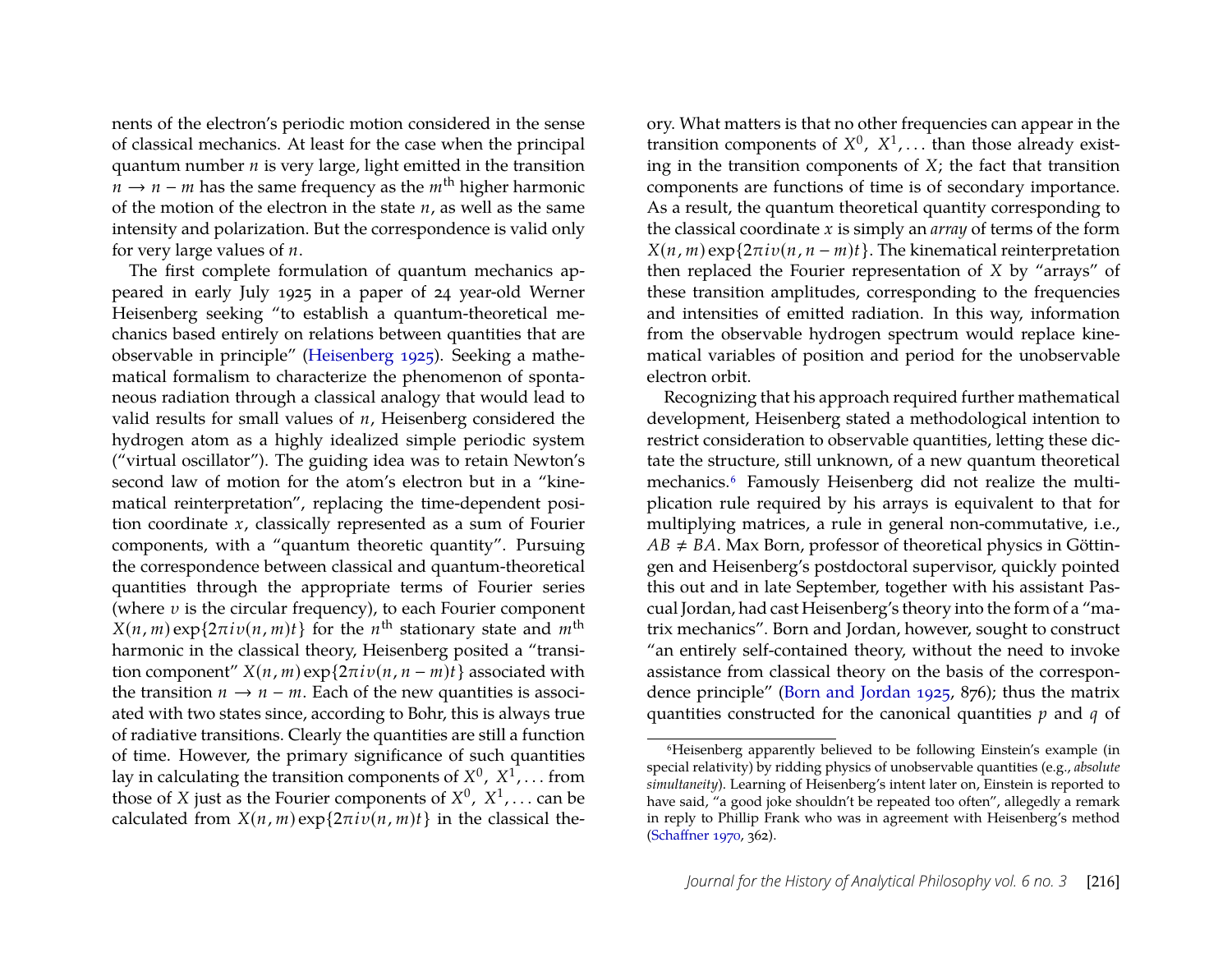Hamiltonian mechanics do not represent momentum and position directly yet satisfy equations of motion identical in form to those of classical mechanics. In October matrix mechanics passed its first crucial test when Pauli used it to obtain the observed energy states of hydrogen, and in November appeared the influential "Dreimännerarbeit" of Born, Heisenberg and Jordan, a comprehensive presentation of matrix mechanics and a first attempt to extend the methods of quantum mechanics to systems with many degrees of freedom, i.e., to fields. Taken together, these papers created a new non-commutative theory of atomic physics that is set in the frame of Hamiltonian mechanics.

However, the idea of non-commutation of dynamical variables was certainly non-classical, and initially very difficult to understand physically. Moreover, in matrix form everything appears discontinuous; just as in Bohr's atom theory, there are discrete stationary states with quantum "jumps" between them. Born, Heisenberg and Jordan conceded the abstract matrix representation of relations between observable quantities to be not at all amenable to a "geometrically visualizable [*anschauliche*] interpretation" of an atomic system; indeed, they rejected any description of electron motions in terms of the concepts of space and time [\(1925,](#page-27-7) 558). In explicit contrast to the lack of *Anschaulichkeit* in matrix mechanics, Erwin Schrödinger in Zurich built on de Broglie's idea of associating matter particles with waves. From January to June 1926 Schrödinger completed six papers developing a theory of atomic systems in terms of a "wave mechanics", employing a mathematical tool much more familiar to physicists, a wave equation based upon a continuous "psi" function  $\Psi = \Psi(x, t)$ .<sup>[7](#page-4-0)</sup> Assuming stationary states to correspond to the stationary forms of an associated wave, Schrödinger's wave mechanics gave exactly the same results as matrix mechanics for values of the quantized energy levels of the hydrogen atom. By March 1926 Schrödinger claimed to demonstrate that the new wave mechanics and matrix mechanics are "completely equivalent from the mathematical point of view" (more exact derivations were given by Dirac, Pauli, and somewhat later, von Neumann). But even in the paper claiming mathematical equivalence, Schrödinger argued that wave mechanics, unlike matrix mechanics, furnished a "guiding physical point of view" since ...

. . . to me it seems extraordinarily difficult to tackle problems . . . as long as we feel obliged on epistemological grounds to repress intuition [*Anschauung*] in atomic dynamics, and to operate only with such abstract ideas as transition probabilities, energy levels, etc. [\(Schrödinger 1926,](#page-30-5) 57, 59)

Schrödinger accordingly claimed wave mechanics could provide an "intuitive" (*anschauliche*) understanding of the emitted frequencies of atomic radiation as "beats", analogous to the fundamental frequency and harmonics of periodic waveforms. More to the point, he was able to derive accurate predictions for phenomena that had remained beyond the reach of matrix mechanics, including the behavior of the electron in a uniform magnetic or electric field (the Zeeman and Stark effects). Ultimately, however, Schrödinger had to retreat from claims of the visualizable character of wave mechanics. Although it might be plausibly argued that a single particle wave function might represent the particle propagating in ordinary 3-space, this view faced insurmountable difficulties when extended to "the *poly*electron problem", i.e., to multi-particle systems. In such cases, Ψ is a function defined in a 3*N* dimensional configuration space, where *N* is the number of particles. Visualizable (intuitive) interpretation seemed possible only for the simplest of atomic systems.

On the other hand, the wave amplitude given by Ψ is a *complex*-valued function of space and time and of course observed

<span id="page-4-0"></span><sup>7</sup>The (time dependent) Schrödinger equation for a particle of mass *m* is  $-\frac{\hbar^2}{2n}$  $rac{\hbar^2}{2m}\nabla^2\psi + V\psi = i\hbar\frac{\partial\psi}{\partial t}$  $\frac{\partial \varphi}{\partial t}$  where  $\nabla$  is the Laplacian, *V* is the potential energy (generally a function of both space and time) and  $\hbar$  is Planck's constant  $\hbar$ divided by  $2\pi$ .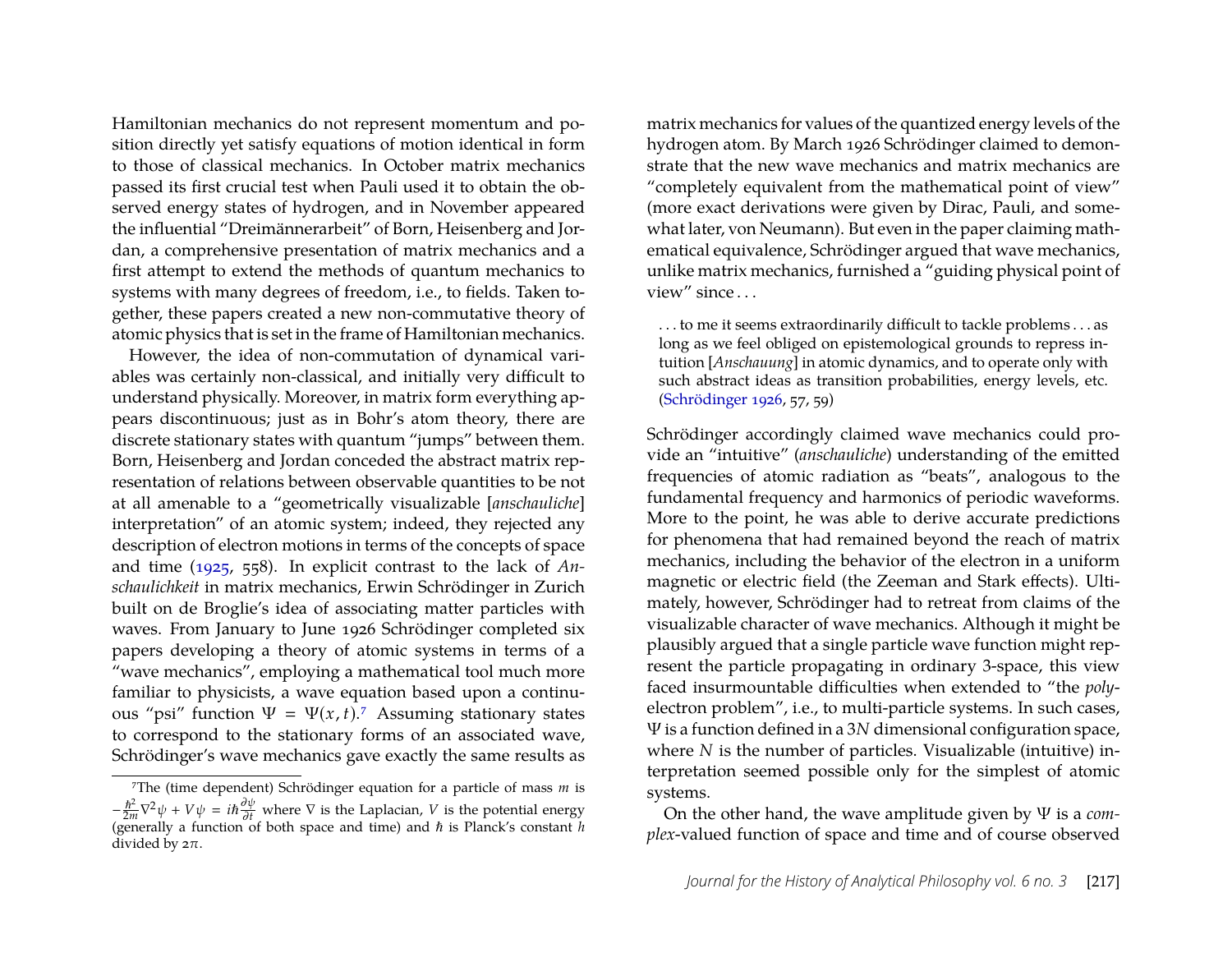quantities are real- (indeed, rational-) valued. How then was the wave function to be physically understood? Schrödinger initially supposed a purely wave interpretation of the Ψ-function, to the exclusion of particles. This attempt came at considerable cost: it required him to deny the existence of discrete energy states and of "jumps" between them, and even to speculate that the concept of "energy" is merely a statistical generalization of the more fundamental wave concept of frequency. The issue of physical interpretation of the wave function was resolved to the satisfaction of most quantum theoreticians in a paper of Born of late June 1926. Born applied Schrödinger's new formalism to collision processes, a study that however persuaded him of the corpuscular-, not wave-, nature of electrons. Born argued what is measured is not  $\Psi$  but  $|\Psi|^2$ , i.e.,  $\Psi^*\Psi$ , where  $\Psi^*$  denotes the complex conjugate to Ψ. According to what would become known as the "Born rule",  $|\Psi(x, t)|^2$  is a "probability density" for a particle to be located within some small region surrounding point *x* at time *t*, while the function  $\Psi(x, t)$  itself does not represent something physically real but is a mathematical tool representing a "probability current" propagating in time according to the Schrödinger equation's dynamical evolution. With Born's statistical interpretation of Ψ, wave mechanics could answer the question of its physical interpretation and it quickly proved a more pliable instrument than matrix mechanics. It soon supplanted the latter, whose methods many physicists found obscure as well as difficult to apply to actual physical problems, in particular, to the helium atom, the next simplest atomic system.

Is the electron *really* a wave packet *or* is it a point particle? The 1927 experiments on electron diffraction by crystalline solids by Clifton Davisson and Lester Germer in the USA and independently, George P. Thomson in the UK, confirmed de Broglie's hypothesis of the wave character of matter. Heisenberg, for one, did not concede the superiority of wave mechanics despite the

existence of matter waves. Instead, the program of quantum mechanics (by which was meant "matrix mechanics") was viewed as requiring liberation from all "intuitive pictures" (*anschaulichen Bildern).* This called for substitution of simple relations between empirically given quantities in place of the kinematic and mechanical descriptions familiar from classical physics. As seen above, that is just what the matrix formulation was developed to do. An ensuing controversy arose concerning in what respect, if at all, quantum mechanics is or could be a "visualizable" (*anschauliche*) theory. Heisenberg correspondingly sought to redefine "visualizability" (*Anschaulichkeit*), arguing that all visualization reasonably can require of a theory is that in all simple cases the theory allow qualitative consideration of its experimental consequences. To illustrate how matrix mechanics remained "intuitive" in the revised sense of *Anschaulichkeit*, he provided, still in 1927, a simple thought-experiment example of light (Υ-rays, i.e., light of short wavelength and correspondingly high energy) scattered by an electron (the Compton effect) then observed with a fictional "Υ-ray microscope". Underscoring an immediate discontinuous change in the electron's state on impact by a light quantum (and, as Bohr pointed out, despite an erroneous account of the microscope's optics) Heisenberg formulated limitations or uncertainties (∆) on the accuracy of simultaneously measured values of the electron's position and momentum ( $\Delta p \Delta q \sim h$ ), the uncertainty relations that bear his name. In these relations, Heisenberg [\(1927](#page-29-7)[/1981,](#page-30-6) 64) claimed a "direct physical interpretation of the equation  $pq - qp = -i\hbar$ ".

Heisenberg's attempt to free quantum mechanics from classical imagery found resonance in Bohr's "complementarity", proclaimed at a conference at Lake Como in northern Italy several months later in September 1927. The philosophy of complementarity was expressly tailored to underwrite the Heisenberg uncertainties and to put to rest the dispute over *Anschaulichkeit.* The essence of quantum mechanics lay in what Bohr termed the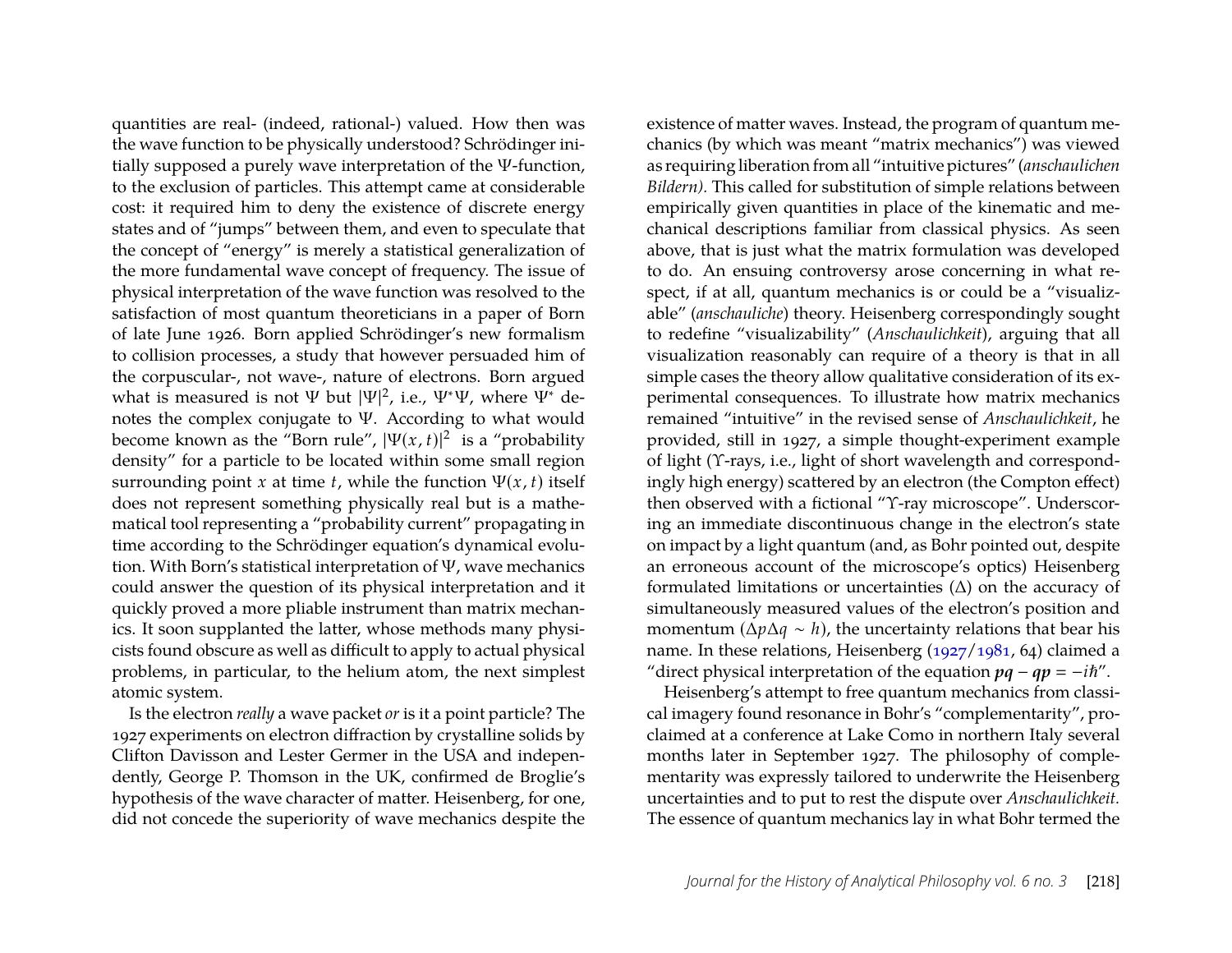"quantum postulate", i.e., in Planck's quantum of action *h* that, to Bohr, symbolized "an essential discontinuity . . . completely foreign to classical theories." On account of the "indivisibility of the quantum of action", Bohr argued for the impossibility of any sharp distinction between systems exchanging energy in an interaction, in particular, between an apparatus of measurement and the quantum system of interest. Both object system and measuring device are "appreciably disturbed" by observation with the result that an intrinsic ambiguity surrounds attribution of properties (distinct states) to individual systems. Overcoming this ambiguity required "renunciation" of a defining characteristic of classical physical theory, the description of physical phenomena through simultaneous use of both kinematical (*spatial position*, *time*) and dynamical (*momentum*, *energy*) concepts. The complete description of *quantum* phenomena required both to be used but not at the same time; employing a concept from the first group precludes simultaneous application of one from the other group and vice versa.

The very nature of the quantum theory thus forces us to regard space-time coordination and the claim of causality, the union of which characterizes the classical theories, as complementary but exclusive features of the description, symbolizing the idealization of observation and definition respectively. [\(Bohr 1928/](#page-27-8)[1981,](#page-30-6) 89–90)

Whereas Heisenberg argued that experimental conditions limit simultaneous (and unambiguous) use of both kinematic and dynamic concepts in the description of an atomic object, complementarity more broadly enjoined an essential limitation in application of classical concepts to the quantum domain. The separation of space-time representation from the conservation laws and causality meant that visualization in any sense familiar from ordinary perception could only be partial in quantum mechanics. One cannot say, as in classical physics, that simultaneously precise values of "complementary" kinematic and dynamic concepts are instantiated in the object. Firmly established

after 1927, complementarity brought an orthodox reconciliation between "particle" and "wave" descriptions: by viewing them as jointly necessary but mutually exclusive, both concepts, though requiring distinct experimental setups for legitimate application, were required to accommodate the full range of description of quantum phenomena.

#### **Enter Dirac**

To try to understand how the youthful Dirac first fashioned his abstract approach to quantum mechanics in November 1925, it may be illuminating to briefly leave physics for geometry. Henry Frederick Baker (1866–1956) was Lowndean Professor of Astronomy and Geometry when Dirac "went up to Cambridge" as research student in 1923. Previously Dirac had studied projective geometry in Bristol with Peter Fraser, a mathematician who taught Dirac to appreciate "rigorous mathematics" and "that it was sometimes necessary to have strict logical ideas" [\(Dirac](#page-28-3) [1977,](#page-28-3) 113–14). Though Dirac did not attend Baker's lectures, he regularly went to the Saturday teas at Baker's house where someone, Dirac included, would give a talk on a geometrical subject. Much later, Dirac recalled the intellectual nourishment he received on these occasions:

These tea parties did very much to stimulate my interest in the beauty of mathematics. The all-important thing there was to strive to express the relationships in a beautiful form, and they [*sic*] were very successful. [\(Dirac 1977,](#page-28-3) 116)

Baker was an algebraic geometer who justified the term "astronomy" in his chair's title by occasionally lecturing on periodic orbits or other mathematical topics in astronomy [\(O'Connor](#page-30-7) [and Robertson 2003\)](#page-30-7). In an obituary, one of his prize pupils, Cambridge geometer and Adams Prize winner William Hodge, wrote of Baker's continual "desire to see the algebraic significance of a geometrical theory", noting that in his early years,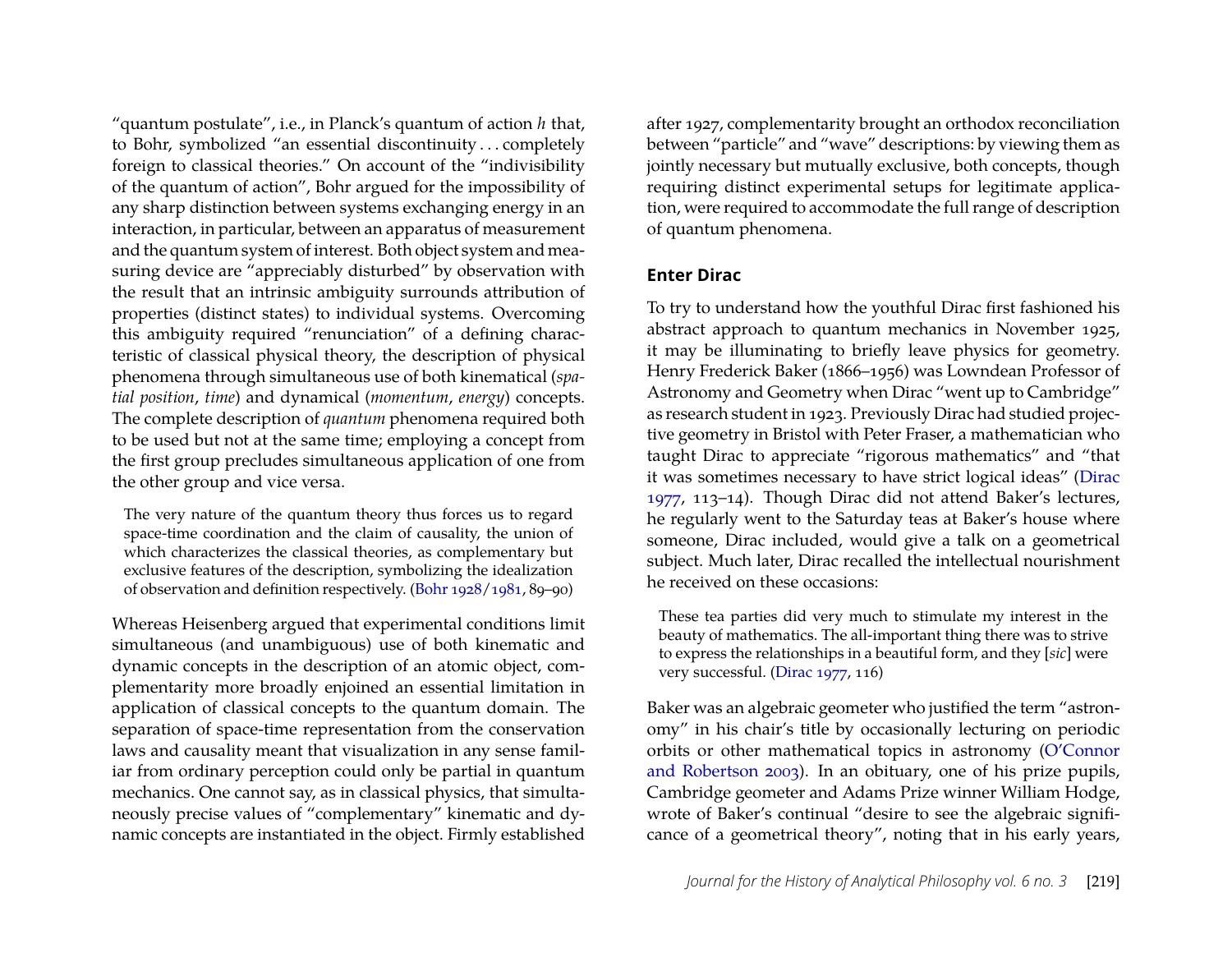Baker became fascinated by the axiomatic approach to projective geometry, paying frequent visits to Felix Klein in Göttingen which "had a great influence on his subsequent work" [\(Hodge](#page-29-8) [1956,](#page-29-8) 51, 54). That influence is palpable in the "Introductory" to the first of the six volumes of Baker's most notable work, *Principles of Geometry* [\(1922–25\)](#page-27-9), where he stated the philosophical justification for an abstract approach to the science of figures:

While the view is taken that all geometrical deduction should finally be synthetic, it is also held that to exclude algebraic symbolism would be analogous to preventing a physicist from testing his theories by experiment—and to this the present volume is devoted. . . .

A Science grows up from the desire to bring the results of observation, of the relations of a class of facts which appear to be connected, under as few general propositions as possible. Into these propositions it is generally found necessary, or convenient, when the science has reached a sufficient development, to introduce abstract entities, transcending actual observation, whose existence is only asserted by the postulation of their mutual relations. . . . The usefulness of the science . . . will depend on the agreement of the relations obtained for these latter entities with those which we can observe. It would seem that this process of substituting conceived entities, limited by supposed interrelations, for those which are regarded as objects of experience, belongs to every science. [\(Baker](#page-27-9) [1922–25,](#page-27-9) vol. 1, 1–2)

These views will be familiar as a condensed expression of downstream consequences of adopting the "postulational approach" to geometry pioneered by Pasch and Hilbert. The most important influence is surely the axiomatic analysis of elementary geometry in Hilbert's *Grundlagen der Geometrie*, the famous *Festschrift* publication of [1899.](#page-29-9) Here the subject matter of geometry is stated to lie in "three distinct systems of things" ("points", "straight lines", "planes") while a complete description of the permissible relationships between these "things" (e.g., "between", "parallel", "congruent", and so on) are given by a system of axiom groups. All fundamental geometrical notions are devoid of whatever informal sense or sensory representation is usually associated with them; they acquire meaning only through the occurrence of their respective terms in the deductive consequences of the chosen groups of axioms. For Hilbert, a geometry is then "a logical schema of concepts" (*ein logisches Fachwerk von Begriffen*) abstracted from "basic facts" (*Grundtatsachen*) presented to intuition; so long as the latter are completely described by the axioms, any collection at all, no matter how disparate it may appear, is considered merely a different instantiation of the axioms. Moreover, whereas in analytic geometry one begins with the introduction of numbers, or coordinates, and in synthetic geometry one appeals to figures presented in intuition, Hilbert stated his axiom groups as algebraic relations between symbols. To Hilbert, the result is "an analysis of intuition" rendering figures, and particular coordinates, in principle disposable even though the *Grundlagen* employed diagrams as an assist to the reader. A further aspect, with which Baker was certainly familiar, is Hilbert's demonstration of the existence of non-Pascalian geometries. Following a section (§29) showing the existence of non-Archimedean geometries corresponding to the system of non-Archimedean numbers, §§31–34 demonstrate the existence of non-Pascalian geometries corresponding to a system of non-Pascalian numbers for which the associative and distributive laws of addition and multiplication hold, but not the commutative law of multiplication.<sup>[8](#page-7-0)</sup>

<span id="page-7-0"></span><sup>8</sup>Such numbers arise via the algebraic equations expressing the other axioms of geometry. These relations are defined over "number systems" (a division ring), so that a point is a triple of "coordinates" (*x*, *y*, *z*) (numbers belonging to the division ring), a plane is a set of triplets, satisfying an equation  $ax + by + cz + d = 0$ , and a line is an intersection of two planes. Hilbert pointed out that the numbers of the "system" *x*, *a*, etc. did not have to be real numbers, nor did they need to satisfy the commutative law of multiplication. For this reason, the coefficients *a*, *b*, *c* had to be written to the left of the coordinates. Where commutation failed, a "non-Pascalian" geometry resulted. On the relevance of Hilbertian axiomatics to Baker, see [Darrigol](#page-28-4) [\(1992,](#page-28-4) 292–93).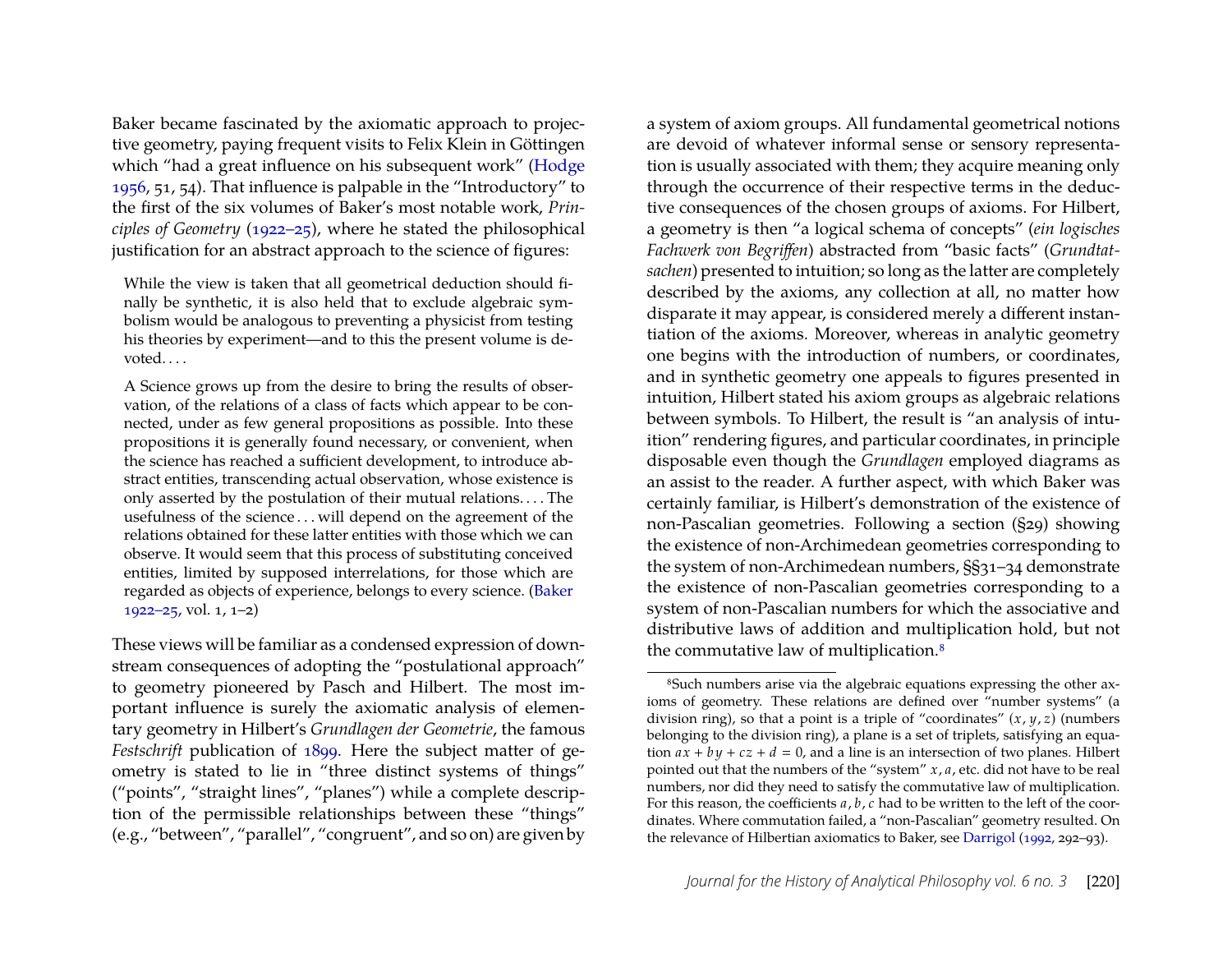In Baker's abstract symbolic approach, every algebraic manipulation of the symbols had a precise geometric meaning, with the result that algebraic proofs could be substituted for synthetic geometric proofs. In particular, Dirac may well have been familiar with Baker's algebraic proof of Pappus's theorem (Pascal's theorem is a variant) as well as the examples given in the first volume of the *Principles* "of the fact that a geometrical result obtainable without Pappus' theorem should be representable symbolically without use of the commutative law of multiplication" [\(Darrigol 1992,](#page-28-4) 87). In the mid-1920s, non-commutation could be taken in stride in pure geometry and in matrix algebra, and in Cambridge Hamilton's quaternions and their non-commutative multiplication were certainly known but regarded an intellectual novelty, without clear physical application. Yet according to a later reminiscence, noncommutative algebra was "so foreign to all ideas of physicists at that time" that Heisenberg "at first thought there must be something wrong with his theory and tried to correct it" [\(Dirac 1973,](#page-28-5) 760).

#### **November 1925**

In a paper completed at Cambridge in early November 1925, P. A. M. Dirac set out to reformulate Heisenberg's paper of July in the language of Hamiltonian mechanics. In itself this was not an unusual step to take; as many other theorists at the time, Dirac was familiar with Sommerfeld's introduction of Hamiltonian methods in the study and development of the Bohr atom. The classical equations of motion are

$$
\frac{dq_i}{dt} = \dot{q}_i = \frac{\partial H}{\partial p_i}; \qquad \frac{dp_i}{dt} = \dot{p}_i = -\frac{\partial H}{\partial q_i}
$$

where the *q*'s and *p*'s are a set of generalized coordinates and their canonically conjugate momenta, and *H* is the Hamiltonian, a given function of the *q*'s and *p*'s equal to the energy if

the time is not explicitly involved. But a straightforward generalization of these equations is blocked because they involve partial differential coefficients that in general have no meaning for the dynamical variables in the quantum theory. As he later related, while puzzling over this fact on a long walk one Sunday in October 1925, he had a dim recollection of seeing something termed a Poisson bracket (PB) in an advanced text of dynamics. He seemed to recall that the equations of motion and other equations of classical dynamics could be written in a form where partial differential coefficients occur only in the PBs. Not remembering the definition of a Poisson bracket (PB) he had to impatiently wait until Monday morning when he could look up the definition in the university library. It is:

$$
[x, y] := \sum_{i=1}^{n} \left( \frac{\partial x}{\partial p_i} \frac{\partial y}{\partial q_i} - \frac{\partial x}{\partial q_i} \frac{\partial y}{\partial p_i} \right)
$$

with *q* (position) and *p* (momentum) the canonical variables for the system in question (and summation over the number of degrees of freedom) while *x*, *y* are functions of these giving other dynamical quantities such as energy. Dirac then showed that quantum mechanics can be formulated as Hamiltonian dynamics though the non-commutation of a PB. In particular, it is possible to take over into the quantum theory both the classical equations of motion, as well as any other classical equations expressible in terms of PBs. One assumes that in both classical and quantum physics the PBs for the variables *p*, *q* have the same canonically conjugate form:

$$
[q_r, q_s] = 0, [p_r, p_s] = 0, [q_r, p_s] = \delta_{rs}
$$

where  $\delta_{rs}$  is the so-called *Kronecker* function defined by  $\delta_{rs} = 1$ if  $r = s$ ;  $\delta_{rs} = 0$  if  $r \neq s$ . The PB expression  $\left[x, y\right]$  is then given a meaning in quantum theory when *x* and *y* are quantum variables by conjecturing a relation to their Heisenberg product: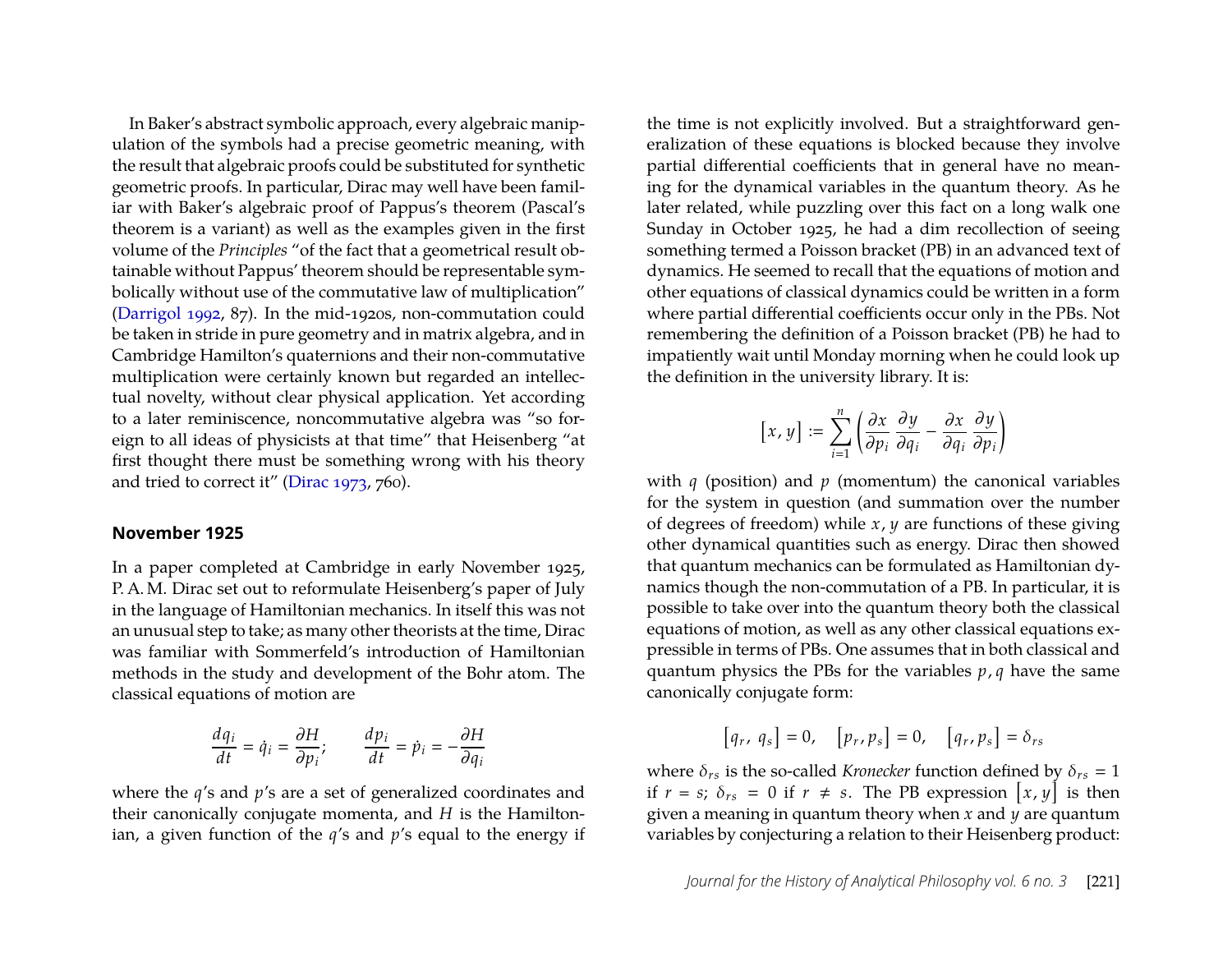We make the fundamental assumption that *the difference between the Heisenberg products of two quantum quantities is equal to ih*/2π *times their Poisson bracket expression*. In symbols,

$$
(xy - yx) \equiv \frac{ih}{2\pi} [x, y].
$$

[\(Dirac 1925,](#page-28-6) 648)

The commutation relation  $pq - qp = -i\hbar \left( \hbar = \frac{\hbar}{2q} \right)$  $\frac{h}{2\pi}$ ) had been previously found by Born in July but it would become the hallmark of Dirac's "symbolic algebra" of quantum observables. To set up this algebra, Dirac had first to give meaning to the differentiation of the quantum quantities, i.e., to quantities like *dx*/*dv* where *v* is some other quantum variable corresponding to Heisenberg's matrices. He began by rewriting the Heisenberg product in a form that shows the explicit dependence of the quantum quantities on variables for two stationary states, *n*, *m*,

$$
xy(nm) = \sum_k x(nk)y(km)
$$

where

$$
xy(nm) \neq yx(nm)
$$

He then found

$$
\frac{dx}{dv}(nm) = \sum_{k} [x(nk)a(km) - a(nk)x(km)]
$$

the coefficients *a* representing another quantum variable. The most general form of quantum differentiation could be written

$$
\frac{dx}{dv} = xa - ax
$$

where the new variable in components is  $a(nm)$ . Thus the differential of a quantum variable *x* with respect to another quantum parameter *v* is expressed as the Heisenberg product of the quantum variables *x* and *a*. Moreover, the equations of motion of the classical theory can be written in terms of PBs with *H* the Hamiltonian of the system as

$$
\dot{p}_k = [p_k, H]
$$
 and  $\dot{q}_k = [q_k, H]$ ,

Dirac then showed that the equations of motion of quantum theory have the form

$$
\dot{x}=[x,H]
$$

for any *quantum*variable *x*. In consequence, the differential equations of classical mechanics could be replaced by algebraic equations with addition and multiplication of quantum variables. Dirac could thus bring the full apparatus of classical Hamiltonian dynamics to bear on quantum mechanics. In this way he was able to show that Heisenberg's results could be obtained through a generalization of the Poisson algebra of canonically commuting variables of classical Hamiltonian mechanics.[9](#page-9-0) An abstract correspondence is then established between quantum and classical physics:

*The correspondence between the quantum and classical theories lies not so much in the limiting agreement when*  $h \rightarrow 0$  *as in the fact that the mathematical operations on the two theories obey in many cases the same laws.* [\(Dirac 1925](#page-28-6)[/1995,](#page-29-10) 73–74)

Rather than follow the somewhat imprecise relation between quantum and classical physics of Bohr's correspondence principle  $(h \rightarrow 0)$ , already in 1925, Dirac identified a deep structural correspondence emphasizing the continuity between the two theories. The connection between classical and quantum was accordingly far more profound in Dirac than in Heisenberg's kinematical transposition of the Newtonian equations of motion. This will prove highly important to Cassirer.

<span id="page-9-0"></span><sup>9</sup>See the concise discussion in [Longair](#page-29-11) [\(2013,](#page-29-11) 245–54).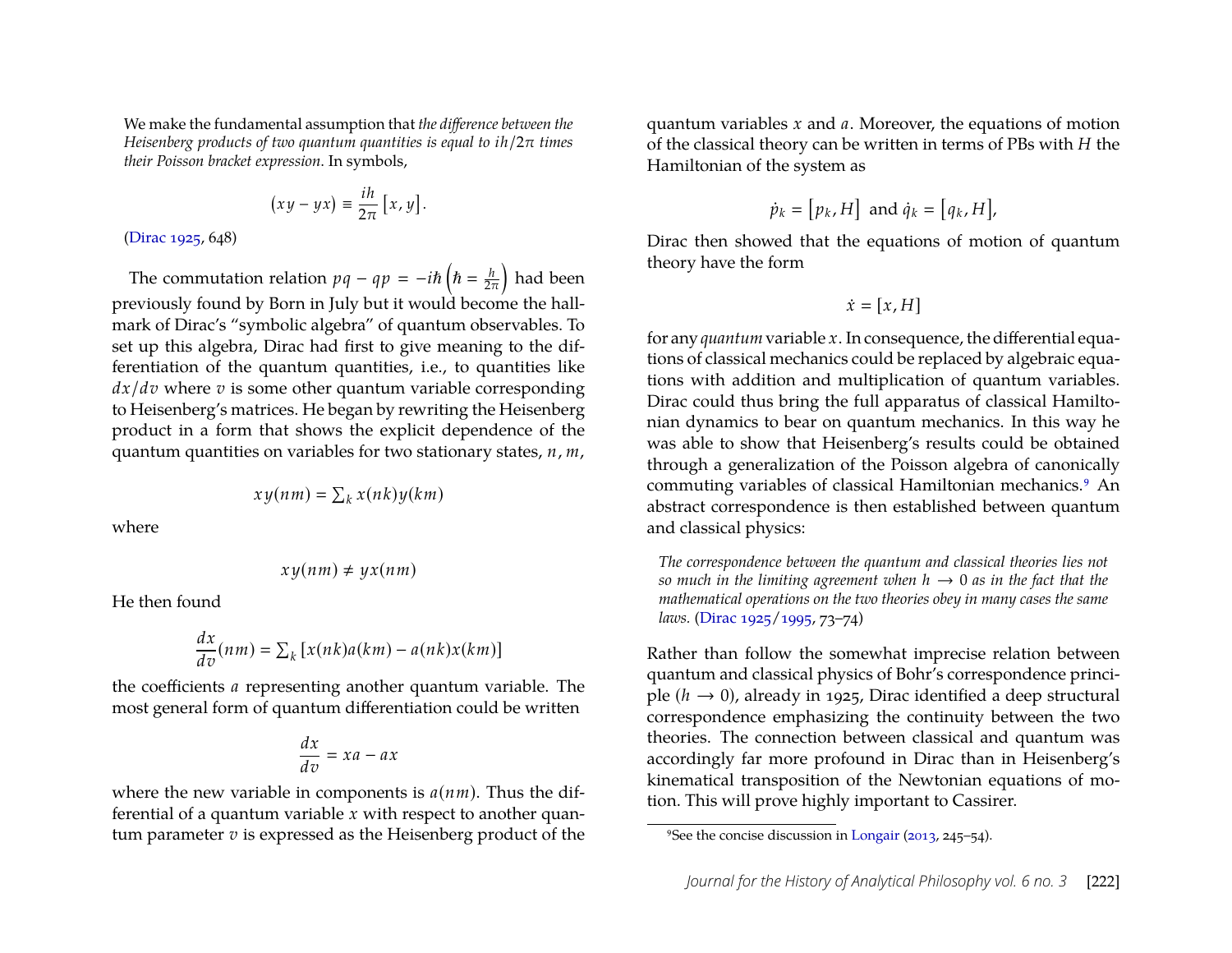The significance of Dirac's novel abstract approach to the new quantum mechanics should now be clear. Whereas Heisenberg used the correspondence principle to set up an analogy between classical and quantum mechanical representations, Dirac related the two theories through a *structural correspondence* of the algebras of their respective abstract Hamiltonian formulation in terms of PBs. He could thus show that quantum theory primarily differed from the laws of classical electrodynamics in just one respect, a slight modification of the algebra of PBs. However, this meant that the relation between the two theories could be demonstrated at a purely abstract level, where the fundamental equations of the new quantum theory are formulated in a manner independent of any reference frame. Moreover, by embedding classical mechanics into a generalized quantum Hamiltonian dynamics, Dirac introduced his own method of quantizing a classical theory. The idea is to construct a suitable quantum analog to the Poisson bracket relations for classical dynamical variables.

Dirac's more abstract approach, formulated in 1926 in terms of distinct algebras of "*q*-numbers" and "*c*-numbers", enabled him in 1927 to show that matrix mechanics and wave mechanics, suitably recast as schemes of matrices, could be connected to one another via "transformation theory".[10](#page-10-1) Here Dirac showed how to make coordinate-free calculations in terms of "*q*-numbers" and then to interpret the results via "*c*-numbers" that could be matched with experimental measurements. From abstract heights of transformation theory the two methods differed only in their choice of dynamical variables; matrix mechanics favored a matrix scheme in which the Hamiltonian or energy function is represented by a diagonal matrix, wave mechanics

<span id="page-10-1"></span>10See [Dirac](#page-28-7) [\(1926/](#page-28-7)[1995,](#page-29-10) 223): "*The eigenfunctions of Schrödinger's equation are just the transformation functions . . . that enable one to transform from the (q) scheme of matrix representation* [i.e., wave mechanics] *to a scheme in which the Hamiltonian is a diagonal matrix* [i.e., matrix mechanics]."

preferred a matrix scheme in which the configuration variables  $q_1$ ,  $q_2$ , ...,  $q_n$  are the chosen quantities.<sup>[11](#page-10-2)</sup>

#### <span id="page-10-0"></span>**3. Symbolic Algebra of States and Observables**

Dirac took no apparent interest in, and so did not participate in, the polemics among the founders of quantum mechanics regarding the respective superiority of matrix mechanics or wave mechanics, a controversy issuing, as seen above, in Heisenberg's 1927 uncertainty relations paper. The idea of writing a textbook on quantum mechanics was not his [\(Kragh 2013\)](#page-29-12). Rather a representative of Oxford University Press approached him to publish such a work, to appear as the first volume of a monograph series still in existence some 90 years on. The fact that the new series was to be edited by Cambridge physicists well-known to Dirac, R. H. Fowler and P. Kapitza, surely played a role in his agreeing to undertake the task. He began writing in 1928; the book was published towards the end of summer 1930. It may only be a coincidence that Dirac's title echoes that of Baker's volumes on geometry, but the "principles" involved naturally are different. For Dirac, these are above all the "Principle of Superposition of States" and the "Principle of Indeterminacy", discussion of which is taken up already in §3. Many translations followed and further editions appeared in 1935, 1947, and 1958; the latter remains in print. But even beyond its longevity, the book's influence is far more significant. Particularly after the widely adopted "*bra*" and "*ket*" notation introduced in the third (1947) edition, Dirac's *Principles* effectively established a nearly universal symbolic language for physicists writing on quantum mechanics.

After an initial chapter on the quantum principles of superposition and indeterminacy, the work is divided into two parts, the

<span id="page-10-2"></span><sup>&</sup>lt;sup>11</sup>For a mathematically clear reconstruction of the details, see [Zalamea](#page-30-8) [\(2016,](#page-30-8) chap. 1).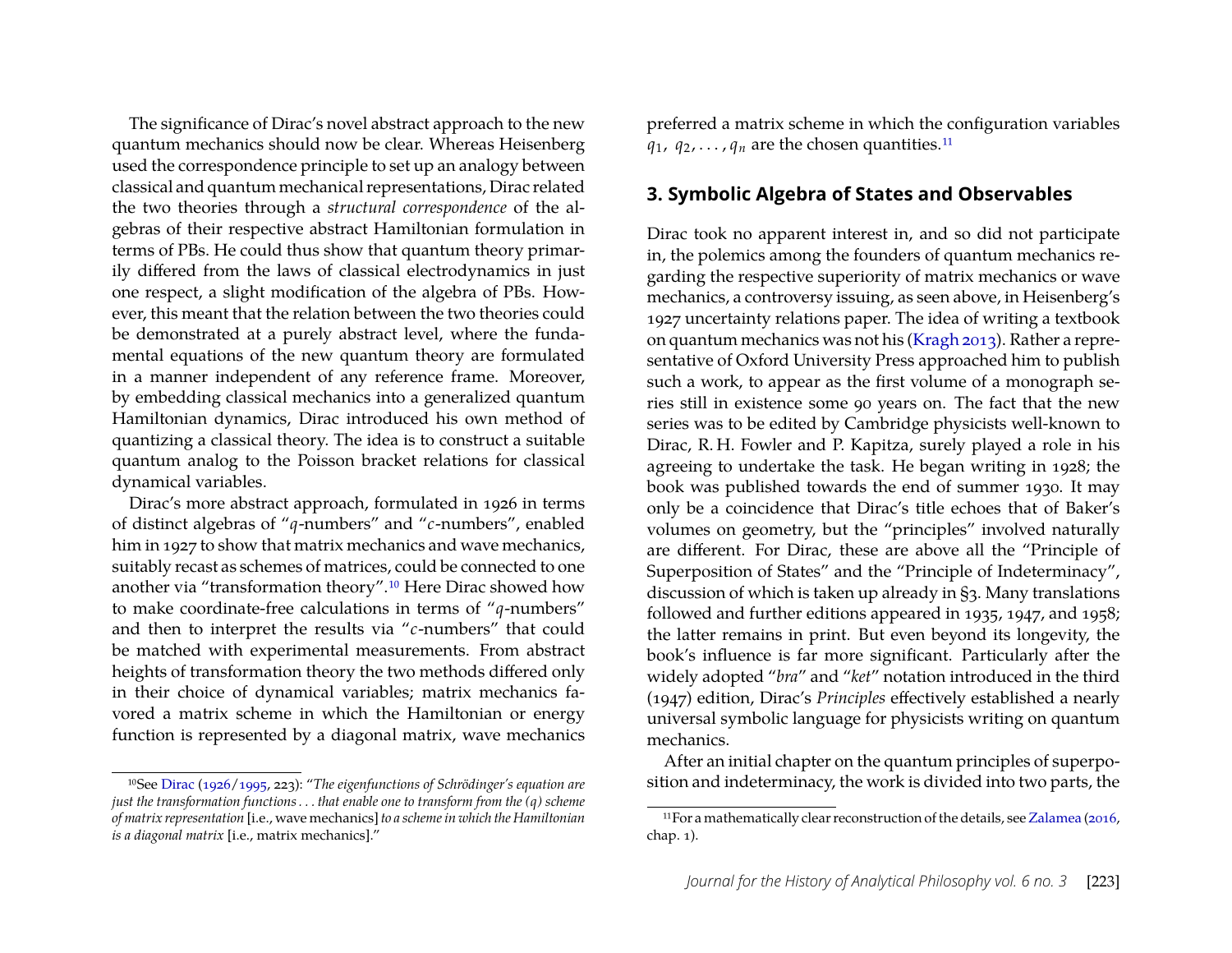first developing the general theory of quantum mechanics in abstract algebraic form, entirely without regard to applications, the topic of the second part. This mode of procedure distinguished the book from all other period presentations; presumably Einstein [\(1931,](#page-29-13) 73) was not alone in judging the work "the most perfect exposition, logically, of [quantum mechanics]." Vindicating Buffon's maxim, *le style est l'homme même*, Dirac's laconic, sparse but pristinely clear syntax, as well as the use of the abstract symbolic method he pioneered, sets the book apart from nearly every other scientific text even today. In a 2003 colloquium at Cornell celebrating the centenary of Dirac's birth the previous August, particle physicist Kurt Gottfried [\(2003,](#page-29-14) 1) affirmed that Dirac's *Principles* "belongs to the great literature of the 20th century", even stating "it reminds me of Kafka".

The "Preface", dated 29 May 1930, laid out a philosophy in pursuing and developing an abstract symbolic approach to quantum mechanics. In classical physics "one could form a mental picture in space and time of the whole scheme" but in quantum physics it has been become clear that "nature works on a different plan". Quantum laws are fundamental, whereas classical laws are not; however:

[Nature's] fundamental laws do not govern the world as it appears in our mental picture in any very direct way, but instead . . . control a substratum of which we cannot form a mental picture without introducing irrelevancies. [\(Dirac 1930,](#page-28-1) v)

Mental pictures, the inconclusive debate over *Anschaulichkeit*, unsuccessful attempts to subordinate "particle" concepts to those of "waves" or vice versa, all brought in their train "irrelevancies" that pertain not to nature but to the limits of human imagination or to the representational conventions of classical physics. Though superficially similar to Bohr's Como declaration [\(1928](#page-27-8)[/1981,](#page-30-6) 88) of the need for "a renunciation as regards the causal space-time co-ordination of atomic processes", Dirac was not a supporter of complementarity, apparently for several

reasons.[12](#page-11-0) Indeed, there is considerable evidence that Dirac, at least later on in his career, held out hope for a deterministic theory underlying quantum mechanics, much in the manner of Einstein.[13](#page-11-1)

In place of complementarity, Dirac identified two methods used to present the mathematical form of the new theory. The first is the customary one, "the method of coordinates or representations, which deals with sets of numbers corresponding to these quantities." Dirac noted that with one exception, this first method was used in extant presentations of quantum mechanics. Of course, from the standpoint of transformation theory, wave mechanics and matrix mechanics are simply different points of view regarding the same physical phenomena, the point of view depending of a preferred choice of variables. This is in accord with the great methodological lesson taught by relativity theory, that the "growth of the use of transformation theory . . . is the essence of the new method in theoretical physics". From the perspective of transformation theory,

The important things in the world appear as the invariants (or more generally, the nearly invariants, or quantities with simple transformation properties) of these transformations. [\(Dirac 1930,](#page-28-1) v)

As Dirac observed, the new mathematical method was employed previously only in Hermann Weyl's [1928](#page-30-9) book *Gruppentheorie und Quantenmechanik.* Weyl's structural characterization of quantum kinematics (for kinematic variables *p*, *q*) on the

<span id="page-11-0"></span><sup>12</sup>On the one hand [\(Bokulich 2004,](#page-27-3) 386–87), Dirac felt complementarity was "rather indefinite", on the other, as he wrote to Bohr on 9 December 1929, "I am afraid I do not completely agree with your views. . . . I believe that quantum mechanics has its limitations and will ultimately be replaced by something better, . . . I cannot see any reason for thinking that quantum mechanics has already reached the limit of its development."

<span id="page-11-1"></span><sup>13</sup>See [Bokulich](#page-27-4) [\(2008,](#page-27-4) 103–14). Bokulich also argues against Kragh's appraisal [\(1990,](#page-29-15) 80) that "[b]y and large, Dirac shared the positivist and instrumentalist attitude of the Copenhagen-Göttingen camp".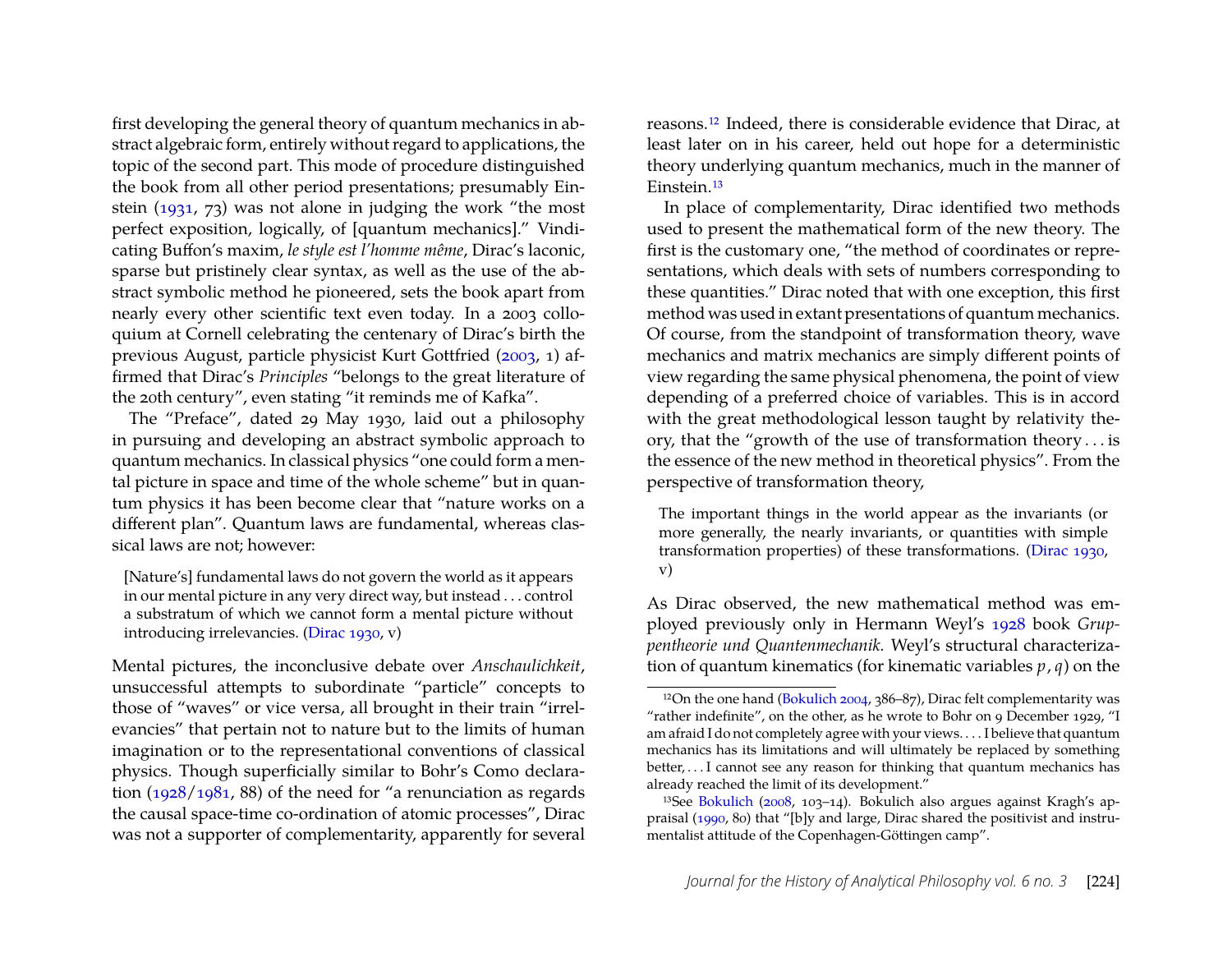basis of group theory<sup>[14](#page-12-0)</sup> as well as Dirac's own transformation theory are seen as examples of "the symbolic method, which deals directly in an abstract way with the quantities of fundamental importance" (the invariants or near-invariants of the transformations). While the customary method of coordinates has the advantage of mathematical familiarity, Dirac stated that he will use the symbolic method, as it "seems to go more deeply into the nature of things". This is because the new theory is "built up from physical concepts which cannot be explained in terms of things previously known to the student, which cannot even be explained in words at all". In virtue of its use of abstract symbols, it sidesteps the entire debate over *Anschaulichkeit* to deal directly with the new notion of physical state, cutting through the ambiguities and irrelevancies of particular representations that, in any event, are related by transformation theory. The symbolic method thus does not attempt to portray or represent microphysical processes but considers that "the only object of theoretical physics is to calculate results that can be compared to experience"  $(1930, 7)$ .

For the first time in Dirac's publications on transformation theory, *Principles* employs Greek symbols  $\psi$ ,  $\varphi$ , etc. to abstractly represent the so-called quantum state, the symbol standing indifferently for the particular wave functions pertaining to quantities such as position  $\psi(x)$  or its Fourier transform in the momentum representation  $\hat{\psi}(p)$ , etc. As wave functions form a linear space (adding wave functions produces another wave function, as does multiplying a wave function by a complex number) the abstract symbol is known as a "state vector", a vector whose orientation in the state space according to quantum orthodoxy contains all possible information about the state of a quantum system at a given time.<sup>[15](#page-12-1)</sup> The state vector is defined in a linear

<span id="page-12-1"></span><span id="page-12-0"></span>14For discussion of Weyl's early group theoretic approach, see [Scholz](#page-30-10) [\(2008\)](#page-30-10). 15To be sure, in the first 1930 edition *Principles* employs a relativistic notion of "state": "We must regard the state of a system as referring to its condition space with an inner product over the field of complex numbers C but its nature is not further specified. Presumably, according to remarks on the dust jacket,<sup>[16](#page-12-2)</sup> Dirac almost surely followed the example of Weyl's 1928 book, which introduced the idea that every quantum state could be represented as a vector (of modulus 1) in a "system space". Also in Göttingen at roughly the same time, John von Neumann had taken the now-standard further step of specifying the vector space as an abstract Hilbert space; however, only after von Neumann's book [\(1932\)](#page-30-11) was this widely adopted. Indeed in his book, von Neumann pointed out that on account of several mathematical "fictions", in particular the so-called δ-function that Dirac admitted was not a classical function, difficulties arose in finding a mathematical justification for some of Dirac's abstract calculations. Nonetheless, as was subsequently shown, the formal machinery of Dirac's abstract symbolic calculus can be rigorously justified in the setting of abstract Hilbert space by combining Hilbert space with the theory of distributions of Laurent Schwartz, giving rise to the notion of a "rigged Hilbert space", introduced by I. Gelfand and A. Vilenkin much later. (See [de la Madrid 2005.](#page-28-8))

Dirac's symbolic calculus of states and observables became widely, though not universally, adopted following his introduction of the "bra"–"ket" notation in 1939, incorporated into the 3rd (1947) and subsequent editions of *Principles*. [Figure 1](#page-13-0) shows the "translation table" provided in Dirac's 1939 paper.

throughout an indefinite period of time and not to its condition at a particular time, which would make the state a function of time. Thus a state refers to a region of 4-dimensional space-time and not a region of 3-dimensional space." In the 2nd (1935) and all later editions, Dirac simplifies the presentation using a non-relativistic notion of state.

<span id="page-12-2"></span><sup>&</sup>lt;sup>16</sup>From the dust jacket of the 1930 edition: "one is rightly tempted to... survey the existing situation and attempt to put what is already known into more symbolic form. This is the sure way to progress in the *understanding* of the new theory which is perhaps for many workers the *outstanding* need of the present time. One great attempt by Weyl is already well-known. The present book by Dr. Dirac is another, written as it is from an abstract standpoint, but much more physical in outlook than that by Weyl."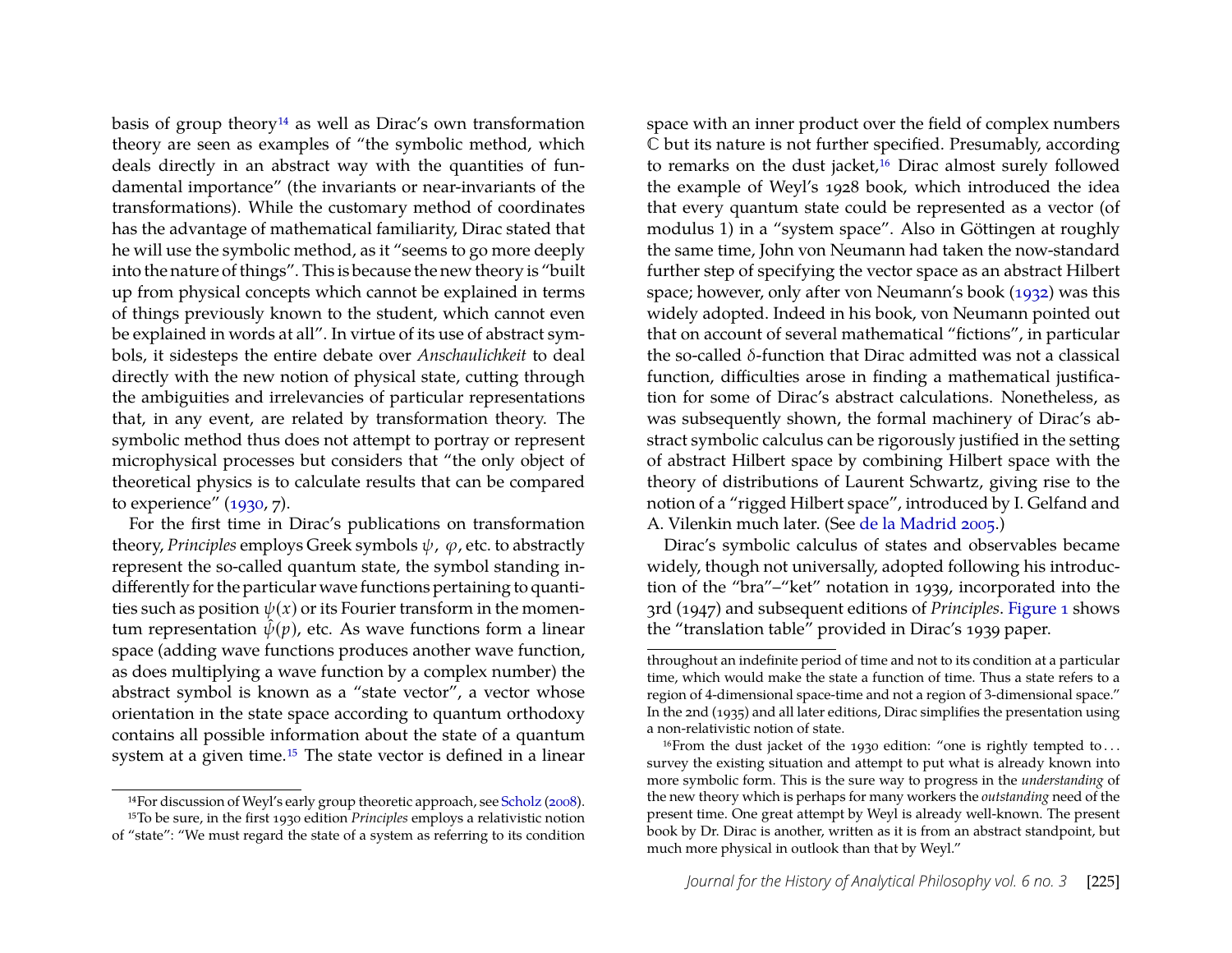The development of the new notation to include linear operators and observables can be effected without difficulty. Below is a list of the various types of quantity involving a linear operator  $\alpha$ , written on the left in the old notation and on the right in the new.

| $\alpha \psi$                                  | $\alpha$                                                     |
|------------------------------------------------|--------------------------------------------------------------|
| $\alpha \psi_a$                                | $\alpha a\rangle$                                            |
| $\phi \alpha$                                  | $\langle \alpha$                                             |
| $\phi_a \alpha$                                | $\langle a   \alpha$                                         |
| $\phi_a \alpha \psi$                           | $\langle a   \alpha \rangle$ or $\langle a   \alpha \rangle$ |
| $\phi \alpha \psi_a$                           | $\langle \alpha   a \rangle$ or $\langle  \alpha  a \rangle$ |
| $\phi_a \alpha \psi_b$                         | $\langle a \alpha b\rangle$                                  |
| $\phi(q')\alpha\psi(q'')$ or $(q' \alpha q'')$ | $\langle q' \alpha q''\rangle.$                              |
|                                                |                                                              |

<span id="page-13-0"></span>[\(Dirac 1939,](#page-28-9) 416)

Figure 1

The presentation here will follow this widespread practice, though it should be emphasized that doing so involves only a notational improvement over the first appearance of the symbolic calculus in the first edition of the *Principles*. The quantum states are now described by symbols  $\psi$ ,  $\varphi$ ,  $\alpha$ ,  $\beta$  etc. enclosed within a "ket" symbol " $| \rangle$ ", i.e.,  $| \psi \rangle$ . *Kets* are vectors in Hilbert space and in accordance with the principle of superposition may be added and multiplied by scalars, generally complex numbers, e.g.,

$$
|\psi\rangle = c_1|\phi_1\rangle + c_2|\phi_2\rangle
$$

where  $\psi$  is a superposition of two distinct quantum states  $\phi_1$ and  $\phi_2$ ; the complex coefficients essentially state the relative "weights" of the combining terms in composing the sum. In general, given an orthonormal set of *basis kets*  $\{|e_1\rangle, |e_2\rangle, \dots, |e_n\rangle\},\$ every *ket* in the space can be expressed in the form

$$
|\psi\rangle = c_1|e_1\rangle + c_2|e_2\rangle + \cdots + c_n|e_n\rangle
$$

where the  $c_i$  are the *expansion coefficients* of  $|\psi\rangle$  in the  $|e_i\rangle$  basis. Vector addition and scalar multiplication obey the usual algebraic rules (commutativity, associativity):

$$
c_1|\phi_1\rangle + c_2|\phi_2\rangle = c_2|\phi_2\rangle + c_1|\phi_1\rangle,
$$
  

$$
(c_1|\phi_1\rangle + c_2|\phi_2\rangle) + c_3|\phi_3\rangle = c_1|\phi_1\rangle + (c_2|\phi_2\rangle + c_3|\phi_3\rangle)
$$

To see how the notation works, recall that the customary integral for normalized wave functions of the form

$$
\int_{-\infty}^{+\infty} \psi^* \psi \, dx = 1
$$

states that a wave function extending over space exists with probability one. The term  $\psi^*\psi = |\psi|^2$  is an inner product in vector notation. Dirac "invented" a vector called a *bra* designated  $\langle \psi |$ ; it is dual to the *ket* vector  $|\psi\rangle$  and so  $|\psi\rangle + \langle \psi |$  has no meaning, since the vectors "live" in different spaces. But *bra* notation enables representing the inner product as  $\langle \psi | \psi \rangle$ . Thus the *bra* represents the complex conjugate  $\psi^*$  to the real part of the wave function. Every *ket* has a corresponding *bra* formed by complex conjugation of the coefficients of the *ket*. E.g., a *ket* of the form

$$
c_1|\phi_1\rangle+c_2|\phi_2\rangle
$$

has a corresponding dual *bra*,

$$
c_1|\phi_1\rangle+c_2|\phi_2\rangle\Leftrightarrow c_1^*\langle\phi_1|+c_2^*\langle\phi_2|
$$

where  $c_j$  is of the form  $x + iy$  and  $c_j^*$ *j* of the form *x* − *i y*. As the example shows, *bras* are not really vectors but linear functionals in 1–1 correspondence with *kets* that map *kets* into the field of complex numbers C. More generally,  $\langle \alpha | \beta \rangle = \langle \beta | \alpha \rangle^* \neq \langle \beta | \alpha \rangle$ represents the complex number that is the *inner product* of the *ket*  $|\alpha\rangle$  and the *ket*  $|\beta\rangle$ .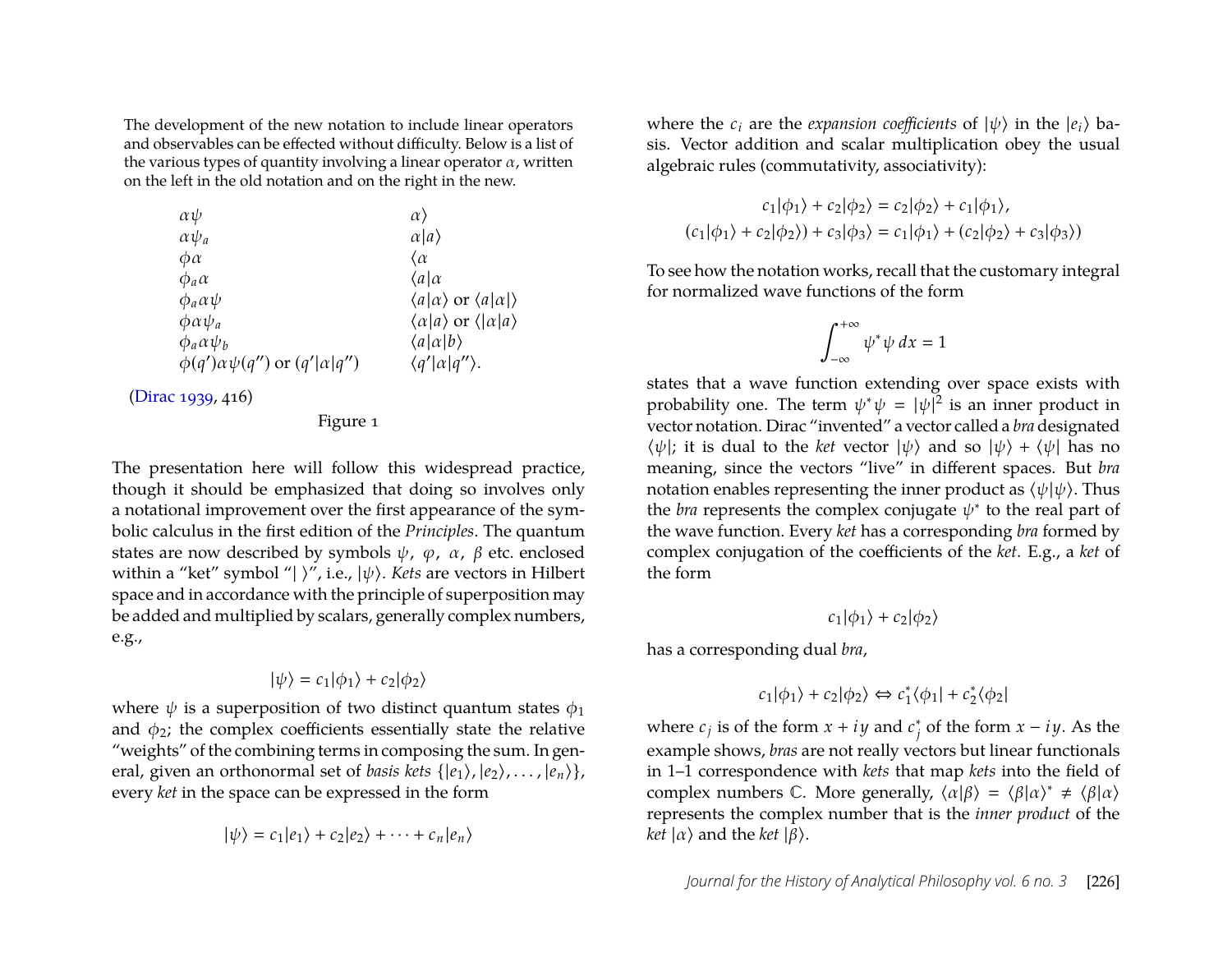Another kind of product can be formed in the *bra*–*ket* scheme; it proves essential to the fact that observables in quantum mechanics are represented by Hermitian (or self-adjoint) linear operators. This is the so-called *outer product*,

# $|\alpha\rangle\langle\beta|$

the meaning of which becomes transparent by multiplying the above expression on the right by an arbitrary *ket,*

# $(|\alpha\rangle\langle\beta|)|\gamma\rangle$

Assuming associativity of multiplication,  $|\alpha\rangle\langle\beta|$  can be interpreted as an operator  $\hat{O}$  acting *from the left* that maps the *ket*  $|\gamma\rangle$ into another *ket*  $|\gamma'\rangle$ 

$$
(|\alpha\rangle\langle\beta|)|\gamma\rangle = \hat{O}|\gamma\rangle = |\gamma'\rangle.
$$

Outer product is also defined for *bras*,

$$
\langle \gamma|(|\alpha\rangle\langle\beta|)=\langle \gamma|\hat{O}=\langle \gamma'|
$$

While  $|\gamma\rangle \hat{O}$  is not defined in the scheme,  $\langle \gamma | \hat{O}$  is but in general, the dual to the *ket*  $\hat{O}|\gamma\rangle$  is not  $\langle \gamma|\hat{O}$  but the *bra* formed with the *Hermitian conjugate* of the operator  $\hat{O}$ ,  $\langle \gamma | \hat{O}^{\dagger}$ .<sup>[17](#page-14-0)</sup> Linear operators can be added and multiplied together,

$$
\begin{aligned} (\hat{O}_1+\hat{O}_2)|\gamma\rangle &= \hat{O}_1|\gamma\rangle+\hat{O}_2|\gamma\rangle,\\ (\hat{O}_1\hat{O}_2)|\gamma\rangle &= \hat{O}_1(\hat{O}_2|\gamma\rangle=\hat{O}_1|\gamma'\rangle=\gamma''\rangle \end{aligned}
$$

But it is possible that  $(\hat{O}_1\hat{O}_2)|\gamma\rangle\neq (\hat{O}_2\hat{O}_1)|\gamma\rangle$ , and so in general (there *are* exceptions), multiplication of operators is noncommutative,

$$
\hat{O}_1\hat{O}_2 \neq \hat{O}_2\hat{O}_1
$$

<span id="page-14-0"></span><sup>17</sup>If 
$$
\hat{O} = |\alpha\rangle\langle\beta|
$$
, then  $\hat{O}^{\dagger} = |\beta\rangle\langle\alpha|$ .

It should be stressed that up to this point nothing has been said directly of the physical interpretation of the symbolic calculus; the nature of the symbols is specified only through the algebraic rules that they obey. Only in Chapter IV of *Principles* did Dirac turn to consider *representations* of these abstract symbols, sets of numbers (matrices) with properties completely corresponding to those of the symbols they represent. Dirac's symbolic calculus gives a purely abstract characterization of the formal machinery linking the dynamical equations of quantum mechanics to observation. It is a complete algebraic scheme involving three kinds of quantities, *bra* vectors, *ket* vectors, and (linear) operators. They can be combined in the ways prescribed above. The associative and distributive laws of multiplication hold, but in general the commutative law of multiplication is not valid. Physical interpretation for a given observable (operator) requires specification of a set of *basis* vectors, so that if it is known what an operator does to this set of basis vectors, it can be known what the operator will do to any other vector in the space. Furthermore, nothing has been said about probability or measurement, in accordance with Dirac's view that probability considerations enter into quantum mechanics only in the process of measurement.[18](#page-14-1) While Dirac's abstract symbolic method perhaps reveals the influence of H. F. Baker's algebraic treatment of geometry, his distinction between abstract symbols and their representations precisely mirrors that in §22 of Weyl's *Gruppentheorie und Quantenmechanik* [\(1928\)](#page-30-9) between an *abstract group* and its various representations via linear transformations.[19](#page-14-2)

<span id="page-14-1"></span><sup>18</sup>See [Dirac](#page-28-1) [\(1930,](#page-28-1) 4): "One may therefore, as has been pointed out by Bohr, ascribe the lack of determinacy in the [measurement] result to the uncertainty in the disturbance with the observation necessarily makes, although one cannot inquire too closely into how it comes about. The apparent failure of causality is from this point of view due to a theoretically necessarily clumsiness in the means of observation."

<span id="page-14-2"></span><sup>19</sup>Cassirer cites Weyl's [1928](#page-30-9) book in one of his last lectures, for providing "new confirmation of my general conviction that the concept of group is of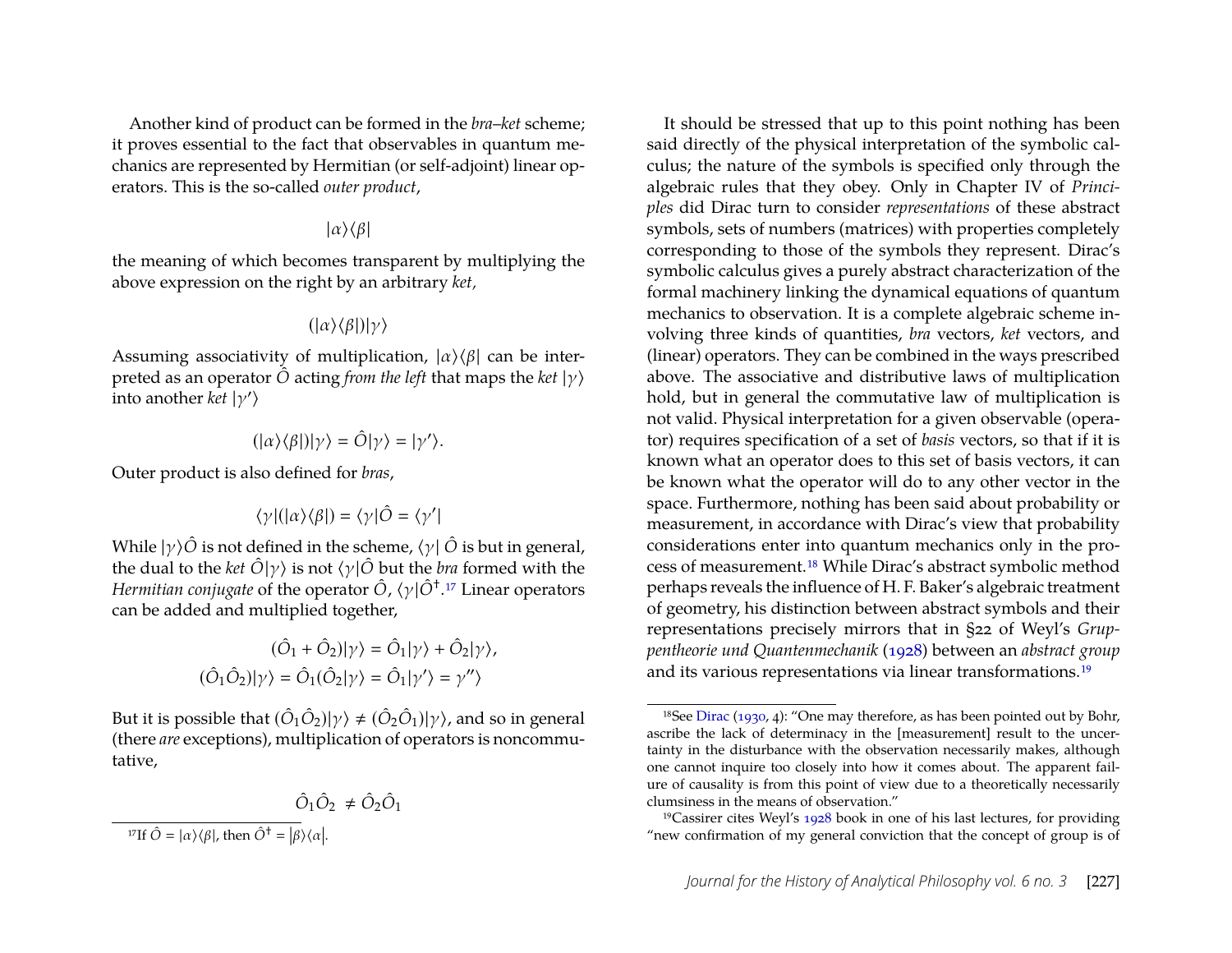#### <span id="page-15-0"></span>**4.** *Determinism and Indeterminism in Modern Physics***: Overview**

According to Toni Cassirer's memoir [\(1981,](#page-28-10) 189), while still in Hamburg, Cassirer began work on *Determinismus und Indeterminismus in der modernen Physik* (*[DI](#page-27-0)*). After the Cassirers left Germany from Hamburg on 2 May 1933, most of the monograph was written in exile at Oxford in 1934 and 1935. It is quite possible that during these Oxford years, Cassirer became acquainted with Dirac's *Principles*, though it had been translated into German in 1931. From Cassirer's letter of 11 September 1936 to the Warburg Institute's Fritz Saxl (see note [19\)](#page-14-2), it appears that Schrödinger, also present in Oxford from October 1933 to summer 1936, read parts of *[DI](#page-27-0)* in manuscript; Schrödinger certainly would appreciate the innovative character of Dirac's book. In any event, *[DI](#page-27-0)* appeared obscurely in the original German in November 1936 in the *Göteborgs Högskolas Årsskrift*, a journal understandably little known outside of Sweden; a *separatum* by *Elanders Boktryckeri Aktiebolag* was published in Göteborg early in 1937. The "Foreword" dated December 1936 states that the manuscript was completed in April at Göteborg where the previous August Cassirer had taken up a University position. Prior to publication Cassirer had solicited reactions of leading atomic physicists, including Schrödinger and Bohr.[20](#page-15-1) After the monograph appeared Cassirer sent copies to many leading physicists, including Einstein, Max von Laue, H. A. Kramers, Heisenberg,

Schrödinger, and Max Born.<sup>[21](#page-15-2)</sup> In the Preface to the English translation, Yale physicist-philosopher Henry Margenau reported that Cassirer approached him with the idea of an English translation of an updated version just a few months before the latter's sudden death by heart attack (13 April 1945) at the age of 70, the day after the death of President Franklin D. Roosevelt. For reasons described by Margenau the English translation of the original text was considerably delayed, appearing only in 1956.

A close reading of *[DI'](#page-27-0)s* "Foreward" obliquely signals a shift of epistemological attitude. On the one hand Cassirer affirmed continuity with his earlier works of *Erkenntniskritik* and the characteristic Marburg postulate of the *fact* of physical science (*Faktum der Wissenschaft*). The viewpoint of *[DI](#page-27-0)* is largely the one laid out twenty-five years earlier in *Substanzbegriff und Funktionsbegriff* :

The fundamental viewpoint, in accordance with which I have dealt with these problems ["certain basic questions of the new physics" of quantum mechanics], does not differ essentially from that of my *Substance and Function*. This viewpoint is, I believe, still justifiable. Indeed, I think I can now justify it better and formulate it more precisely on the basis of the development of modern physics than was the case earlier. [\(Cassirer 2004,](#page-28-13) 5; [1956,](#page-28-14) xxxiii)

These remarks lend support to a reading of *[DI](#page-27-0)* as a continuation, and update, of *Substanzbegriff und Funktionsbegriff* (*[SF](#page-27-2)*) and *Zur Einsteins'chen Relativitätstheorie* (*[ERT](#page-27-1)*), extending to quantum mechanics Cassirer's neo-Kantian epistemological analysis identifying a methodological trajectory within physical theory that is a progressive transformation of substance concepts into relational concepts, of "thing concepts" into "concepts of function".[22](#page-15-3) Much of the book can and has been read in just this way

universal applicability and extends over the whole field of human knowledge"  $(1945, 290).$  $(1945, 290).$ 

<span id="page-15-1"></span><sup>20</sup>Cassirer's letter to Fritz Saxl, 11 September 1936, states his wish to show the manuscript "once again" (*noch einmal*) to Schrödinger who, however, had left Oxford and was not yet at his new position in Graz [\(Cassirer 2009,](#page-28-12) 152). [Krois](#page-29-16) [\(2011,](#page-29-16) 9) cites a February 1937 letter to Bohr, thanking Bohr for a discussion in Copenhagen, and a 1936 letter to (Elof) Åkesson in which Cassirer revealed that following this "thorough" (*eingehende*) conversation with Bohr, the book could be published.

<span id="page-15-2"></span><sup>21</sup>See the various letters acknowledging receipt in [Cassirer](#page-28-12) [\(2009\)](#page-28-12). A letter from Schrödinger dated 9 May 1937, presumably acknowledging receipt, is not in this volume but in the restricted collection of the Max-Planck-Institut für Physik (Werner-Heisenberg-Institut), Munich.

<span id="page-15-3"></span><sup>22</sup>E.g., see [Mormann](#page-30-12) [\(2015,](#page-30-12) 32):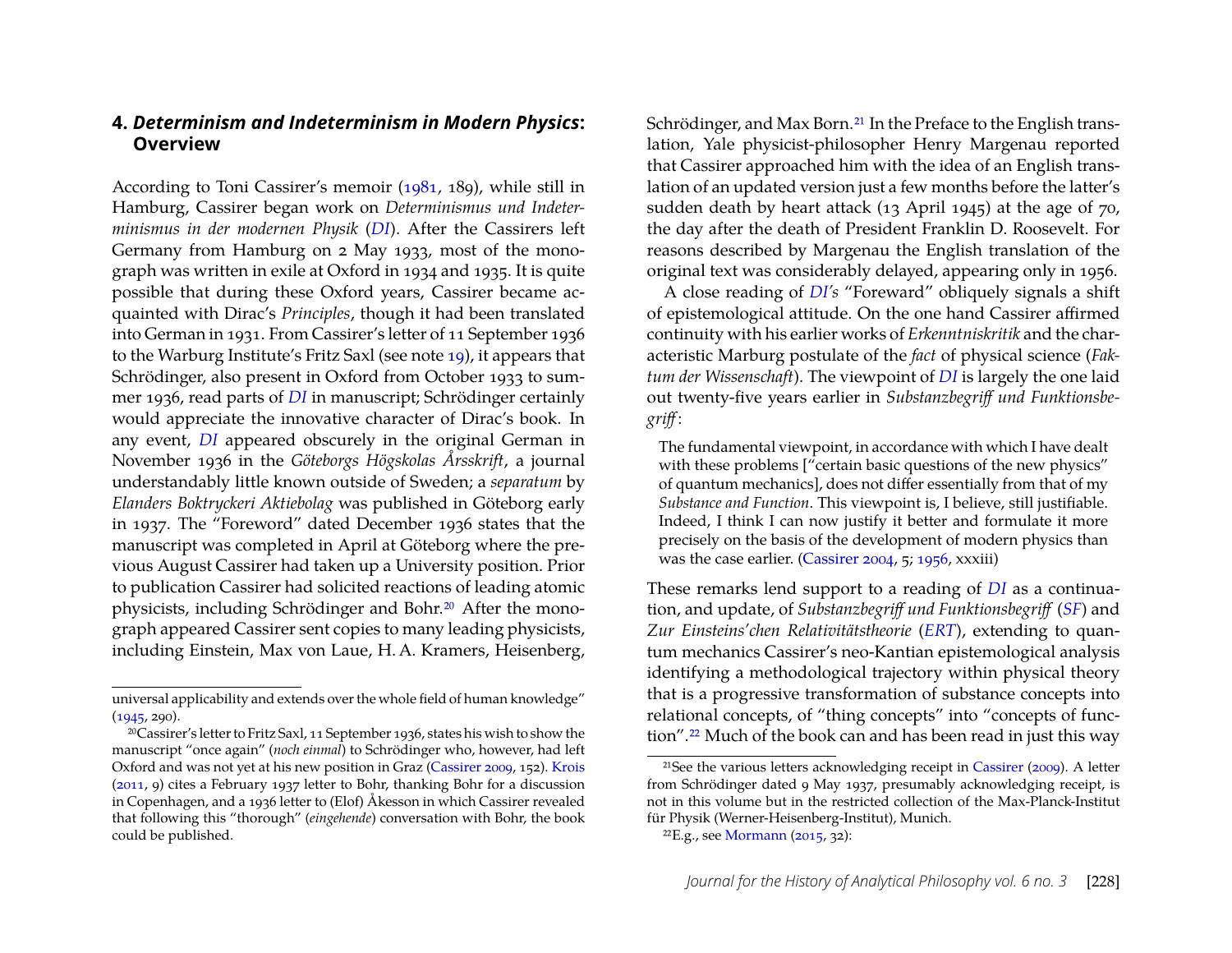for the relational character of the basic concepts of quantum mechanics is a perceptible theme throughout *[DI](#page-27-0)*. On the other hand, Cassirer admonished that epistemology must always be prepared to revise its presuppositions in step with the advance of science, and therefore . . .

. . . there is certainly a great deal in the earlier investigations that I would not maintain today in the same sense or that I at least would justify differently. [\(Cassirer 2004,](#page-28-13) 5–6; [1956,](#page-28-14) xxiii)

Cassirer had already alluded to continuing controversies over quantum foundations by citing Eddington's jocular remark that a warning to "prying philosophers" might be posted over the entrance gate to the new physics reading, "Structural Alterations in Progress—No Admittance Except on Business". Unlike the previous changes and additions to classical physics brought by the special and general theories of relativity, even the creators of the new quantum mechanics were not in agreement over the interpretation of the theory, nor what it implied regarding the doctrine of causality. Cassirer affirmed that "boundaries" between philosophy and physics should not become "barriers". However, *[DI](#page-27-0)* should be seen not as the attempt of a philosopher to resolve the foundational controversies concerning "questions that are generally agreed to be as yet far from their ultimate solution". Rather, and more modestly, the aim is only that of trying "to prepare the ground for a common inquiry". Just what ground is this? A tendency to focus on *[DI](#page-27-0)*'s continuity with *[SF](#page-27-2)* and *[ERT](#page-27-1)* has led readers to ignore or downplay the extent to which Cassirer now viewed his growing distance from the founders of the Marburg school, Hermann Cohen and Paul Natorp:

Thus my connection with the founders of the 'Marburg School' is not loosened and my debt of gratitude to them is not diminished when it turns out in the following investigations that I have been led, in the epistemological interpretation of the basic concepts of modern physical science, to essentially different results than those in Cohen's *Logik der reinen Erkenntnis* (1902) and Natorp's *Die logischen Grundlagen der exakten Wissenschaften* (1910). [\(Cassirer 2004,](#page-28-13) 6–7; [1956,](#page-28-14) xxiv)

Cassirer does not explicitly name these different results but a reasonable conjecture is that they have to do with the reorientation of *Erkenntniskritik* by the philosophy of symbolic forms, expanding its scope into an encompassing theory of culture. This will be discussed in Section [5.](#page-20-0)

*[DI](#page-27-0)* is principally concerned to establish two related theses, the first more general, the other, quite specific. The broader thesis forms a backdrop, claiming a methodological and architectonic continuity between classical and quantum physics once the causal principle is understood "critically", that is, as the demand for determination according to law. The second and narrower thesis identified the principal epistemological innovation of quantum mechanics not as the failure of the causal concept but as the transformation of the concept of physical state. Both theses are developed in tandem with a knowledgeable presentation of the historical routes to, and development of, quantum theory from Planck's radiation law and discovery of the quantum of action (1900), continuing through the Bohr atom's explanation of the Balmer series of the spectrum of hydrogen in 1913 (the first real success of what would become known as the "old quantum theory"), and culminating in the contributions of Born, Heisenberg, Jordan, Schrödinger and Dirac in 1925–27.

Four of the five parts of *[DI](#page-27-0)* (up to Chapter 12) have the broader aim of demonstrating methodological and architectonic conti-

To put it bluntly, in *[DI](#page-27-0)* Cassirer was engaged in interpreting quantum mechanics in the same neo-Kantian frame that he used more than fifteen years earlier in *[ERT](#page-27-1)* to make philosophical sense of Einstein's relativity theory. Even more, in *[DI](#page-27-0)* he put forward the thesis that quantum mechanics provided a further proof of the relational character of the concepts of modern physics. This entailed that the relational (or functional) *Ansatz* of his philosophy of science—first elaborated in *[SF](#page-27-2)*—remained unaffected by the scientific revolutions of the 20th century.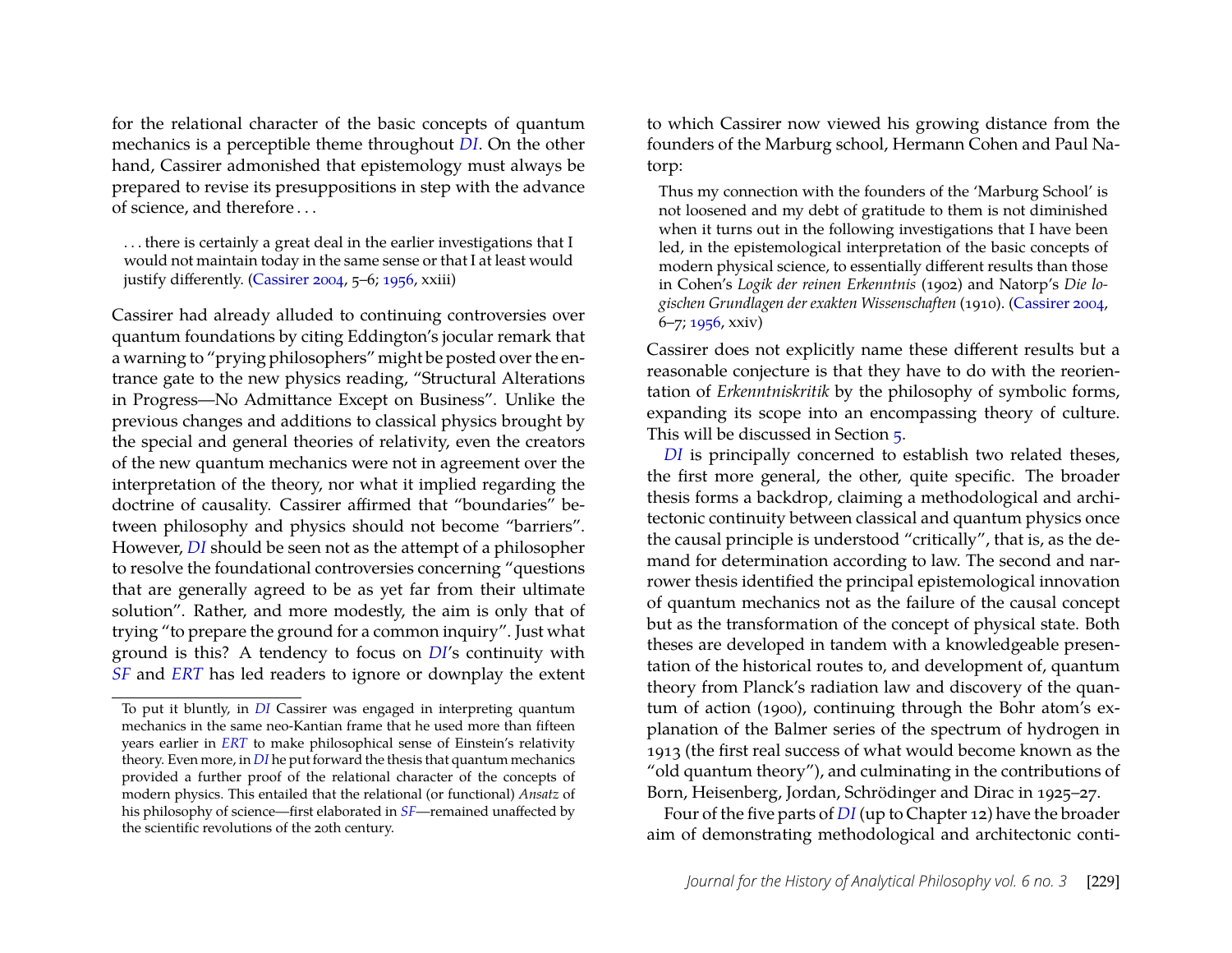nuity between classical and quantum physics. Of course the then, and still prevailing, opinion most familiar today from the writings of Thomas Kuhn, is of a complete epistemological "rupture" or "paradigm shift". The overall argument of this broader aim can be summarized in a superficially simple way. It starts [\(2004,](#page-28-13) 148; [1956,](#page-28-14) 122–23) with a critique of Heisenberg's famous statement (in the 1927 uncertainty relations paper) that the "law of causality" in its "sharp formulation" ("when we know the present precisely, we can predict the future") is inapplicable in quantum mechanics because the antecedent cannot be satisfied: it is impossible to know the present with sufficient accuracy (i.e., by violating the uncertainty relations). Cassirer points out, first, that if the law of causality is a material conditional, the statement may still be true when the antecedent is false. More importantly, if the requirement of causality is merely the general requirement of conformity to law, as Helmholtz in particular maintained for classical physics (see below), then the ensuing "crisis of causality" in quantum mechanics is better termed a "crisis of visualization" (*Krise der Anschauung*) for it does not pertain to the concept of cause itself [\(2004,](#page-28-13) 196ff.; [1956,](#page-28-14) 164ff.). Rather the so-called "crisis" stems from the fact that the causal concept cannot be combined with space-time description. Here indeed is a difference with classical physics as well as an apparent incompatibility (at which Cassirer barely hints) with the *Critique of Pure Reason* or at least with the chapter on "the schematism of the concepts of the pure understanding" (A137– 47/B176–87) in the Analytic of Principles. There the schema of cause-and-effect of a thing in general is the *a priori* time determination according to the rule that wherever something is posited, something else always follows. However, unlike Bohr who proclaimed the fissure between causal and space-time descriptions to be the distinguishing feature of quantum mechanics, Cassirer traced it back to the foundations of the differential calculus beginning with Leibniz and culminating in Weierstrass's demon-

stration that continuity (space-time description) and differentiability (the basis of causal description via differential equations) need not coincide. The further development of physical theory by quantum mechanics only exacerbated this fissure, showing that former assumptions of "uniformity" and "equiformity" in nature must be abandoned. But it is important to Cassirer's argument to establish that these trends were already underway within classical physics.

This selective epistemological reading of Kant is informed by critical analysis of conceptual transformations within modern physics, i.e., relativity and quantum theory. In place of focusing on the *a priori* Kantian category of causality and an alleged necessity to structure experience in terms of the relation of cause and effect, Cassirer proceeded from the standpoint of "a scientific clarification of causality" by pointing to the "general laws" of physics, e.g., of gravitation, hydrostatics and hydrodynamics, etc. These are "the proper components of the assumed causal relations". But unlike the concept of cause, all too easily and dogmatically taken to be applicable to "things", the mathematized laws of physics possess their "own symbolic language, which is far removed from the language of 'things'" [\(2004,](#page-28-13) 31; [1956,](#page-28-14) 22). Distancing critical philosophy from the metaphysical trappings inherent in the very concept of cause, Cassirer drew from the Transcendental Dialectic and its treatment of the role of reason in the construction of science, employing a purely methodological notion of causal *principle*. And he showed that within classical physics, Helmholtz in particular, clearly underscored that the operative significance of the causal concept is found within the regulative principle of a "general conformity to law" [\(2004,](#page-28-13) 75–78; [1956,](#page-28-14) 61–64). To motivate this otherwise surprising claim, Cassirer has already argued in the book's first chapter  $(2004, 9-18; 1956, 3-10)$  $(2004, 9-18; 1956, 3-10)$  $(2004, 9-18; 1956, 3-10)$  that the causal concept of classical physics is in any case not at all adequately captured by a Laplacian ideal of causal determination that, everyone agreed,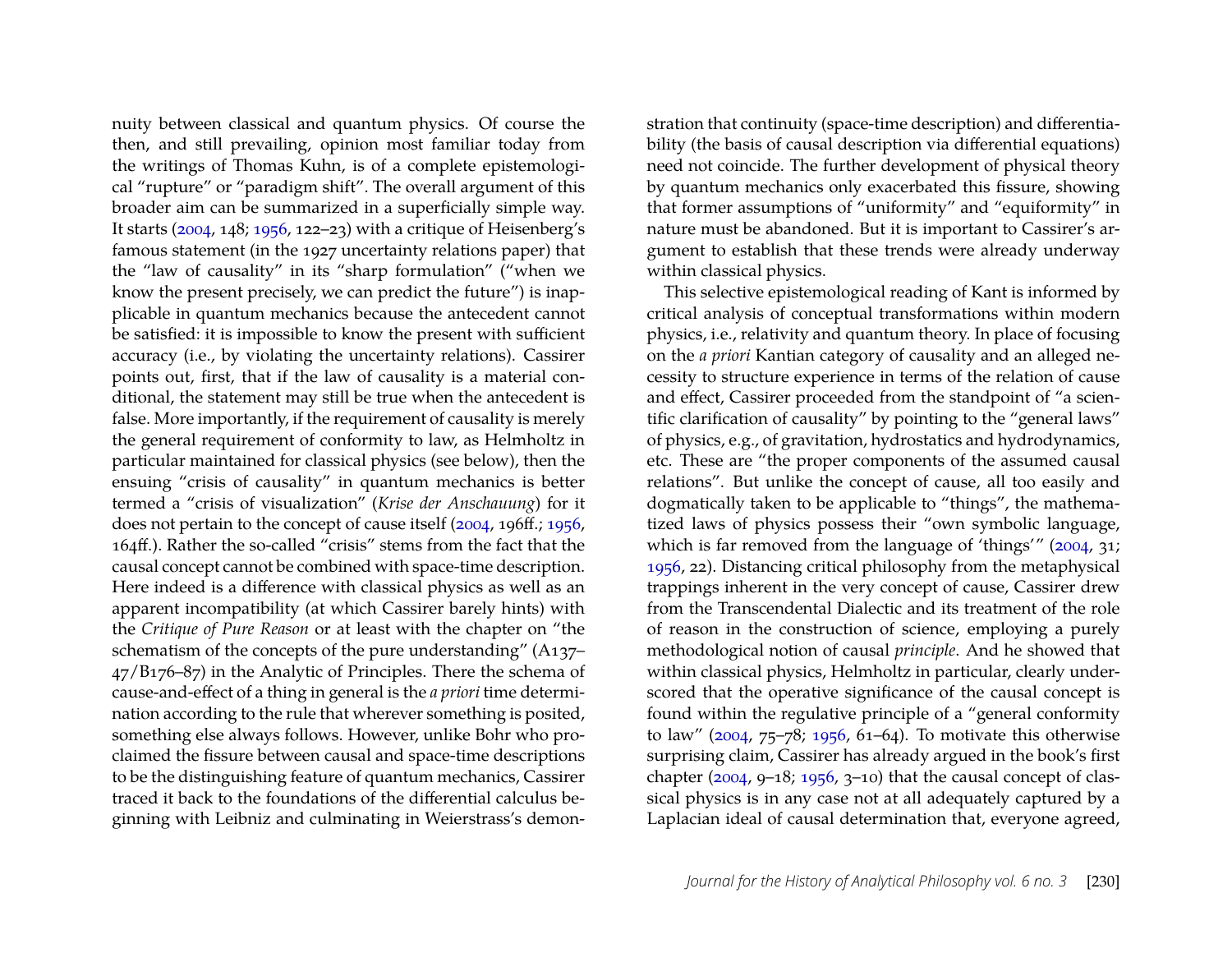utterly fails in quantum physics. Rather, and contrary to the usual assumption, the Laplacian ideal within classical physics itself is largely an inapplicable metaphysical fiction, not an empirically attestable notion. To the extent that it finds limited application there, it is seen to pertain to systems that can be treated as highly idealized point masses or perfectly rigid bodies; however, it is neither required nor implementable in systems that cannot, i.e., in many classical physical theories. Hence the causal concept applicable in both classical and quantum physics is better expressed by the demand for order according to law, in accordance with the regulative principle of unity of knowledge of nature.

#### **Architectonic isomorphism of statements of classical and of quantum physics**

The methodological reformulation of the causal principle shifts its significance from things and events to a requirement of adequacy for cognition in natural science. Thus the "general principle of causality" expresses a regulative demand for order according to law. As a proposition, it occupies the innermost core of a structure of physical statements common to both classical and quantum physics [\(2004,](#page-28-13) 37–87; [1956,](#page-28-14) 29–70). For both the structure is "not a pyramid" but a Parmenidean "well-rounded sphere" [\(2004,](#page-28-13) 45; [1956,](#page-28-14) 35) of onion-like concentric layers in which distinct types of physical statement emanate outward. The spherical image, while spatial, is to be interpreted as standing for the functional relations between the different kinds of statements. The general causal principle at the center contains the postulate of "comprehensibility of nature", mandating the formulation and description of observable events in mathematical language [\(2004,](#page-28-13) 226; [1956,](#page-28-14) 188). This is also a requirement to search for more and more general laws governing the phenomena; it does this by regulating dynamical transitions or "jumps" ("µεταβασις εις αλλo γενoς") [\(2004,](#page-28-13) 71; [1956,](#page-28-14) 57) between the other layers, whereby statements in one layer are informed by, revised by, or derived from, those in another.

Naturally, the particular statements of classical and quantum physics in their respective layers differ in detail. Outermost in both are statements of measurement and observation; in quantum mechanics these are statistical statements of possible measurement outcomes informed by the Born rule. Working inward, the next layer in classical physics is comprised of particular force laws (Newton, Maxwell-Lorentz), the statistical laws of gas theory (e.g., the Maxwell-Boltzmann distribution law) and the second law of thermodynamics, while in quantum mechanics the corresponding layer contains both particular statistical laws (Planck's radiation law for blackbodies, the laws of radioactive decay for different elements) and the dynamical law (Schrödinger wave equation) for quantum systems. Within each layer of particular laws lies a further layer of meta-laws or physical principles; these are "basically nothing other than means of orientation: means of surveying [*Umschau*] and gaining perspective [*Überschau*]" [\(2004,](#page-28-13) 67; [1956,](#page-28-14) 53). Initially physical principles have only hypothetical validity, either in enabling derivation of particular force laws (in classical physics: the variational principle of Hamilton, the principle of conservation of energy, a prohibition of perpetual motion machines) or by informing the interpretation of other statements (in quantum mechanics: the Heisenberg uncertainty relations, the Born rule, unitarity, the Pauli "Verbot" (exclusion principle), and "the Archimedean point", the Einstein-de Broglie relation  $E = hv$  of proportionality between energy and frequency). But as these principles inherit the ever-increasing confirmation of the particular statements they inform or govern, they become more and more entrenched, effectively rendering them presuppositions of further inquiry. One is understandably struck by the close similarity to the more familiar Quinean "web of belief": each layer (except the innermost) is revisable from either direction. However, at the center of the whole, the "general principle of causality", under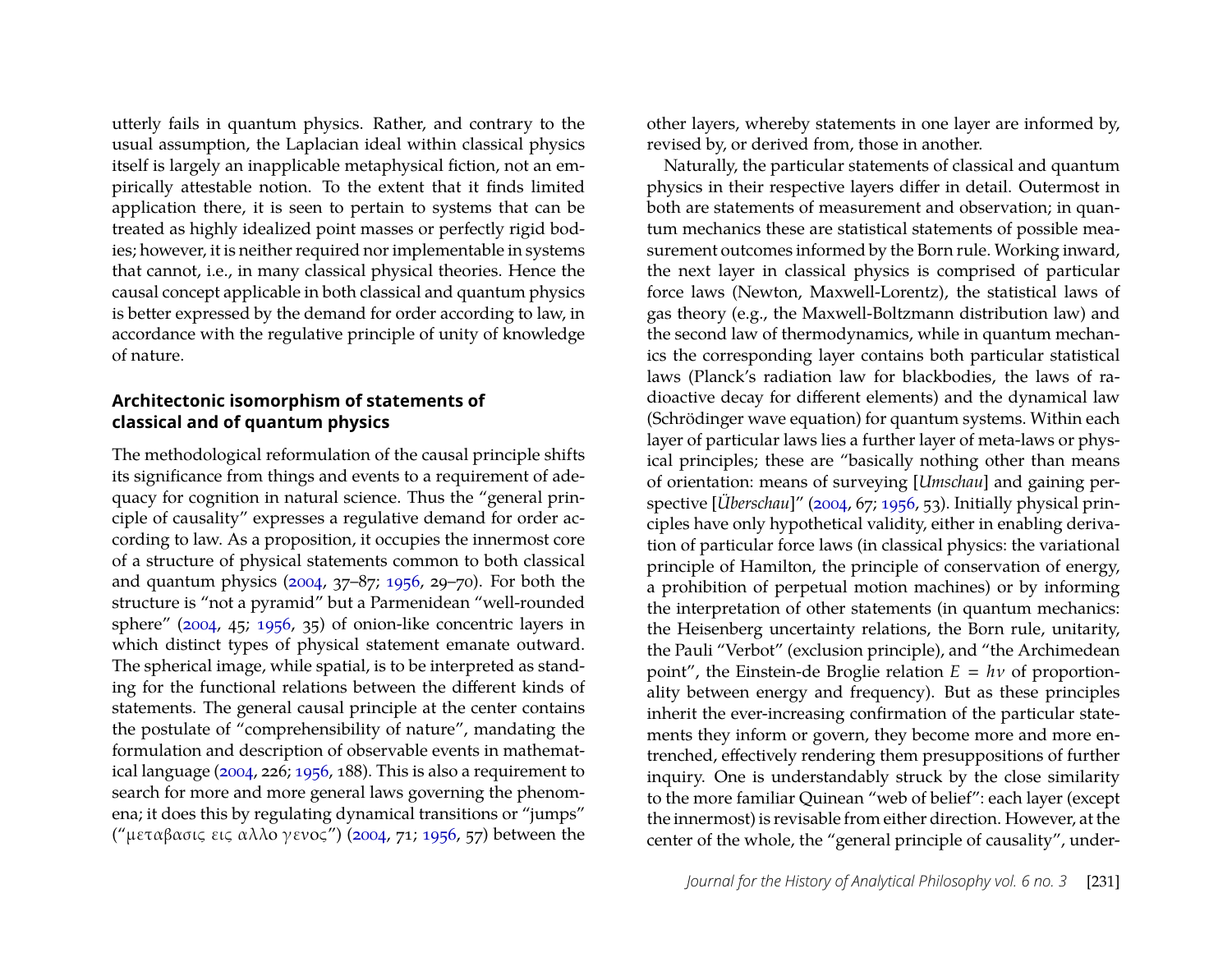stood methodologically as above, remains an *a priori* invariant, not because it is grounded in our mental organization, but as a "postulate of empirical thought":

What it demands and what it axiomatically presupposes, is only this: that the completion can and must *be sought*, that the phenomena of nature are not such as to elude or to withstand in principle the possibility of being ordered by the indicated process [dynamical structure of physical statements, TR]. [\(Cassirer 2004,](#page-28-13) 74; [1956,](#page-28-14) 60)

Each layer, as well as the transitions between layers, presupposes a methodological understanding of the causal principle. And so at the center of both onion-like structures lies the regulative directive to seek lawfulness (*Gesetzlichkeit*) in the connection of experiences. In this way, the structure of law statements of classical physics can easily accommodate both the dynamical laws of mechanics and electrodynamics and the statistical laws of gas theory according to Maxwell and Boltzmann, whereas that of quantum mechanics permits irreducibly statistical laws such as the Born probabilities for measurement outcomes. According to the purely methodological significance of the causal law, period claims of a "crisis of the causal concept" could be shown to be metaphysical statements hardly consistent with the overtly non-metaphysical philosophy of nearly all quantum physicists.

Yet the principal epistemological departure from classical physics required by the quantum theory is a far more radical change than that resulting from the "critical" reformulation of the causal concept discussed above. As noted above, in Cassirer's perspective the so-called "crisis of the causal concept" has far more to do with a "crisis of visualization", itself rooted in the failure of Schrödinger and others to interpret the wave function Ψ as pertaining to waves or other physical objects propagating in physical space and time. The root of the difficulty lies in the fundamental transformation of the very concept of physical state itself. While the quantum mechanical concept of physical state

can be viewed in terms of an already underway transformation of substance-concepts into functional concepts within classical physics (say, from objects in space and time to events in spacetime), it cannot be seen merely as a further stage of that process. It is something fundamentally new, and not a phase in the continued development of the classical concept of physical state. After all, thing-attribute logic, criticized already in *Substance and Function*, underlies the notion of physical state in classical physics. That notion presupposes an "axiom" of classical logic that "the state of a thing in a given moment is completely determined in every way and with respect to all possible predicates" [\(2004,](#page-28-13) 226–27; [1956,](#page-28-14) 188–89).

The reader is reminded that Kant's "ideal of pure reason" (A574/B602) rests upon the metaphysical "principle of thoroughgoing determination" (A571/B579) essentially identifying the two concepts of "reality" and "complete determination". Elaborating Cassirer's exposition a bit, recall that the "object" of classical physics is a bearer of determinate properties, and that in classical physics it is taken for granted that properties refer to a definite class of physical quantities, with values lying in specified ranges. The epistemological question concerning knowledge of properties of an object is answered by measurement, a particular type of interaction designed to display the value of a specific physical quantity that, as a property of the object, is intrinsically attached to the object (at a given time) independently of the measurement interaction. ("Perfect" mea-surements in classical physics are an allowable ideal.)<sup>[23](#page-19-0)</sup> Some properties of an object are not inherent but "change in time" in a *deterministic* manner, i.e., knowledge of the laws and a *sufficiently complete* set of properties of an object at one time  $t_1$  suffices to predict with certainty the values of the properties at any later

<span id="page-19-0"></span><sup>23</sup>The separation of *observer* and *system* has no fundamental significance in classical physics; both are considered parts of a single, objectively existing world, potentially describable by the same laws.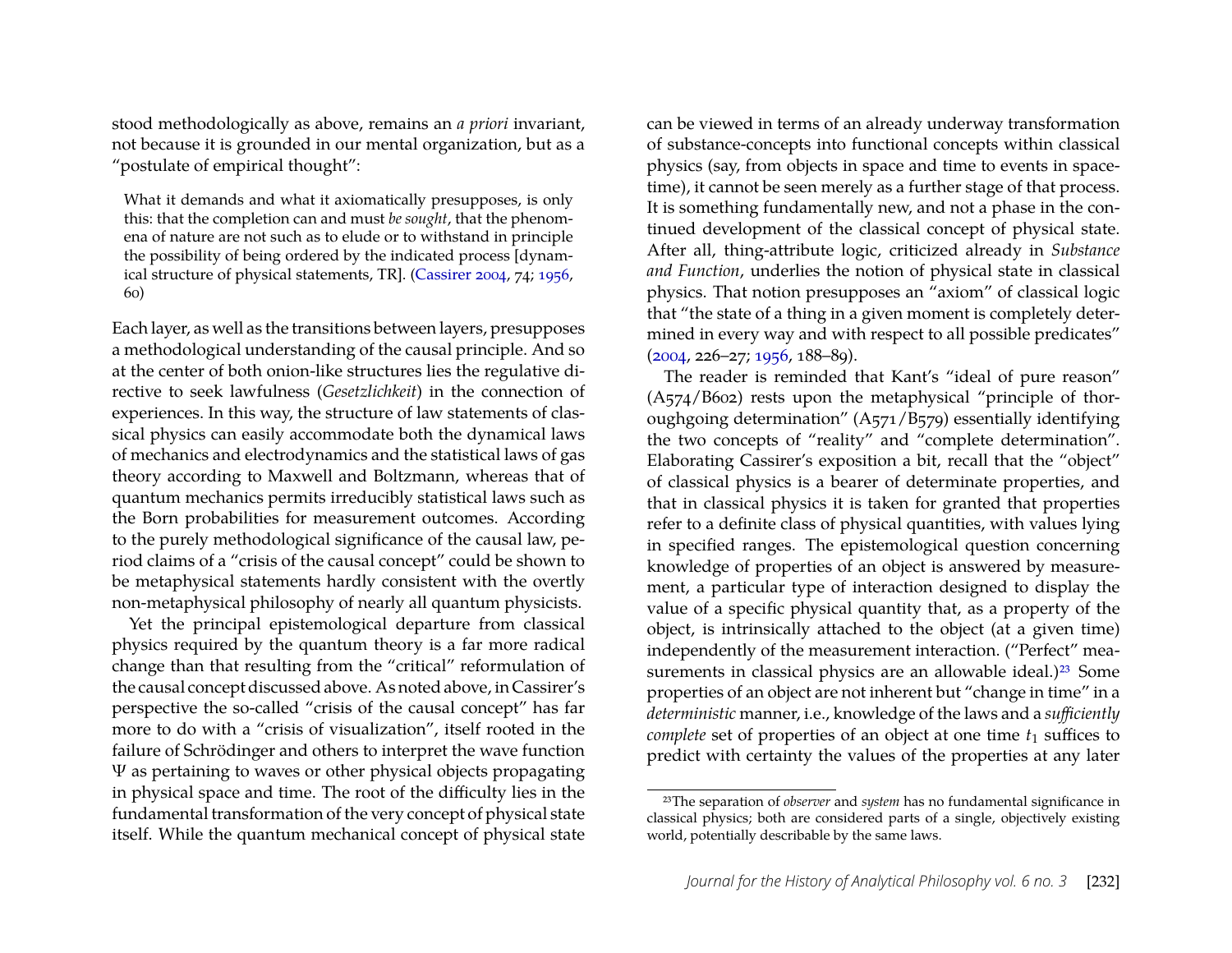(or earlier) time *t*<sub>2</sub>. Given deterministic laws, failure to predict the behavior of the object with certainty at  $t_2$  is accorded as due to an incomplete knowledge of the object's properties at *t*1. In broader compass, the concepts of *physical quantity* and *property* are encompassed in the notion of the space *S* of *states* of a system of one or more objects, with the understanding that, at a given time, a unique state  $s \in S$  can be assigned to the system. A state assignment must satisfy the condition that the specification of a state *s* at any time suffices to determine the values of *all* physical quantities belonging to the system, and that the state at any time *t*<sup>2</sup> is determined uniquely by the state at any earlier time *t*1.

On account of the principle of superposition as well as due to the limitations on simultaneous assignment of precise values of conjugate observables formulated by the Heisenberg uncertainty relations, the notion of physical state in quantum mechanics has been radically transformed. In orthodox views of quantum mechanics, a quantum object does not possess the form of spatiotemporal connection taken over from macroscopic objects characterizing the classical notion of physical state, of occupying a definite point of space at a definite moment of time. According to the principle of superposition, a quantum object is in general not in a determinate (*eigen-*) state at a given time, unless it has been put into a definite state by a preparation process (e.g., passing through a Stern-Gerlach device) or as an outcome of measurement. The superposition principle also entails that the part-whole relations of quantum systems are completely different from those of classical systems; e.g., knowledge of the separate states of the component quantum systems  $\Psi_1$  and  $\Psi_2$ at time  $t_1$  does not determine the state of the joint system  $\Psi_{12}$ that, in general, is a superposition at  $t_2$ . The notion of physical state is further constrained by the Heisenberg uncertainty relations setting bounds on what can be simultaneously known about an object's canonically conjugate quantities with obvious implications for what can be predicted about the object's state at a later time. Within quantum mechanics only statistical predictions of outcomes of measurements are possible. In fact the very notion of an "individual" object has been transformed and the different families of quantum objects (fermions, bosons) require the distinct non-classical methods of quantum statistics, of determining "what is to be counted as 'one'" [\(2004,](#page-28-13) 225; [1956,](#page-28-14) 187). All of this naturally demonstrated to Cassirer that quantum mechanics indeed has taken a decisive further step in the functionalization of the concept of a physical state. But this transformation can also be regarded from the standpoint of symbolic forms where its radical nature is given full recognition. From this perspective there occurs a decisive *qualitative* step, a "μεταβασις εις αλλο γενος", the transition to a different mode of symbolism. It is here that the expanded outlook of the philosophy of symbolic forms signals a departure from Marburg *Erkenntniskritik* and it is here that a confluence of Cassirer and Dirac occurs. To see this, it will be necessary to briefly elaborate motivating factors of the philosophy of symbolic forms.

# <span id="page-20-0"></span>**5. Philosophy of Symbolic Forms**

In the final chapter of the [1921](#page-27-1) monograph on Einstein's theory of relativity, after considering the "methodological meaning" of Minkowski's postulate of an "absolute world" of space-time events, the discussion takes a sudden turn. Cassirer's topic shifts to a distinction between "theoretical scientific knowledge" and "other form- and meaning-connections of independent type and independent lawfulness" [\(1921/](#page-27-1)[2001,](#page-28-15) 112; [1953,](#page-28-16) 446). Whereas *Substanzbegriff und Funktionsbegriff* and the relativity monograph assumed the characteristically narrow focus of *Erkenntniskritik* on exact science, Cassirer now vastly expands its scope. A "truly general *Erkenntniskritik*" will have to investigate, besides theoretical knowledge, other *forms* of understanding of the world, ethical, aesthetic and so on, each incommensurable with any other, and each insufficient in itself to completely grasp and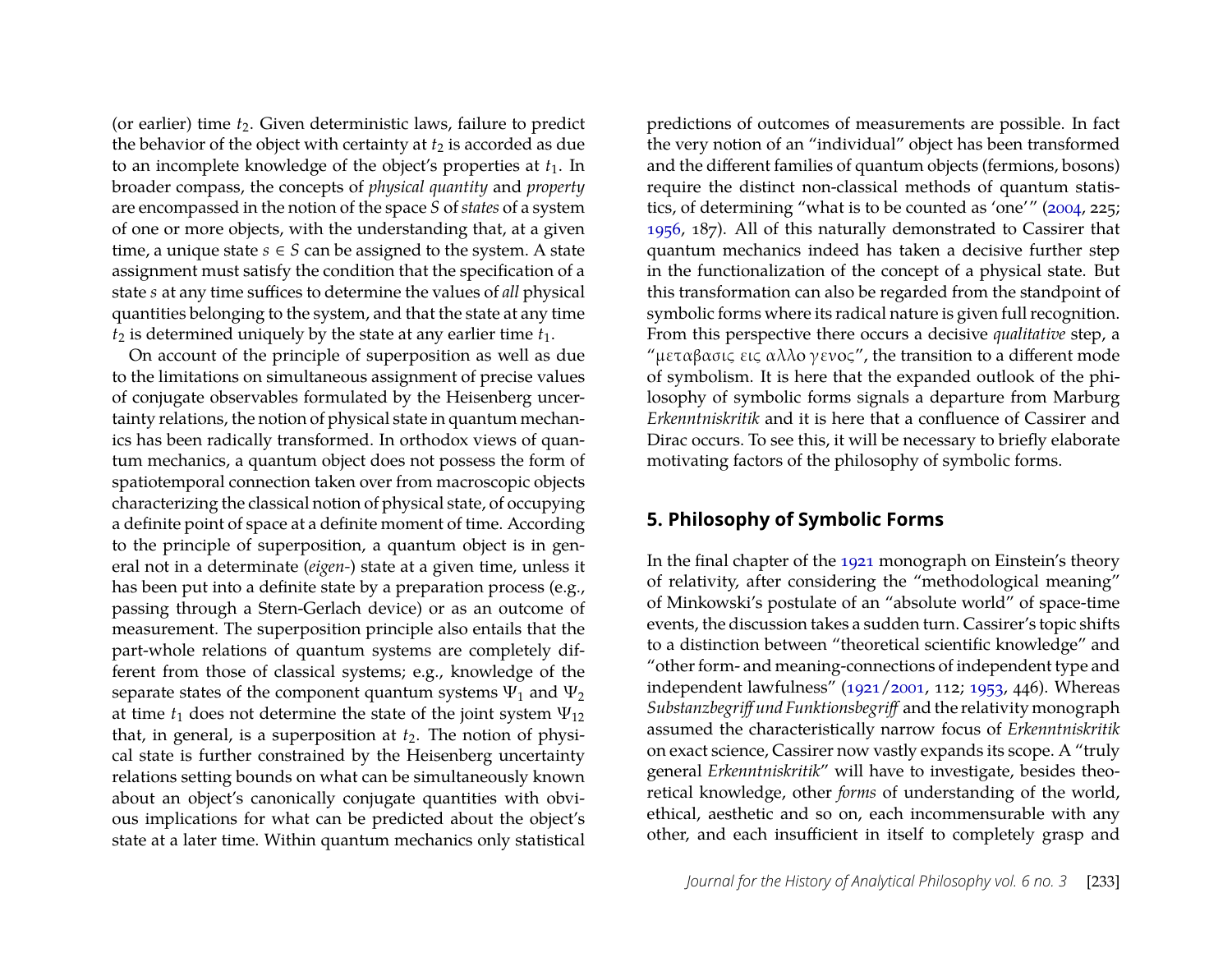bring to adequate expression "actuality" (*Wirklichkeit*) as such. The study of the transformation in exact science from concepts of substance to those of function, i.e., to relations, and operations on relations, becomes the study of various and complex systems of symbols, the symbolic forms through which a synthetic view of the world is constructed, in myth, religion, language, art and science. Yet the notion of a determinate totality of forms of understanding still exists as a regulative idea, opening the door to the possibility of a systematic philosophy that will grasp and elucidate the "totality of symbolic forms" (*das Ganze der symbolischen Formen*) and their possible interrelations [\(1921/](#page-27-1)[2001,](#page-28-15) 113; [1953,](#page-28-16) 447). The development of such a systematic philosophy of culture became the project that occupied most of the remainder of Cassirer's life.

More closely considered, the mandate of this generalized *Erkenntniskritik* is to investigate the symbolic forms constructed by the processes of mind (*Geist*) across the entire spectrum of culture. The philosophy of symbolic forms seeks to identify the formative patterns by which "the energy of mind" (*Energie des Geistes*) attaches specific meaning-content to signs and symbols in language, the mythical-religious world, the arts, as well as in the human and natural sciences. In every domain of culture, mental constructive activity reveals that "consciousness is not satisfied to receive an impression from outside, but rather that it permeates and connects each impression with a free activity of expression [*mit einer freien Tätigkeit des Ausdrucks*]."[24](#page-21-0) The overarching assumption of the philosophy of symbolic forms is that the objective reality of things (as normally considered) will be seen to be a world of meanings, of self-created signs and images. Thus this mode of inquiry takes a recognizable Copernican turn, reversing the traditional "striving of ontology to transpose problems of meaning into problems of pure being".

The first volume of *The Philosophy of Symbolic Forms* (*[PSF](#page-27-11)*), subtitled "Language", appeared in 1923. The "Introduction" restates the problem of the new *Erkenntniskritik* to be that of surveying the special sciences, including the cultural sciences, with the aim of discovering whether the "intellectual symbols" by which specialized disciplines "consider and describe reality" are merely autonomous, existing side by side, or whether they are "diverse manifestations of one and the same basic human function". If the latter is confirmed, the task becomes that of "setting out the general conditions of this symbolic function and illuminating the principle" governing their concrete diversity.[25](#page-21-1) It is arguable that Cassirer did not find an adequate solution to these questions until later, and that midway through writing the second and third volumes of *[PSF](#page-27-11)* (the latter completed in 1927, published in 1929), his thought underwent a further "symbolic turn". Quite possibly as the result of his affiliation from 1922 to 1925 with art historian Aby Warburg's *Kulturwissenschaftliche Bibliothek* in Hamburg, Cassirer came to realize that "language could not be taken as the prototype and model for a philosophy of symbolism" [\(Krois 2011,](#page-29-16) 11). By at least 1925 Cassirer had

<span id="page-21-0"></span><sup>24</sup>See [Cassirer](#page-27-10) [\(1923a,](#page-27-10) 79):

Unter einer "symbolischen Form" soll jede Energie des Geistes verstanden werden, durch welche ein geistiger Bedeutungsgehalt an ein konkretes sinnliches Zeichen geknüpft und diesem Zeichen innerlich zugeeignet wird. In diesem Sinne tritt uns die Sprache, tritt uns die mythisch-religiöse Welt und die Kunst als je eine besondere symbolische Form entgegen. Denn in ihnen allen prägt sich das Grundphänomen aus, daß unser Bewußtsein sich nicht damit begnügt, den Eindruck des Äußeren zu empfangen, sondern daß es jeden Eindruck mit einer freien Tätigkeit des Ausdrucks verknüpft und durchdringt.

<span id="page-21-1"></span><sup>25</sup>See [Cassirer](#page-27-11) [\(1923b,](#page-27-11) 6; compare [1955,](#page-28-17) 77):

<sup>[</sup>Die philosophische Kritik der Erkenntnis] muß die Frage stellen, ob die intellektuellen Symbole, under denen die besonderen Disziplinen dieWirklichkeit betrachten und beschreiben, als ein einfaches Nebeneinander zu denken sind, oder ob sie sich als verschiedene Äußerungen ein und derselben geistigen Grundfunktion verstehen lassen. Und wenn diese letztere Voraussetzung sich bewähren sollte, so entsteht weiter die Aufgabe, die allgemeinen Bedingungen dieser Funktion aufzustellen und das Prinzip, von dem sie beherrscht wird, klarzulegen.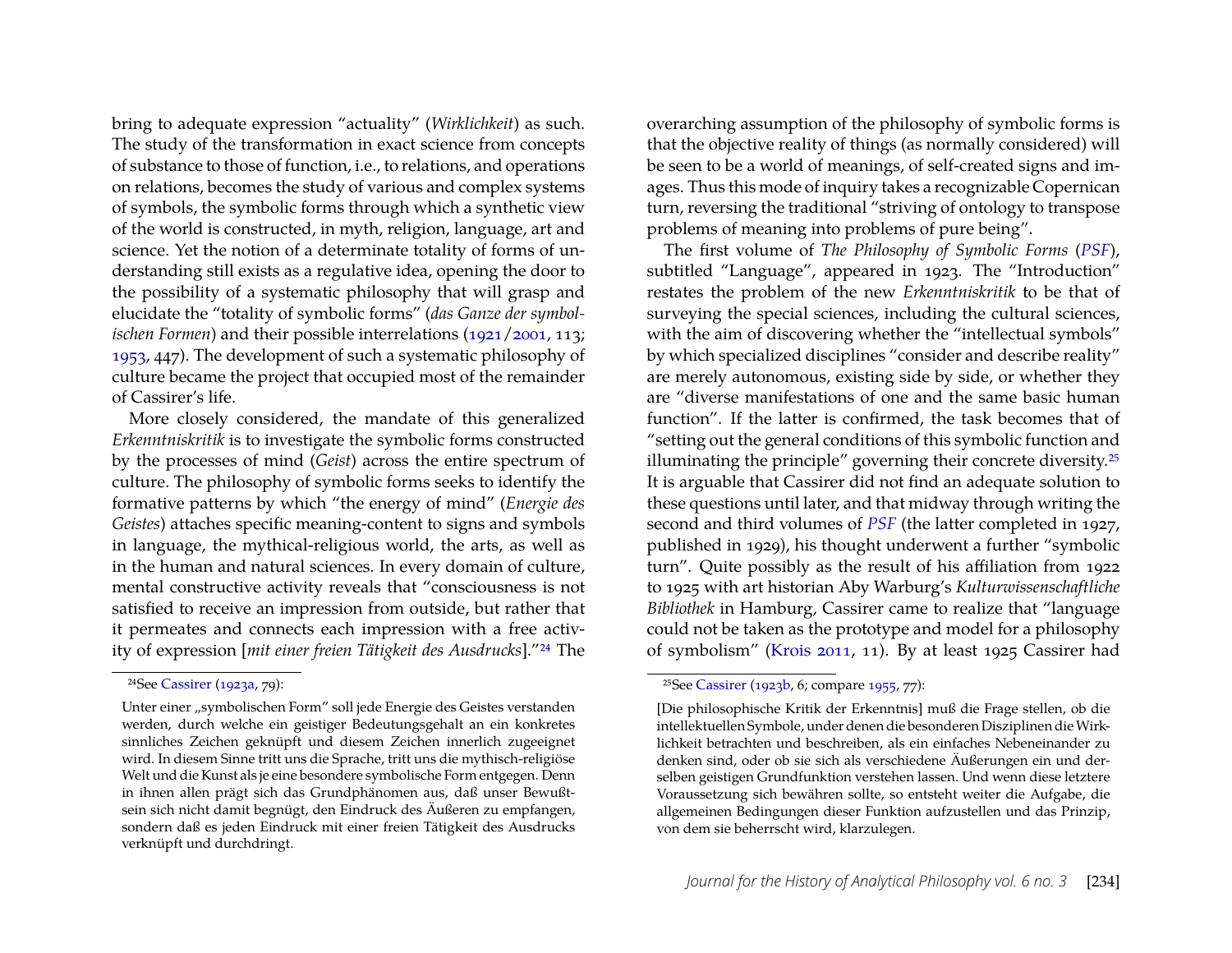come to regard myth rather than language as the primordial basis of human thought, realizing that the second volume of *[PSF](#page-27-11)* [\(1925\)](#page-27-12), subtitled "Mythic Thought", should have initiated the series.

There is evidence, however, that the sought-for "principle" relating the diverse forms of understanding, and hence unifying the three published volumes of *[PSF](#page-27-11)*, was not clearly formulated until [Cassirer](#page-27-13) [\(1927\)](#page-27-13), a paper on the position of the symbol problem in philosophy. Here for the first time Cassirer outlined a kind of general parameter space (*ein allgemeinstes gedankliches Bezugssytem*) intended to encompass all possible symbolic forms. The space is constructed along three orthogonal axes of meaning function, expression (*Ausdrucksfunktion*), representation (*Darstellungsfunktion*), and signification (*Bedeutungsfunktion*). Each particular symbolic form is to be referred to this space with the objective of fully describing and determining its "orientation" (*Orientierung*) [\(1927,](#page-27-13) 259). Also for the first time Cassirer described how the third and highest sphere of meaning function, one of "pure meaning" (*reine Bedeutung*), is distinguished from the sphere of representation on the ground of its complete independence of any intuitive shaping (*Gestaltung*), its symbolic force attained "so to speak (by) swimming in the free aether of pure thought". Signs possessing such a meaning function neither express nor stand for anything; rather they are "signs in the sense of mere abstract coordination [*Zuordnung*]"; not surprisingly, Hilbert's axiomatization of geometry is mentioned as the essential paradigm of this mode of meaning function [\(1927,](#page-27-13) 261).

The third volume of *Philosophy of Symbolic Forms*, the last to appear in Cassirer's lifetime, is subtitled "Phenomenology of Knowledge"; the intended sense of "phenomenology" corresponds roughly to that employed by Hegel in outlining the different "shapes" of *Geist*. Of course, Cassirer's target is not consciousness *per se* but its manifestations partitioned by the three

modes of symbol formation mentioned above. The "shapes" of symbol formation are the corresponding trends of objectification, dynamically ranging from the primary subjective sources of meaning in perceptive consciousness, through intuitive consciousness and the representation of things in space and time, up to objective theoretical-scientific knowledge and the realm of pure meanings in modern axiomatic mathematics. Beginning with expressive meaning, the primitive form of symbolic meaning, each level serves as the precondition for the next higher level. Expressive meaning invests experience with affective or emotional meaning, i.e., desire, fear, wonder, pleasure, and is the meaning function underlying mythic and primitive religious belief. Natural language is the principal vehicle for *Darstellungsfunktion*, the representative function of thought. It is the medium for understanding the everyday world of things in space and time. As well, it gives rise to the logic of propositions and the propositional copula by which properties are attributed to objects, enabling reference to objects outside or beyond the speaker's location and so transmission of information. The final, and highest, form of symbolic meaning is that of *Bedeutungsfunktion* or significative meaning, the subject of the last third of the volume.

The Pythagorean concept of number is viewed as the crucial initial step in the development of the *Bedeutungsfunktion* since it yields a number concept no longer based on any resemblance to physical objects yet allegedly pertaining to true laws governing the world of experience. For the first time a form of knowledge arises firmly separated from perception and intuition. In fact, significative meaning is presupposed in all scientific concept formation but it is exhibited in its purely structural form only within the "pure category of relation" (i.e., logic of relations). Citing Russell's facetious definition of mathematics as "the subject in which we never know what we are talking about, nor whether what we are saying is true" [\(Russell 1901,](#page-30-13) 366), Cas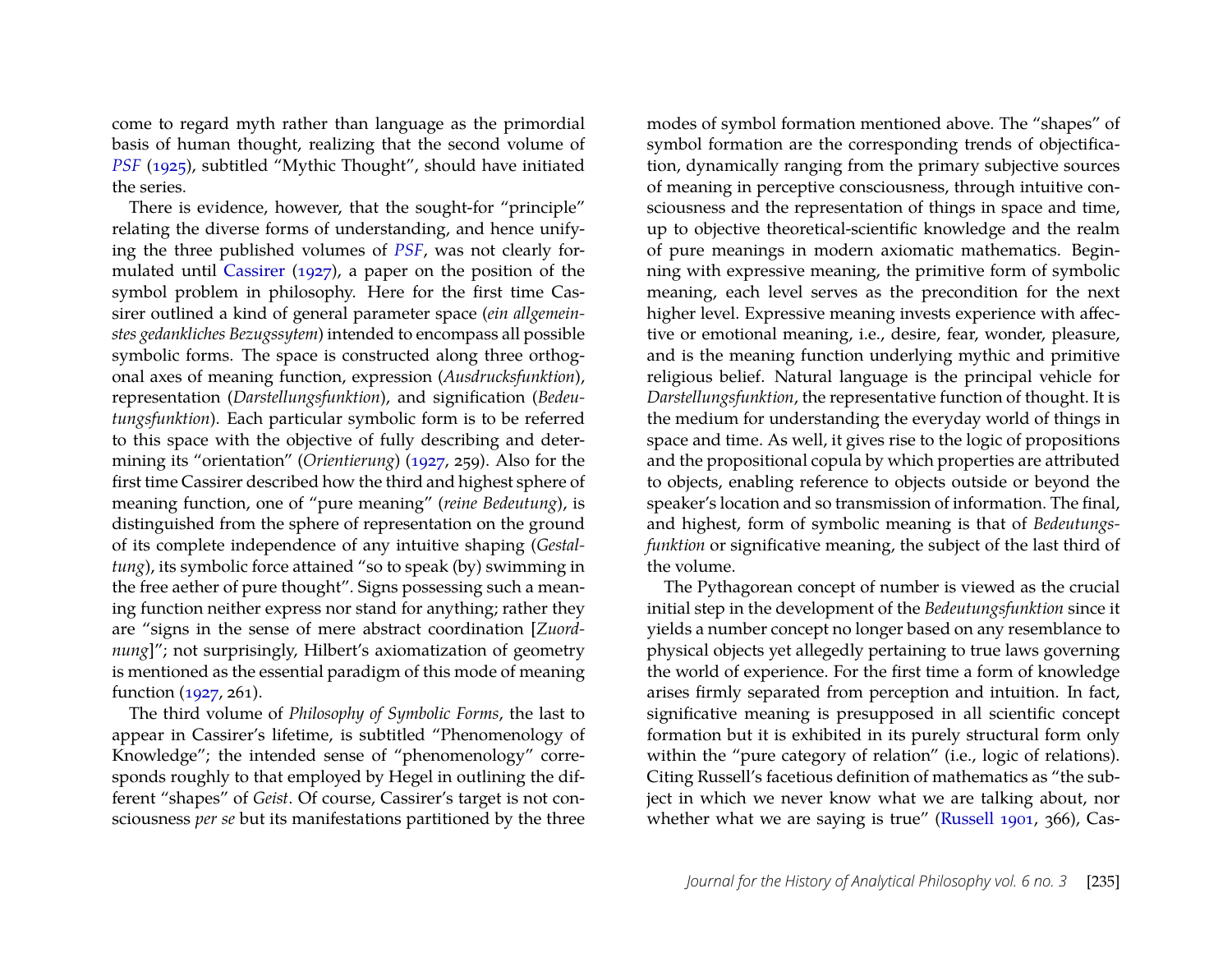sirer recognized the *Bedeutungsfunktion* as yielding in the limit a fundamentally distinctive type of symbolic functioning, possessing a specific meaning yet neither requiring nor allowing an intuitive substrate or intuitive object. The illustrious precursor of this ideal limiting form of the *Bedeutungsfunktion* is Leibniz, "one of the most consistent exponents of the rigorously formalist point of view" who recognized that "'intuitive' and 'symbolic' cognition were not separate but indissolubly connected" [\(1929,](#page-27-5) 444; [1957,](#page-28-2) 386). His ideal *Characteristica Universalis* aspired to be a calculus allowing the contentual composition of any concepts to be expressed by purely abstract symbols that are signs for primitive concepts where algebraic "operations with 'signs' replace operations with 'ideas'" [\(1929,](#page-27-5) 445; [1957,](#page-28-2) 386). A mathematically rigorous proof in this calculus would convey the power of conviction by replacing a *succession* of distinct acts of thought (*Denkschritte*) with the pure *simultaneity* of overview (*Überblicks*), the ideal limiting pole of understanding and comprehension. Leibniz's "proof theory" (*Beweistheorie*) provides the ideal of such an achievement, one can be attained only by *symbolic* thinking, an ideal that . . .

. . . by its very nature . . . does not operate with the thought contents themselves, but associates a definite sign to each thought content and by virtue of this coordination achieves a compression [*Verdichtung*] through which it becomes possible to concentrate all the terms of a complex chain of proof into a single formula, and embrace them in *one* glance as an articulated totality. [\(Cassirer](#page-27-5) [1929,](#page-27-5) 447–48; [1957,](#page-28-2) 389)

Recent statements of Hilbert resurrect, and moreover provide acute expression of, Leibniz's fundamental idea. Recalling Hilbert's famous statement "*in the beginning . . . is the sign*" (*am Anfang . . . ist das Zeichen*), Cassirer observed that Hilbert's "Beweistheorie", properly so-called, the formalization of logical and mathematical reasoning for the purpose of attaining consistency proofs of mathematical theories, similarly shifts the process of

"verification" from specific content to "symbolic" thinking (*Der Prozeß der "Bewährung" ist von der Seite des inhaltlichen Denkens nach der des "symbolischen" Denkens verschoben*) [\(1929,](#page-27-5) 437; [1957,](#page-28-2) 379). Signs are given first in sensuous intuition yet by their form and rules of combination they make possible the clear display of objects, in all their parts, concerning which inferences are made. In this way signs of pure symbolic thinking emancipate thought from "the dangers and ambiguities of mere *reproduction*" [\(1929,](#page-27-5) 448; [1957,](#page-28-2) 389).

The new type of symbolic meaning comes into play when the meaning of a term is bestowed solely by its occurrence in a set of axioms and their deductive consequences. The constructive nature and activity of mind is best exemplified in the formation and use of abstract symbols, defined within an axiomatic system or symbolic calculus, precisely because the abstract relations reveal an objectivity towards which theoretical knowledge progresses and aims but can never be conclusively determined, establishing the physical object only in the form of a "limiting idea" (*Grenzidee*) [\(1929,](#page-27-5) 552; [1957,](#page-28-2) 475). While implicit definition in pure mathematics can be seen as the first instance of the limiting pole of "pure meaning" of the *Bedeutungsfunktion*, Cassirer noted already in 1927 that when the symbols of an abstract-formal doctrine of relations pertain to knowledge of actual things (and not to the ideal objects of mathematics), a new methodological ideal is formed that alters the very meaning of natural scientific cognition.[26](#page-23-0) So theoretical knowledge in natural science can also be characterized as manifesting the same tendency to renounce representation and all mediation of intuition, and to construct a realm of meanings no longer bounded by the horizons of sen-

<span id="page-23-0"></span><sup>26</sup>See [Cassirer](#page-27-13) [\(1927,](#page-27-13) 15): "[S]ondern wo [einer abstract-formalen Beziehungslehre] auf die *Wirklichkeits*erkenntnis übergreift und diese dem neuen Ideal gemäß bestimmt. Man kann sagen, daß es eben diese methodische Neubestimmung, diese veränderte Grundansicht vom Sinn des Naturerkennens und von den Mitteln, deren es sich zu bedienen hat, gewesen ist, die die Krisis in der modernen mathematischen Physik herbeigeführt hat."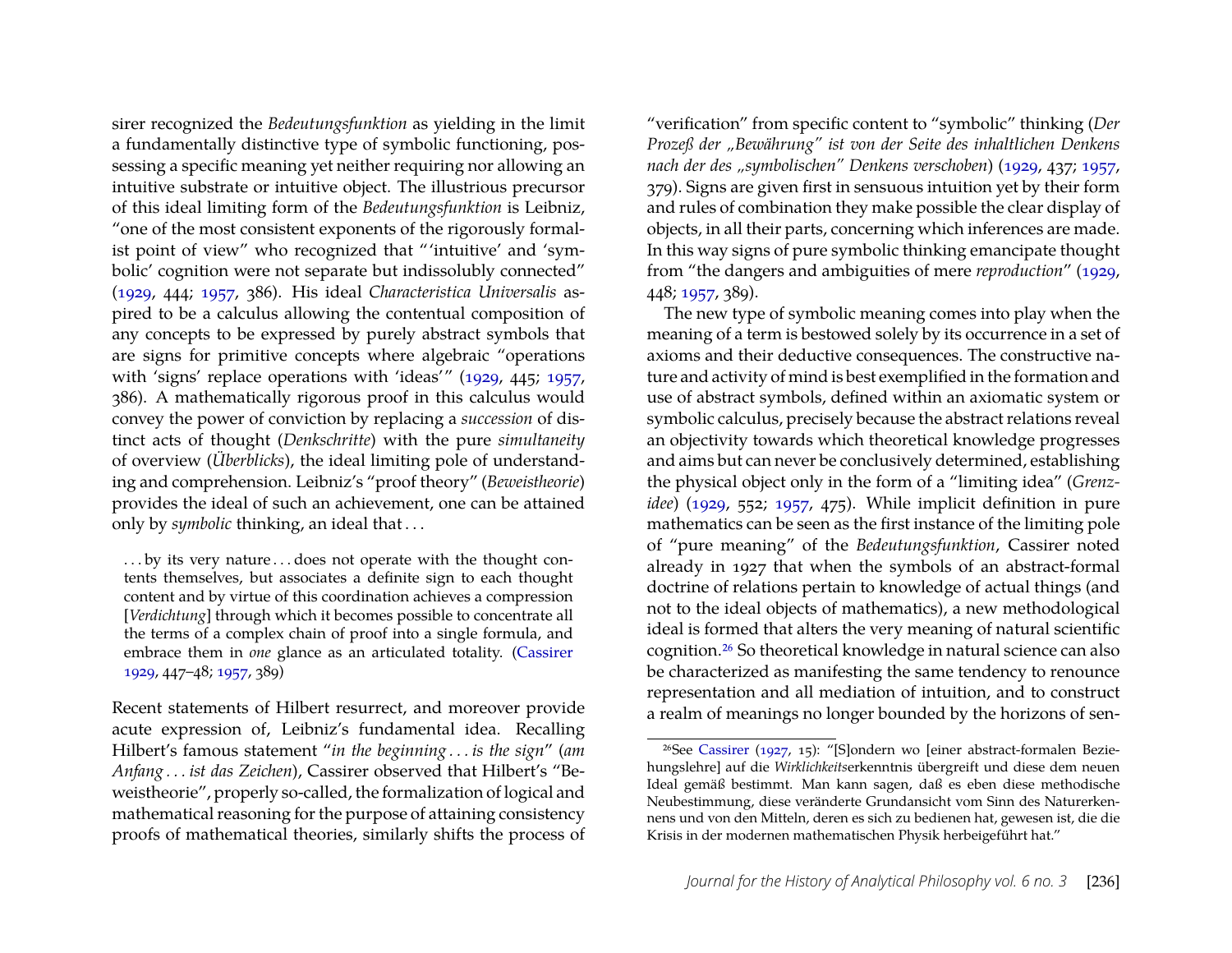suous experience or intuition. The symbolic spaces of axiomatic mathematics and mathematical (theoretical) physics then can be considered functional spaces of "pure meanings".

#### **Cassirer and Dirac**

Within the expanded outlook of the philosophy of symbolic forms, Cassirer allowed in the "Foreword" of *[DI](#page-27-0)* that in its "fundamental tendency", his former position is retained, except that the tendency is now expressed "more in the form of a general question than in particular answers". Further explicit reference to the "general question" as such is absent from the text of *[DI](#page-27-0)*. Yet the "general question" does emerge in Cassirer's admission in the book's penultimate chapter that "the essential problems posed by quantum mechanics for epistemology" concern not "the category of cause and effect" but that of physical state, i.e., "thing and attribute, of substance and accident" [\(2004,](#page-28-13) 226; [1956,](#page-28-14) 188). Recalling the discussion above, the *Darstellungsfunktion* is the mode of symbolic function underlying the notion of "state" in classical physics, the predication of spatial, temporal and other definite properties to an object. In classical physics, as well as in both empiricist and rationalist epistemologies, talk of causal determination, and even of what a "thing" *is*, presuppose that at a given time specified properties or attributes definitely do, or do not, inhere in an object. In the new sense of "state" of quantum mechanics, this kind of *absolute determination* has to be abandoned. With the transformation of the concept of "state" of a system by quantum mechanics, the general question then is "with what justification can we presuppose such a 'state' when knowledge lacks every access to it" [\(2004,](#page-28-13) 232; [1956,](#page-28-14) 193). This new notion of "state" remains a determination by law, but it is a relative determination of being; nothing is "in itself" that is not "for us", i.e., can be expressed as physical knowledge in some sense. By satisfying the specified quantum conditions, the new

mode of determination reverses the relation between "thing" and "attribute":

This type of *determination* dictates limits to the "being" [*Sein*] that we can attribute to things in nature; it is not the in itself determined being [*Sein*] that sets permanent limits to knowledge and remains impenetrable in its absolute intrinsic nature [*absoluten Wesenheit*]. [\(Cassirer 2004,](#page-28-13) 232–33; [1956,](#page-28-14) 194)

Both Dirac and Cassirer appreciated that the more abstract approach to the notion of state had been initiated in the special theory of relativity by the use of Lorentz transformations between inertial frames, and then greatly extended by the requirement of general covariance in general relativity.[27](#page-24-0) Just as the *same* intrinsic relations between space-time events are independent of particular coordinate designations, so the canonical transformations of Dirac's quantum mechanics are transformations from one representation of observables to another representation of the *same* abstract state. In referring to the new notion of "state" in quantum mechanics, each recognized the further significance of the "symbolic method". On account of the Heisenberg uncertainty relations and the principle of superposition, the notion of "state" must not and cannot be associated with cognate classical concepts, nor with intuitive content; rather, it is best considered only in terms of abstract symbols. As noted above, Dirac's book *exposited* quantum mechanics from the standpoint of an abstract "symbolic method" on the ground that the theory's concepts "cannot . . . be explained adequately in words at all" [\(Dirac 1930,](#page-28-1) v). Strong evidence that Cassirer was impressed by Dirac's use of the symbolic method is found in *[DI'](#page-27-0)s* concluding statement

<span id="page-24-0"></span><sup>27</sup>In general relativity, the mathematician naturally uses coordinate-free geometrical methods but the physicist learns the theory by solving problems in a convenient preferred choice of coordinate system (e.g., the spherical coordinates of the Schwarzschild solution), knowing that other coordinate systems, though often impractical, are in principle equally valid. For a clear discussion of the issues here, see [Zalaletdinov, Tavakol and Ellis](#page-30-14) [\(1996\)](#page-30-14).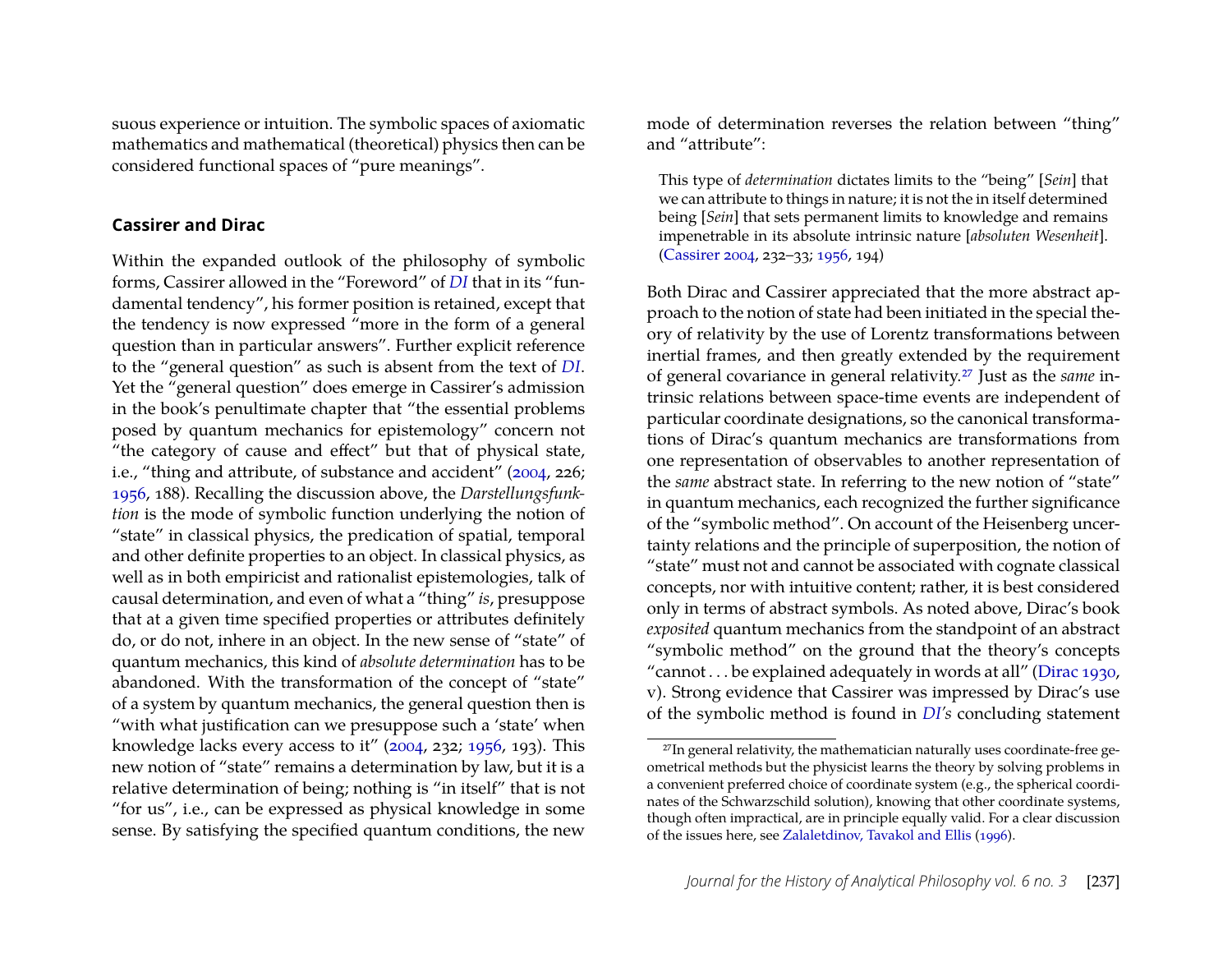of the methodological tendency in quantum mechanics towards abstract symbolism; Cassirer's text is a virtual paraphrase of the corresponding passage in *Principles of Quantum Mechanics*.[28](#page-25-0)

At this point it will be apparent how Dirac's textbook presentation of quantum mechanics, in particular, Dirac's emphasis on the novel transformation of the notion of physical state and on the epistemic value of using abstract symbolic methods to express this new state of affairs, resonates with an overarching theme of Cassirer's philosophy of symbolic forms. For this reason, presumably, *[DI](#page-27-0)* praised Dirac for placing the principle of

Modern quantum mechanics thus tended more and more to begin by not positing definite realities, which are subsequently brought into relation with each other, but . . . starts out with the establishment of certain symbols expressing the state and the dynamic variables . . . From these, on the basis of definite axiomatic presuppositions, other equations are derived, and physical consequences drawn from them. At first it is not necessary to dwell on the exact significance of the symbols in a particular case. Only at a later stage of consideration are the representations of the abstract symbols examined—in other words things and attributes are examined which satisfy the rules valid for the interrelationship of the symbols.

#### Compare [Dirac](#page-28-1) [\(1930,](#page-28-1) 18):

We introduce certain symbols which we say denote physical things such as states of a system or dynamical variables. These symbols we shall use in algebraic analysis in accordance with certain axioms which will be laid down. . . . A typical calculation in quantum mechanics will now be run as follows: one is given that a system is in a certain state in which certain dynamical variables have certain values. This information is expressed by equations involving the symbols that denote the state and the dynamical variables. From these equations other equations are then deduced in accordance with the axioms governing the symbols and from the new equations physical conclusions are drawn. One does not anywhere specify the exact nature of the symbols employed, nor is such specification at all necessary. They are used all the time in an abstract way, the algebraic axioms that they satisfy and the connexion between equations involving them and physical conditions being all that is required. The axioms, together with this connexion, contain a number of physical laws, which cannot conveniently be analyzed or even stated in any other way.

superposition at the center of his exposition of quantum mechanics, thus underscoring the fundamental transformation of the concept of physical state. The new notion shows that quantum physics has abandoned the old mode of absolute determination, connected as it is with the symbolic form of classical physical theory (*Darstellungsfunktion*), and in its place adopted the principle of relative determination, one that manifests the abstract level of symbolic functioning of the *Bedeutungsfunktion*, bounded as it is by the Heisenberg uncertainty relations and dependent on the mode of observation employed. To be sure, light or matter can be "pictured" as a wave or a particle, but neither can be represented as a "thing" in the classical sense, something absolutely determined in itself independently of the instruments of observation. Nonetheless the relative mode of determination of quantum mechanics remains the "highest degree of relative determination of which physical knowledge is capable". With reference to §§3–4 of Dirac's book, Cassirer elaborates:

For if for the definition of a physical system we allow only such elements of determination as satisfy the conditions expressed in the uncertainty relations, if we are satisfied with "maximal observations", i.e., with the greatest number of independently compatible observations, then we can bring these into a sharply defined relationship with each other. We can then establish the theorem [*Satz*] that when a maximum observation of a physical system is made, its subsequent state is completely determined by the result of this observation—and this theorem can be employed as the axiom to express what we regard as the 'state of a system' in the sense of atomic physics. [\(Cassirer 2004,](#page-28-13) 230; [1956,](#page-28-14) 191–92)

As an ensuing quotation from Dirac [\(1930,](#page-28-1) 9) makes clear, the "complete determination" referred to above is in general probabilistic, where in special cases the probability may be unity. In any case, the relative determination of the quantum state by measurement results from the Heisenberg uncertainty relations' placement of epistemic "conditions of 'accessibility' [*Zugänglichkeit*]" on any attribution of physical properties to an

<span id="page-25-0"></span><sup>28</sup>See [Cassirer](#page-28-13) [\(2004,](#page-28-13) 234–35; [1956,](#page-28-14) 195):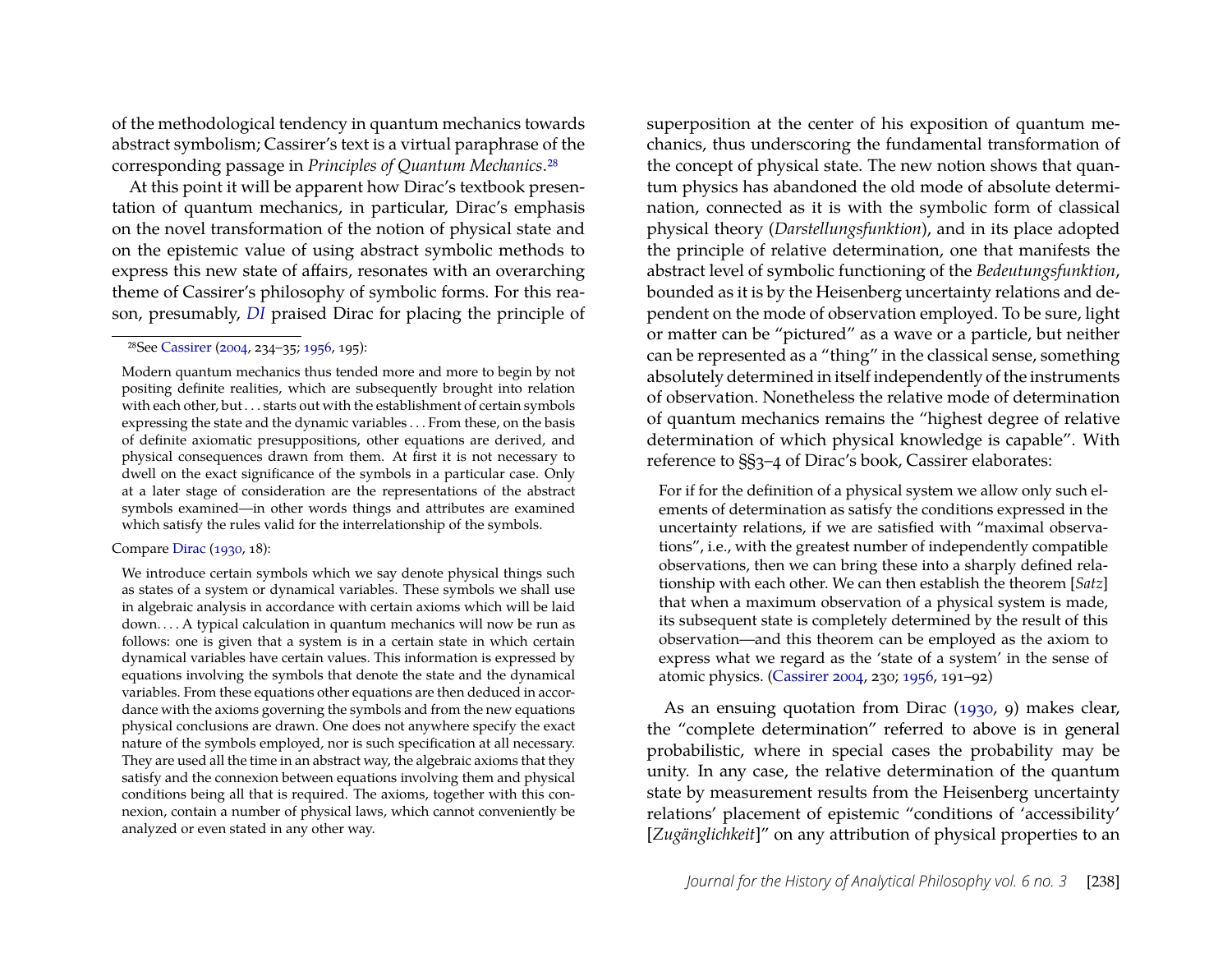object. Abiding the transcendental formula, "the conditions of the possibility of experience are the conditions of the possibility of the object of knowledge", in Cassirer's epistemological examination of quantum mechanics, the "conditions of accessibility" are "conditions of the *objects* of experience" [\(2004,](#page-28-13) 214; [1956,](#page-28-14) 178–79). By formulating "conditions of accessibility" restricting physical knowledge to attestable phenomena rather than metaphysically latent properties, the Heisenberg uncertainty relations acquire a "purely critical meaning" (*rein kritischen Sinn*) in place of the skeptical message they appear to have from the standpoint of the classical concept of physical state [\(2004,](#page-28-13) 233; [1956,](#page-28-14) 194).

#### **6. Conclusion**

The philosophies of both Cassirer and Dirac have a common influence; both were strongly influenced by Hilbertian abstract axiomatic pure mathematics. Yet for each, symbolic methods acquire heightened significance in the context of physical theory, encompassing "actual things" of physics rather than ideal objects. From the perspective of the philosophy of symbolic forms, Dirac's *Principles of Quantum Mechanics* exemplifies the *Bedeutungsfunktion*'s fundamental impetus even as symbols pertain not to ideal objects, but to objects of experience. In particular, this impetus is to renounce any concept of meaning tied to sensuous presentation, intuition or spatial-temporal representation, and to create in its stead a new domain of "pure meaning" that "swims in the free aether of pure thought". To Dirac, the "symbolic algebra of states and observables" is particularly suited to quantum mechanics because it treats of matters that "cannot . . . be explained adequately in words at all." For Cassirer, Dirac's symbolic method provides palpable evidence that the problem of objectivity in contemporary physical theory can no longer be

viewed in terms of the representation of objects, but itself has become a "pure problem of meaning". What is termed the object of knowledge "is no longer a schematizable, intuitively realizable 'something' with definite spatial and temporal predicates (but) a point of unity . . . a mere '*X*' in relation to which representations have synthetic unity" [\(Cassirer 1929,](#page-27-5) 549; [1957,](#page-28-2) 473). This development has been made possible through the use of abstract symbolic methods, a *terminus ad quem* or limiting case of "pure meaning" that oversteps the bounds and limitations of intuition and representation.

Cassirer's reorientation of *Erkenntniskritik* through the philosophy of symbolic forms sought to bring epistemological investigations of the exact sciences into the vastly broader orbit of an attempt to theoretically grasp how signs, invested with specific meaning through their cultural function, are created, expressed and interrelated. Mathematics and theoretical physics are no longer an exclusive focus; rather they are but aspects in a phenomenology of knowledge, although they remain "the highest and most characteristic attainment of human culture" [\(Cassirer 1944,](#page-28-18) 207). The widened perspective does not, and should not, imply that epistemology take no further interest in particular problems within the special sciences. But the parameters of such investigations have been enormously expanded. They are no longer to be considered solely in autonomous isolation, insulated from other domains of culture where other, and culturally earlier, modes of symbolic expression are exclusively found. While not losing sight of the specific scientific details, epistemological investigations in physical science are also to be viewed in relation to these other cultural manifestations of symbolic representation, receiving illumination from, and in turn illuminating, other symbolic forms. It is from this perspective that Cassirer could recognize the traditional "striving of ontology to transpose problems of meaning into problems of pure being" and attempt to reverse it.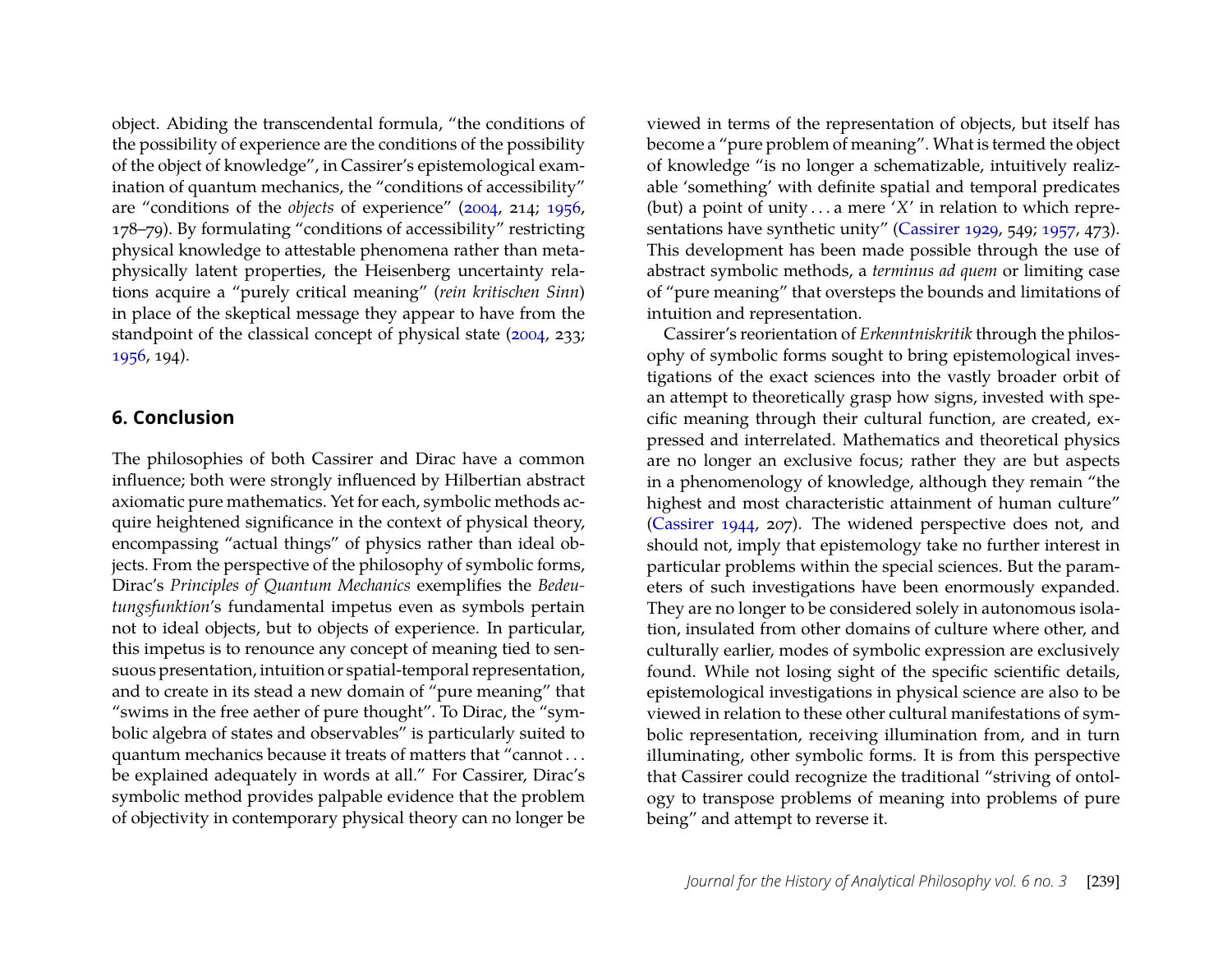### **Thomas Ryckman** Stanford University tryckman@stanford.edu

# **References**

- <span id="page-27-9"></span>Baker, Henry F., 1922–1925. *Principles of Geometry*, 6 vols. Cambridge: Cambridge University Press.
- <span id="page-27-8"></span>Bohr, Niels, 1928. "The Quantum Postulate and the Recent Development of Atomic Theory." *Nature* 121: 580–90. Reprinted in [Wheeler and Zurek](#page-30-6) [\(1981\)](#page-30-6), pp. 87–126.
- <span id="page-27-3"></span>Bokulich, Alisa, 2004. "Open or Closed? Dirac, Heisenberg, and the Relation between Classical and Quantum Mechanics." *Studies in History and Philosophy of Modern Physics* 35: 377–96.

<span id="page-27-4"></span>, 2008. "Paul Dirac and the Einstein-Bohr Debate." *Perspectives on Science* 16: 103–14.

- Born, Max, 1926. "Zur Quantenmechanik der Stoßvorgänge." *Zeitschrift für Physik* 37: 863–67. Translated into English as "On the Quantum Mechanics of Collisions," in [Wheeler and](#page-30-6) [Zurek](#page-30-6) [\(1981\)](#page-30-6), pp. 52–55.
- <span id="page-27-6"></span>Born, Max and Pascual Jordan, 1925. "Zur Quantenmechanik." *Zeitschrift für Physik* 34: 858–88.
- <span id="page-27-7"></span>Born, Max, Werner Heisenberg and Pascual Jordan, 1925. "Zur Quantenmechanik II." *Zeitschrift für Physik* 35: 557–615. Translated into English in [van der Waerden](#page-30-15) [\(1967\)](#page-30-15), pp. 321–85.
- <span id="page-27-2"></span>Cassirer, Ernst, 1910. *Substanzbegriff und Funktionsbegriff*. Berlin: Bruno Cassirer.
- <span id="page-27-1"></span>, 1921. *Zur Einsteins'chen Relativitätstheorie: erkenntnistheoretische Betrachtungen*. Berlin: Bruno Cassirer Verlag. Reprinted

as [Cassirer](#page-28-15) [\(2001\)](#page-28-15). Translated as *Einstein's Theory of Relativity Considered from the Epistemological Standpoint*. Chicago: Open Court, 1923; reprinted in [Cassirer](#page-28-16) [\(1953\)](#page-28-16), pp. 347–465.

<span id="page-27-10"></span>, 1923a. "Der Begriff der symbolischen Form im Aufbau der Geisteswissenschaften," vol. I. *Vorträge der Bibliothek Warburg* 1: 11–39. Reprinted in *Gesammelte Werke, Hamburg Ausgabe*, vol. 16, *Aufsätze und Kleine Schriften (1922–26)*, pp. 75–104. Hamburg: Felix Meiner Verlag, 2003.

<span id="page-27-11"></span>, 1923b. *Philosophie der symbolischen Formen*, part 1, *Die Sprache*. Berlin: Bruno Cassirer. Reprinted in *Gesammelte Werke, Hamburg Ausgabe*, vol. 11. Hamburg: FelixMeiner Verlag, 2001. Translated into English as [Cassirer](#page-28-17) [\(1955\)](#page-28-17).

<span id="page-27-12"></span>, 1925. *Philosophie der symbolischen Formen*, part 2, *Das mythische Denken*. Berlin: Bruno Cassirer. Reprinted in *Gesammelte Werke, Hamburg Ausgabe*, vol. 12. Hamburg: Felix Meiner Verlag, 2002. Translated into English as *The Philosophy of Symbolic Forms*, vol. 2, *Mythical Thought*. New Haven: Yale University Press, 1955.

<span id="page-27-13"></span>, 1927. "Das Symbolproblem und seine Stellung im System der Philosophie." *Zeitschrift für Ästhetik und allgemeine Kunstwissenschaft* 21: 295–315. Reprinted in *Gesammelte Werke, Hamburg Ausgabe*, vol. 17, *Aufsätze und Kleine Schriften (1927–1931)*, pp. 253–82. Hamburg: Felix Meiner Verlag, 2004.

<span id="page-27-5"></span>, 1929. *Philosophie der symbolischen Formen*, part 3, *Phänomenologie der Erkenntnis*. Berlin: Bruno Cassirer. Reprinted in *Gesammelte Werke, Hamburg Ausgabe*, vol. 13. Hamburg: Felix Meiner Verlag, 2002. Translated into English as [Cassirer](#page-28-2)  $(1957).$  $(1957).$ 

<span id="page-27-0"></span>, 1936–1937. *Determinismus und Indeterminismus in der modernen Physik. Historische und systematische Studien zum Kausalproblem*. Göteborg: Göteborgs Högskolas Årsskrift/Elanders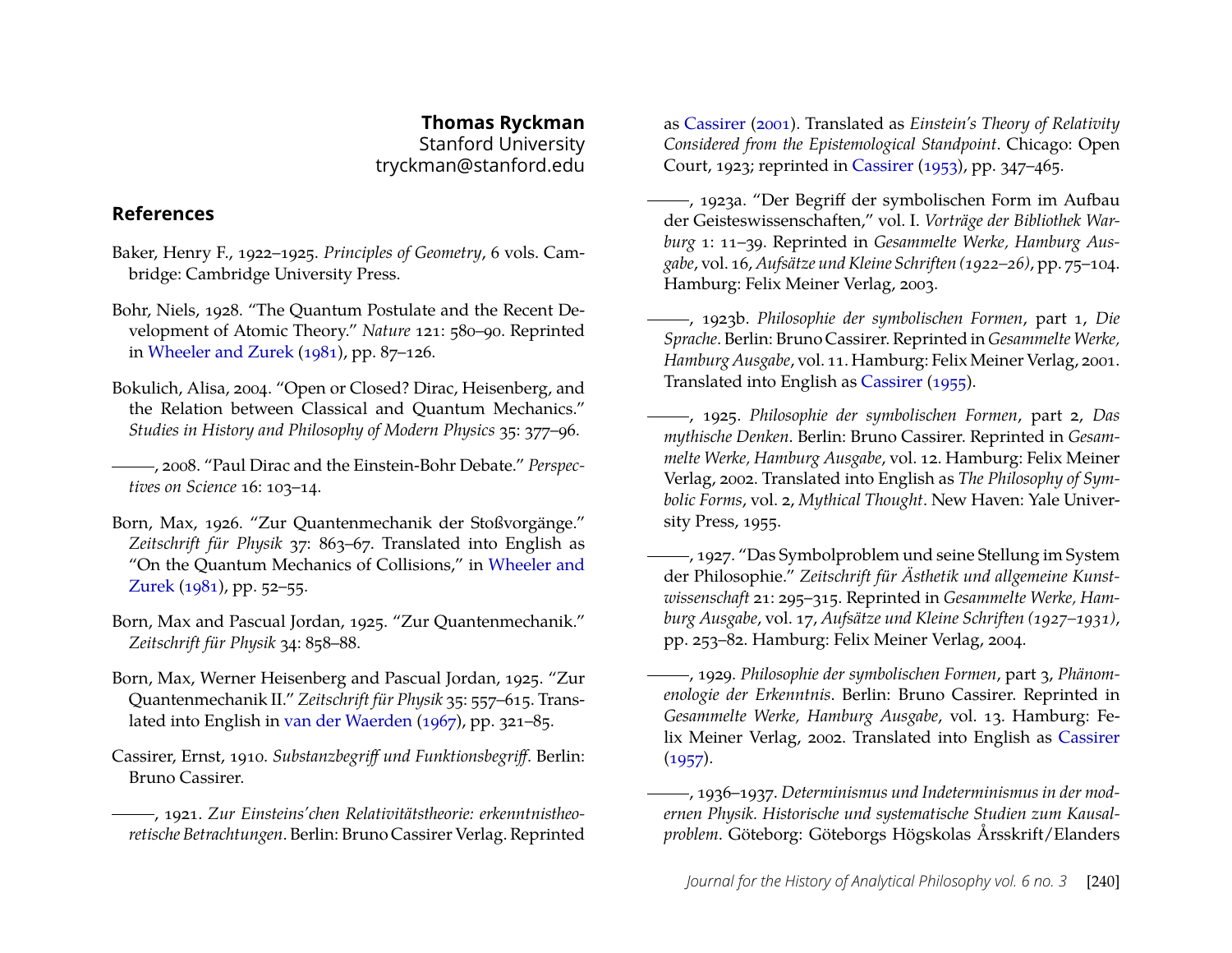Boktryckeri Aktiebolag. Reprinted as [Cassirer](#page-28-13) [\(2004\)](#page-28-13). Translated into English as [Cassirer](#page-28-14) [\(1956\)](#page-28-14).

<span id="page-28-18"></span>, 1944. *An Essay on Man*. New Haven: Yale University Press.

<span id="page-28-11"></span>-, 1945. "Reflections on the Concept of Group and the Theory of Perception." In *Symbol, Myth and Culture: Essays and Lectures of Ernst Cassirer 1935–1945*, edited by D. Verene, pp. 271– 91. New Haven: Yale University Press.

<span id="page-28-16"></span>, 1953. *Substance and Function & Einstein's Theory of Relativity*. New York: Dover.

<span id="page-28-17"></span>, 1955. *The Philosophy of Symbolic Forms*, vol. 1, *Language*. New Haven: Yale University Press.

<span id="page-28-14"></span>, 1956. *Determinism and Indeterminism in Modern Physics. Historical and Systematic Studies of the Problem of Causality*. New Haven: Yale University Press.

<span id="page-28-2"></span>, 1957. *The Philosophy of Symbolic Forms*, vol. 3, *Phenomenology of Knowledge*. New Haven: Yale University Press.

<span id="page-28-15"></span>, 2001. *Gesammelte Werke, Hamburg Ausgabe*, vol. 10, *Zur Einsteins'chen Relativitätstheorie: erkenntnistheoretische Betrachtungen*. Hamburg: Felix Meiner Verlag.

<span id="page-28-13"></span>, 2004. *Gesammelte Werke, Hamburg Ausgabe*, vol. 19, *Determinismus und Indeterminismus in der modernen Physik*. Hamburg: Felix Meiner Verlag.

<span id="page-28-12"></span>, 2009. *Nachgelassene Manuskripte und Texte, Hamburg Ausgabe*, vol. 18, *Ausgewählter wissenschaftlicher Briefwechsel*, edited by K. C. Köhnke, J. M. Krois, and O. Schwemmer. Hamburg: Felix Meiner Verlag.

<span id="page-28-10"></span>Cassirer, Toni, 1981. *Mein Leben mit Ernst Cassirer*. Hildesheim: Gerstenberg.

<span id="page-28-4"></span>Darrigol, Olivier, 1992. *From c-Numbers to q-Numbers: The Classical Analogy in the History of Quantum Theory*. Berkeley and Los Angeles: University of California Press.

<span id="page-28-8"></span>De la Madrid, Rafael, 2005. "The Role of the Rigged Hilbert Space in Quantum Mechanics," arXiv:quant-ph/0502053v1.

<span id="page-28-6"></span>Dirac, Paul Adrien Maurice, 1925. "The Fundamental Equations of Quantum Mechanics." *Proceedings of the Royal Society of London* series A, 106: 642–53. Reprinted in [Dirac](#page-29-10) [\(1995\)](#page-29-10), pp. 67–78.

<span id="page-28-7"></span>-, 1926. "The Physical Interpretation of Quantum Dynamics." *Proceedings of the Royal Society of London* series A, 113: 621–41. Reprinted in [Dirac](#page-29-10) [\(1995\)](#page-29-10), pp. 207–29.

<span id="page-28-1"></span>, 1930. *The Principles of Quantum Mechanics*. Oxford: Oxford University Press.

<span id="page-28-9"></span>, 1939. "A New Notation for Quantum Mechanics." *Mathematical Proceedings of the Cambridge Philosophical Society* 35: 416–18.

<span id="page-28-0"></span>, 1963. "The Evolution of the Physicist's Picture of Nature." *Scientific American* 208: 45–54. Reprinted in *Mathematics in the Modern World: Readings from Scientific American*, pp. 239– 48. San Francisco and London: W. H. Freeman and Company, 1968.

<span id="page-28-5"></span>, 1973. "Relativity and Quantum Mechanics." In *The Past Decade in Particle Theory*, edited by E. C. G. Sudarshan and Y. Ne'eman, pp. 747–72. London and New York: Gordon and Breach.

<span id="page-28-3"></span>, 1977. "Recollections of an Exciting Era." In *History of Twentieth Century Physics (Italian Physical Society, Proceedings of the International School of Physics 'Enrico Fermi', Course LVII)*, edited by C. Weiner, pp. 109–57. New York and London: Academic Press.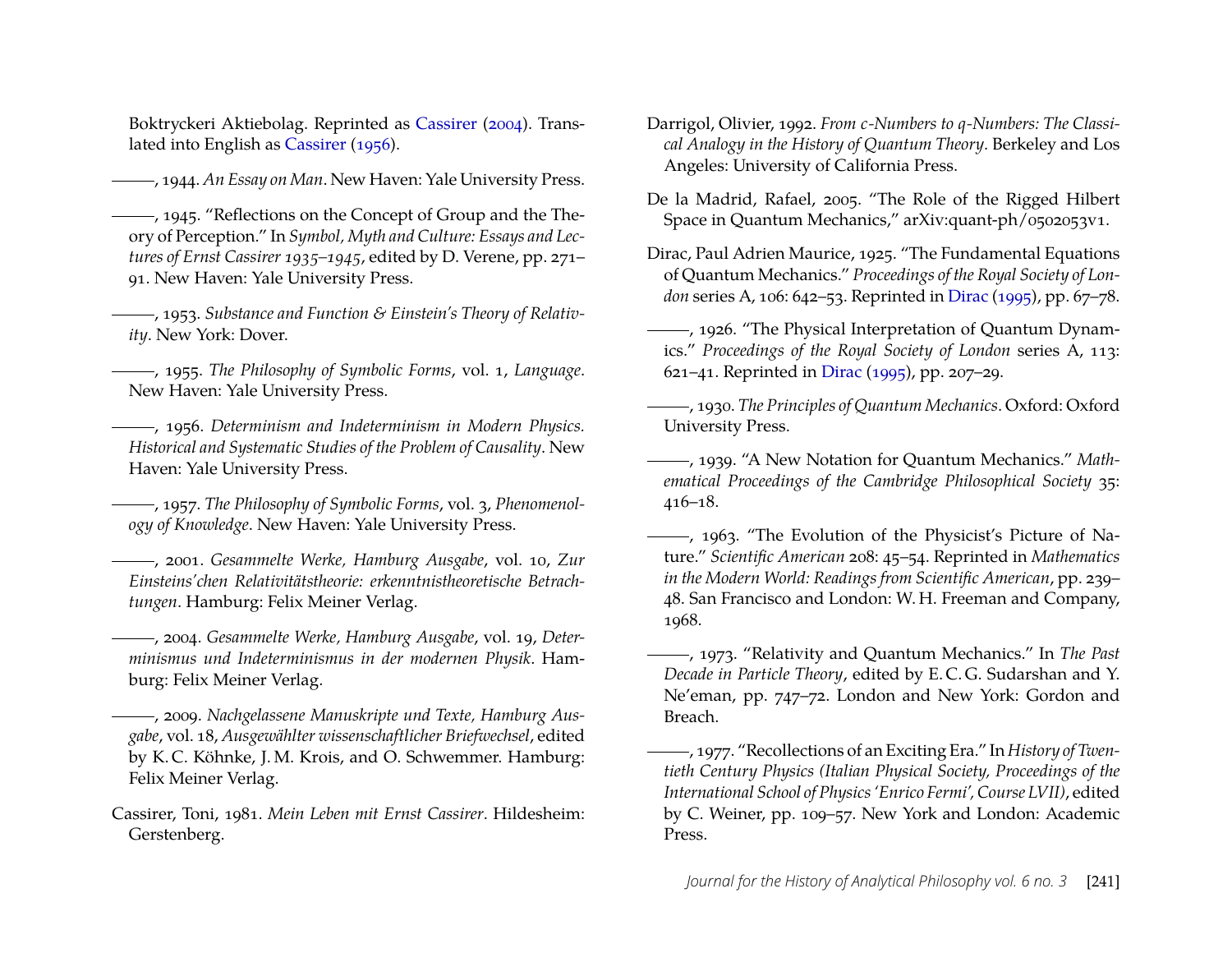<span id="page-29-10"></span>, 1995. *The Collected Works of P. A. M. Dirac 1923–1948*, edited by R. H. Dalitz. Cambridge: Cambridge University Press.

- <span id="page-29-13"></span>Einstein, Albert, 1931. "Maxwell's Influence on the Development of the Conception of Physical Reality." In *James Clerk Maxwell: A Commemoration Volume 1831–1931*, pp. 66–74. Cambridge: Cambridge University Press.
- <span id="page-29-3"></span>Farmelo, Graham, 2009. *The Strangest Man: The Hidden Life of Paul Dirac, Mystic of the Atom*. New York: Basic Books.
- <span id="page-29-0"></span>Gawronsky, Dimitri, 1949. "Ernst Cassirer: His Life and Works." In *The Philosophy of Ernst Cassirer*, edited by P. A. Schilpp, pp. 3–37. Evanston, IL: Northwestern University Press.
- <span id="page-29-1"></span>Gordon, Peter E., 2010. *Continental Divide: Heidegger, Cassirer, Davos*. Cambridge, MA: Harvard University Press.
- <span id="page-29-14"></span>Gottfried, Kurt, 2003. "P. A. M. Dirac and the Discovery of Quantum Mechanics," arXiv:quant-ph/0302041v1.
- <span id="page-29-5"></span>Hamburg, Carl H., 1964. "A Cassirer-Heidegger Seminar." *Philosophy and Phenomenological Research* 25: 208–22.
- <span id="page-29-6"></span>Heisenberg, Werner, 1925. "Über quantentheoretische Umdeutung kinematischer und mechanischer Beziehungen." *Zeitschrift für Physik* 33: 879–93. Translated into English as "Quantum-Theoretical Re-Interpretation of Kinematic and Mechanical Relations," in [van der Waerden](#page-30-15) [\(1967\)](#page-30-15), pp. 261–76.

<span id="page-29-7"></span>, 1927. "Über den anschaulichen Inhalt der quantentheoretischen Kinematik und Mechanik." *Zeitschrift für Physik* 43: 172–98. Translated into English as "The Physical Content of Quantum Kinematics and Mechanics," in [Wheeler and Zurek](#page-30-6)  $(1981)$ , pp. 60–84.

<span id="page-29-2"></span>, 1969. *Der Teil und das Ganze. Gespräche im Umkreis der Atomphysik*. Munich: R. Piper Verlag.

- <span id="page-29-9"></span>Hilbert, David, 1899. *Grundlagen der Geometrie*. Leipzig: Teubner. Reprinted in *David Hilbert's Lectures on the Foundations of Geometry 1891–1902*, edited by M. Hallett and U. Majer, pp. 436–523. Berlin-Heidelberg: Springer, 2004.
- <span id="page-29-8"></span>Hodge, William Vallace Douglas, 1956. "Henry Frederick Baker." *Biographical Memoirs of Fellows of the Royal Society* 2: 49–68.
- Kant, Immanuel, 1998. *Critique of Pure Reason*, edited and translated by P. Guyer and A. Wood. Cambridge: Cambridge University Press.
- <span id="page-29-15"></span>Kragh, Helge, 1990. *Dirac: A Scientific Biography*. New York: Cambridge University Press.
- <span id="page-29-12"></span>, 2013. "Paul Dirac and *The Principles of Quantum Mechanics*." In *Research and Pedagogy: A History of Quantum Physics Through its Textbooks*, edited by M. Badino and J. Navarro, pp. 249–64. Berlin: Edition Open Access.
- <span id="page-29-16"></span>Krois, John, 2011. "The Priority of 'Symbolism' over Language in Cassirer's Philosophy." *Synthese* 179: 9–20.
- <span id="page-29-4"></span>Kuhn, Thomas, 1963. Interview with P. A. M. Dirac, Session II, 6 May 1963. American Institute of Physics; Oral History Interviews. [https://www.aip.org/history-programs/](https://www.aip.org/history-programs/niels-bohr-library/oral-histories/4575--2) [niels-bohr-library/oral-histories/4575--2](https://www.aip.org/history-programs/niels-bohr-library/oral-histories/4575--2), accessed 27 December 2017.
- <span id="page-29-11"></span>Longair, Malcolm, 2013. *Quantum Concepts in Physics*. Cambridge: Cambridge University Press.